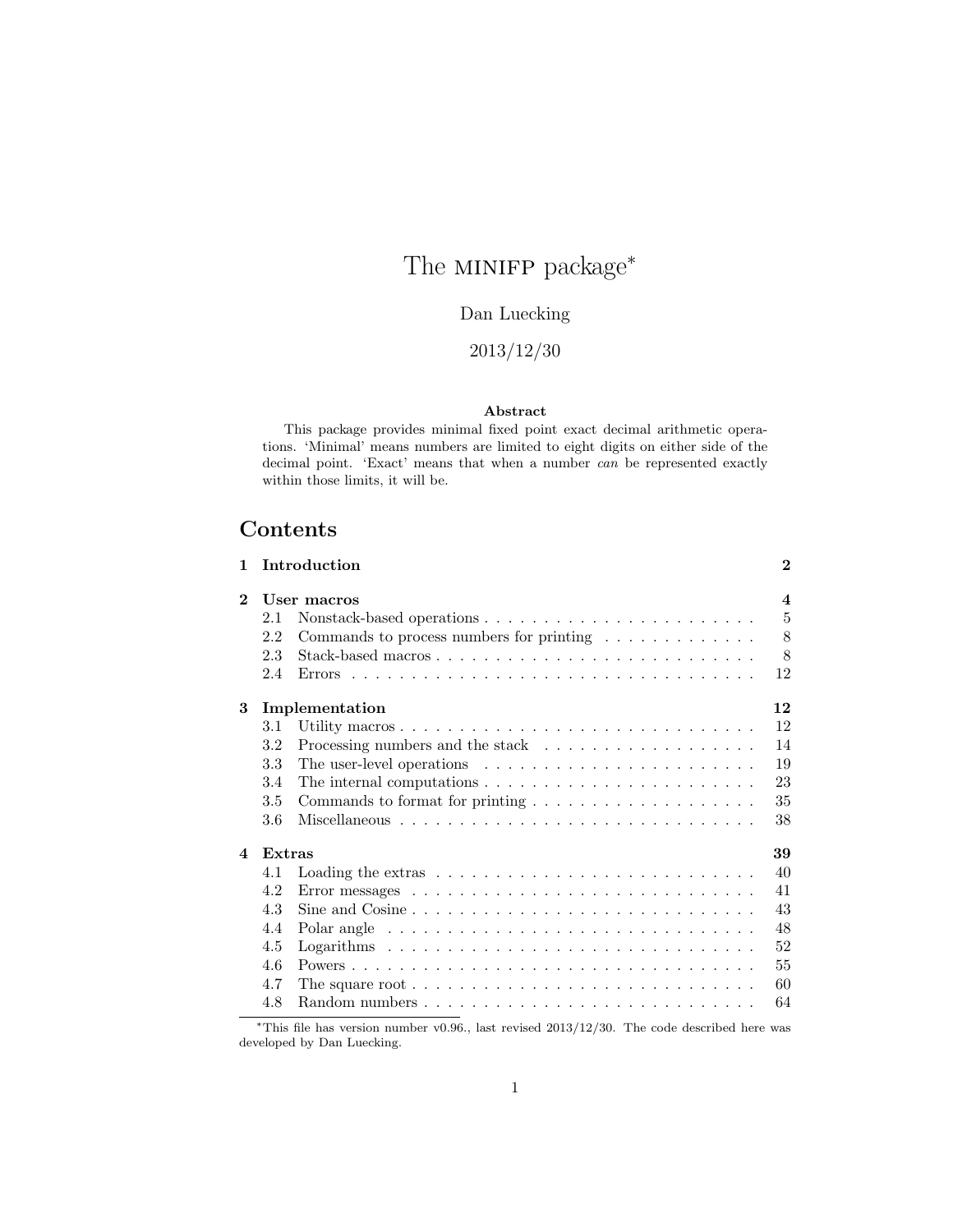## 1 Introduction

In working on an application that needed to be able to automatically generate numeric labels on the axes of a graph, I needed to be able to make simple calculations with real numbers. What T<sub>EX</sub> provides is far too limited. In fact, its only native user-level support for real numbers is as factors for dimensions. For example one can "multiply"  $3.1 \times 0.2$  by the following:  $\dimen0=0.2pt \dimen0=3.1\dimen0$ .

Unfortunately T<sub>E</sub>X stores dimensions as integer multiples of the "scaled points" (sp) with  $sp = 2^{-16}$ pt, and therefore . 2pt is approximated by  $\frac{13107}{65536}$ , which is not exact. Then mutiplying by 3.1 produces  $\frac{40631}{65536}$ . If we ask T<sub>E</sub>X to display this, it produces 0.61998pt and not the exact value 0.62. This is sufficiently accurate for positioning elements on a page, but not for displaying automatically computed axis labels if five digit accuracy is needed.

The minifp package was written to provide the necessary calculations with the necessary accuracy for this application. The implementation would have been an order of magnitude smaller and faster if only four digit accuracy were provided (and I may eventually do that for the application under consideration), but I have decided to clean up what I have produced and release it as is. The full minifp package provides nearly the same operations as a subset of the fp package, but the latter carries calculations to 18 decimal places, which is far more than necessary for my purposes. I want something small and fast to embed in the mfpic drawing package.

I decided on eight digits on both sides of the decimal point essentially because I wanted at least five digits and the design I chose made multiples of four the easiest to work with.

Minifp also provides a simple stack-based language for writing assembly language-like programs. Originally, this was to be the native calculation method, but it turned out to be too unwieldy for ordinary use. I left it in because it adds only about 10% overhead to the code.

But why only eight digits? T<sub>E</sub>X only works with integers, and since the maximum integer allowed is about 2 000 000 000, the largest numbers that can be added are limited to about 999 999 999. It is very little trouble to add numbers by adding their fractional parts and integer parts separately as 9-digit integers. So it would seem multiples of 9 digits would be easy to implement.

However, something we have to do repeatedly in division is multiply the integer and fractional parts of a number by a one-digit number. For that purpose, nine digits would be too much, but eight digits is just right. For nine digits, we would have to inconveniently break the number into more than two parts. Limiting our numbers to eight-digit parts drastically simplifies division.

Another simplification: multiplication has to be done by breaking the number into parts. TEX can multiply any two 4-digit integers without overflow, but it cannot multiply most pairs of 5-digit integers. Two 8-digit numbers conveniently break into four 4-digit parts. To get even nine digits of accuracy would require six parts (five, if we don't insist on a separation occuring at the decimal point). The complexity of the multiplication process goes up as the square of the number of parts, so six parts would more than double the complexity.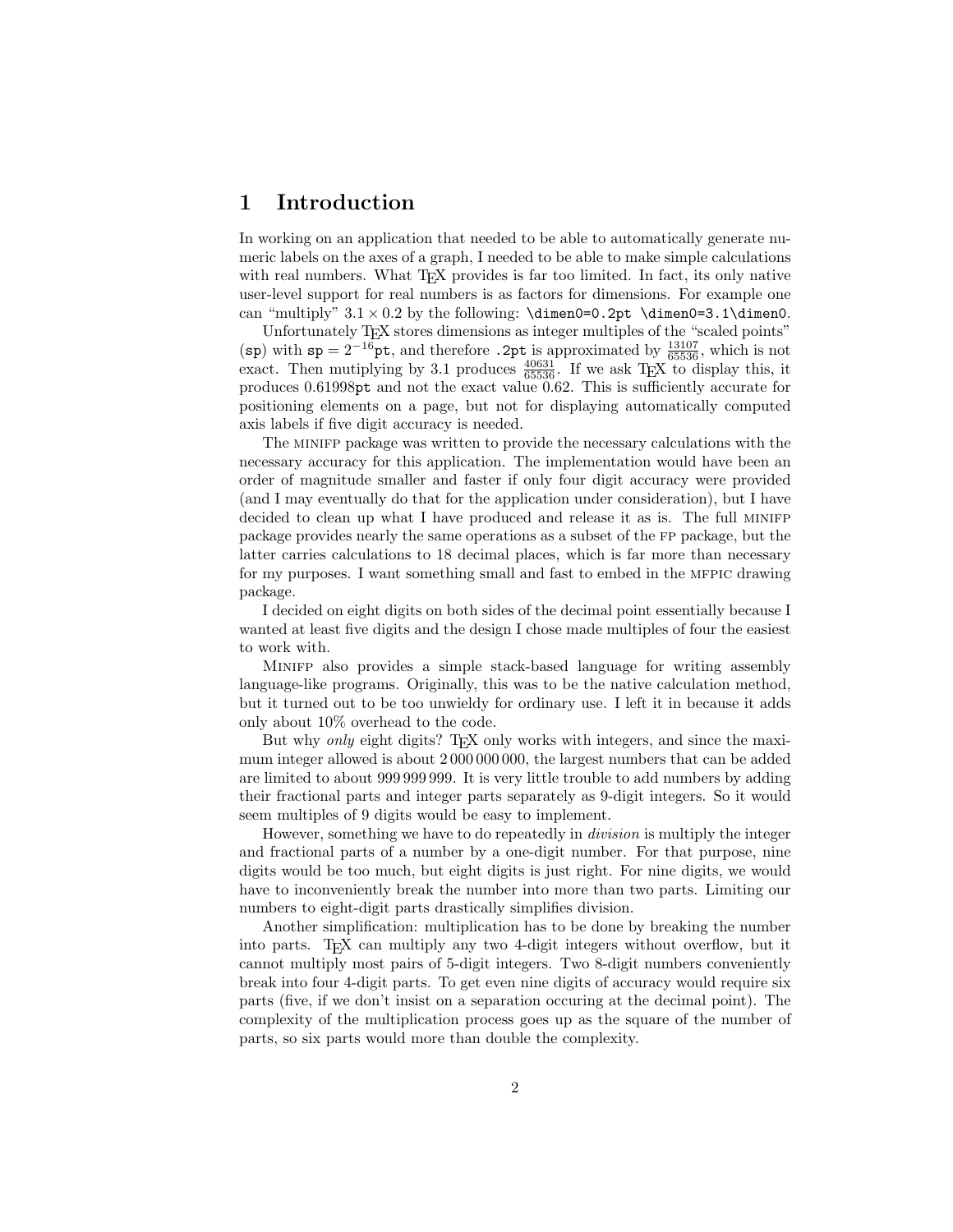A final simplification: T<sub>E</sub>X places a limit of nine on the number of arguments a macro can have. Quite often the last argument is needed to clear out unused text to be discarded. Thus, a string of eight digits can quite often be processed with one execution of one nine-argument macro.

Addition and subtraction can be exact, multiplication and division can extend numbers past the 8-digit limit so they might be rounded. However, when the exact answer fits in the 8-digit limit, our code should produce it. Overflow (in the sense that the integer part can exceed the allowed eight digits) is always possible, but is much more likely with multiplication and division.

Multiplication is carried out internally to an exact answer, with 16 digits on each side of the decimal point. The underflow digits (places 9 through 16 after the decimal point) are used to round to an 8-digit result. Overflow digits (those to the left of the lowest 8 in the integer part) are discarded, usually without warning. Division is internally carried to nine digits after the decimal, which is then also rounded to an 8-digit result. Overflow digits are ignored for division also.

We supply two kinds of operations in this package. There are stack-based operations, in which the operands are popped from a stack and the results pushed onto it, and argument-based, in which the operands (and a macro to hold the result<sup>1</sup>) are arguments of a macro. Both types load the arguments into internal macros (think of them as "registers"), then call internal commands (think "microcode") which return the results in internal macros. These results are then *pushed* onto the stack (stack-based operations) or stored in a supplied macro argument (think "variable"). The difference lies entirely in where the operands come from (arguments or stack) and where they go (macro or stack).

The stack is implemented as an internal macro which is redefined with each command. The binary operations act on the last two pushed objects in the order they were pushed. For example, the sequence "push 5, push 3, subtract" performs 5 − 3 by popping 3 and 5 into registers (thereby removing them from the stack), subtracting them and then pushing the result (2) onto the stack.

Our implementation of the push operation first prepares the number in a standard form. Thus, stack-based operations always obtain numbers in this form. The argument based operations will prepare the arguments in the same way. The internal commands will thus have a standard form to operate on. All results are returned in standard form.

The standard form referred to above is an integer part (one to eight digits with no unnecessary leading zeros nor unnecessary sign) followed by the decimal point (always a dot, which is ASCII 46), followed by exactly eight digits, all of this preceded by a minus sign if the number is negative. Thus,  $-0.25$  would be processed and stored as "0.25000000" and −.333333 as "-0.33333300".

 $1$ Unlike most other packages for decimal arithmetic, MINIFP puts the macro to hold the result last. This allows the calculation to be performed before the macro is even read, and this makes it somewhat easier for the stack- and argument-based versions to share code.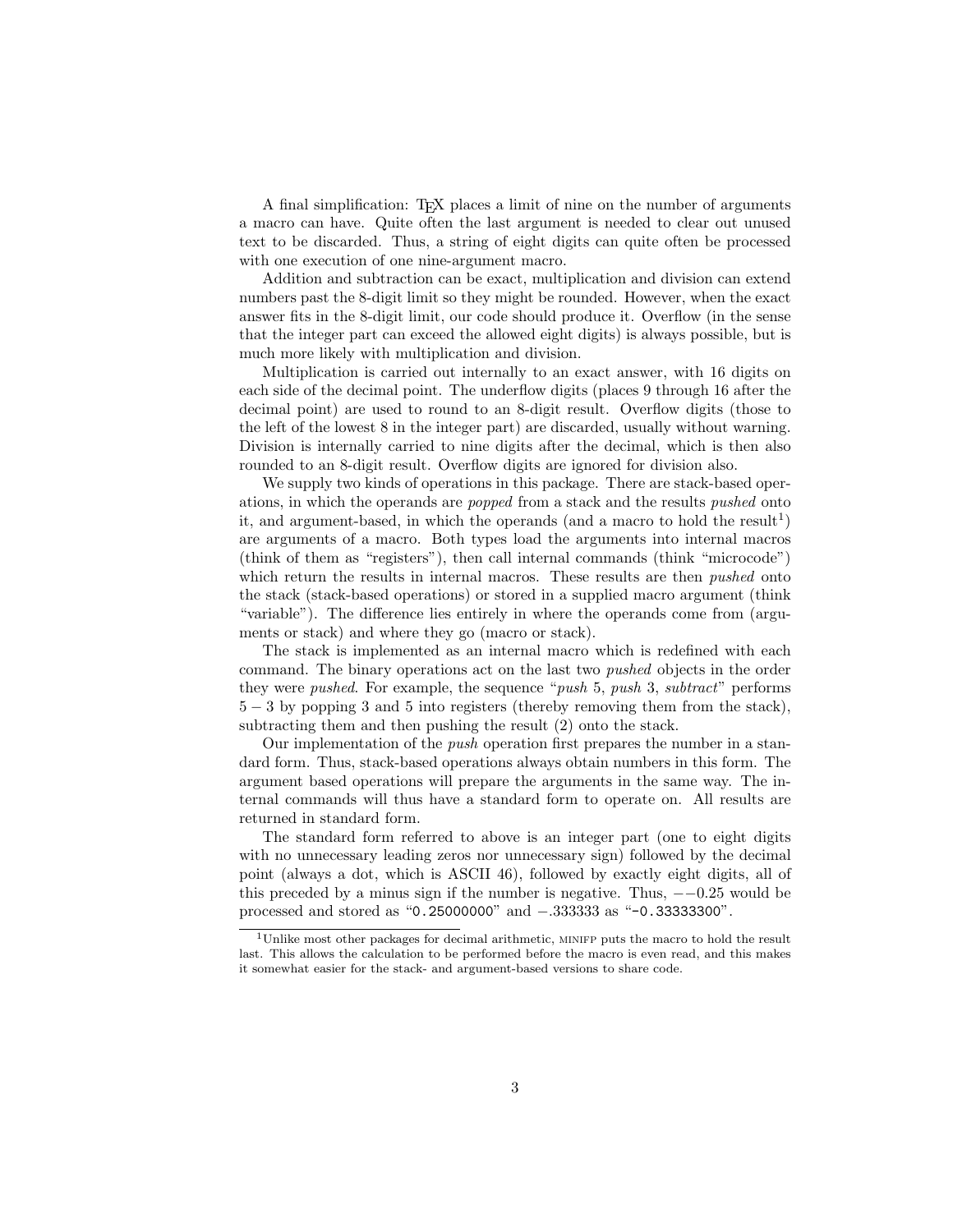## 2 User macros

Minifp provides (so far) six binary operations (that act on a pair of numbers): addition, subtraction, multiplication, division, maximum and minimum, as well as fourteen unary operations (that act on one number): negation, absolute value, doubling, halving, integer part, fractional part, floor, ceiling, signum, squaring, increment, decrement and inversion. With the "extra" option, the unary operations sine, cosine, logarithm, powers, square root and random number are available, and the binary operation angle. See section 4.

These extra operations are made available using the extra option in L<sup>AT</sup>EX:

#### \usepackage[extra]{minifp}

In plain T<sub>EX</sub>, they will be loaded if you give the macro **\MFPextra** a definition (any definition) before inputting minifp.sty:

\def\MFPextra{} \input minifp.sty

The extras can also be loaded by means of the command \MFPloadextra, issued after minifp.sty is loaded. As of version 0.95 mfpextra can be directly \input. It will detect whether minifp.sty has been loaded and input it if not. This will work only in plain T<sub>E</sub>X.

If the extra operations are not needed, some memory and time might be saved by using minifp.sty alone. I have not seriously tried to keep mfpextra.tex as small or fast as possible, but I do try to improve the accuracy when I can.

As previously mentioned, each of these operations come in two versions: a version that acts on operands and stores the result in a macro, and a version that acts on the stack. The former all have names that begin \MFP and the latter begin with  $\mathcal{R}$ . The former can be used anywhere, while the latter can only be used in a "program". A program is started with \startMFPprogram and terminated with \stopMFPprogram. The R in the names is for 'real'. This is because it is possible that stacks of other types will be implemented in the future.

For example, \MFPadd{1.2}{3.4}\X will add 1.20000000 to 3.40000000 and then define \X to be the resulting 4.60000000. These operand forms do not alter or even address the stack in any way. The stack-based version of the same operation would look like the following:

```
\Rpush{1.2}
\Rpush{3.4}
\Radd
\Rpop\X
```
which would *push* first 1.20000000 then  $3.40000000$  onto the stack, then replace them with 4.60000000, then remove that and store it in  $X$ . Clearly the stack is intended for calculations that produce a lot of intermediate values and only the final result needs to be stored.

The command **\startMFPprogram** starts a group. That group should be ended by \stopMFPprogram. Changes to the stack and defined macros are local to that group. Thus the macro  $X$  in the example above might seem to be useful only as a temporary storage for later calculations in the same program group. However, there are commands provided to force such a macro to survive the group, and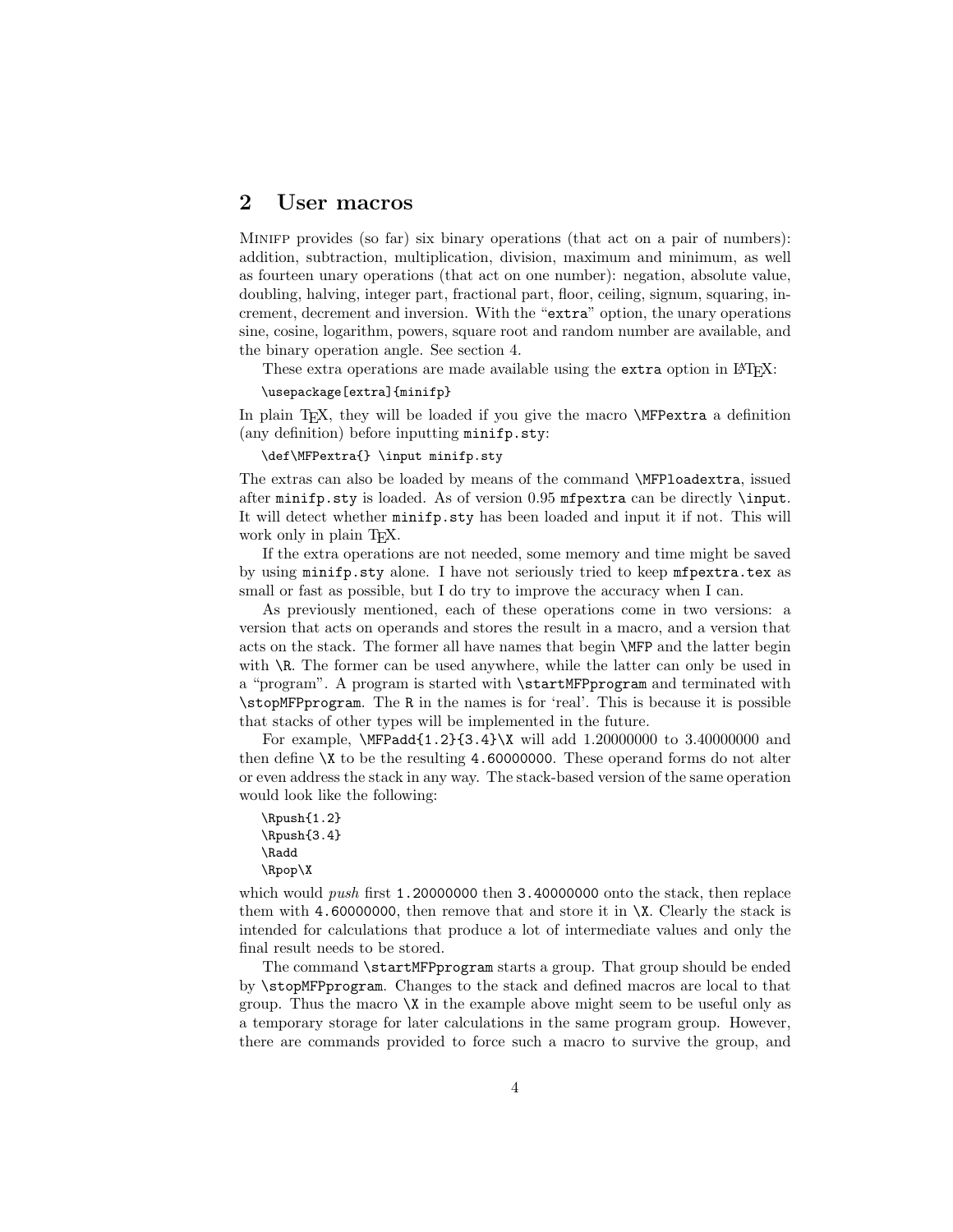even to force the contents of the stack to survive the group (see the end of subsection 2.3). Do not try to turn a MINIFP program into a LAT<sub>EX</sub> environment. The extra grouping added by environments would defeat the effects of these commands.

#### 2.1 Nonstack-based operations

In the following tables, an argument designated  $\langle num \rangle$  can be any decimal real number with at most 8 digits on each side of the decimal point, or it can be a macro that contains such a number. If the decimal dot is absent, the fractional part will be taken to be zero, if the integer part or the fractional part is absent, it will be taken to be zero. (One consequence of these rules is that all the following arguments produce the same internal representation of zero: {0.0}, {0.}, {.0},  ${0}, {1}$ , and  ${1}$ . Spaces may appear anywhere in the  $\langle num \rangle$  arguments and are stripped out before the number is used. For example, {3 . 1415 9265} is a valid argument. Commas are not permitted. The decimal point must be ASCII 46 (variously called a dot, period, or fullstop) with category 12 ('other'). If an input encoding is used that allows more than one 'dot', the user must be sure to enter this one. If some babel language definitions make it a shorthand, it must be inactivated before use.

The \macro argument is any legal macro. The result of using one of these commands is that the macro is defined (or redefined, there is no checking done) to contain the standard form of the result. If the  $\langle num \rangle$  is a macro, the braces surrounding it are optional.

| Command                                                           | operation                                                                                            |
|-------------------------------------------------------------------|------------------------------------------------------------------------------------------------------|
| $\MFPadd{ \langle num_1 \rangle } {\langle num_2 \rangle }$ macro | Stores the result of $\langle num_1 \rangle + \langle num_2 \rangle$ in $\langle$ macro              |
| $\MFPsub{num1 } {\langle num2 \} \text{macro}$                    | Stores the result of $\langle num_1 \rangle - \langle num_2 \rangle$ in $\langle man_1 \rangle$      |
| $\MFPmul({num_1}\$ { $\langle num_2\rangle$ } $\m{$ acro          | Stores the result of $\langle num_1 \rangle \times \langle num_2 \rangle$ , rounded to               |
|                                                                   | 8 places after the decimal point, in \macro                                                          |
| $\MFPmpy{\langle num_1 \rangle} {\langle num_2 \rangle}$ } aacro  | Same as \MFPmul                                                                                      |
| $\MFPdiv{\langle num_1 \rangle} {\langle num_2 \rangle}$ } \macro | Stores the result of $\langle num_1 \rangle / \langle num_2 \rangle$ , rounded to 8                  |
|                                                                   | places after the decimal point, in \macro                                                            |
| $\MFPmin{ \langle num_1 \rangle } {\langle num_2 \rangle }$ macro | Stores the smaller of $\langle num_1 \rangle$ and $\langle num_2 \rangle$ in $\langle man_3 \rangle$ |
| $\MFPmax({num_1}{\{\langle num_2 \rangle\}}$ macro                | Stores the larger of $\langle num_1 \rangle$ and $\langle num_2 \rangle$ in $\langle man_3 \rangle$  |

Binary Operations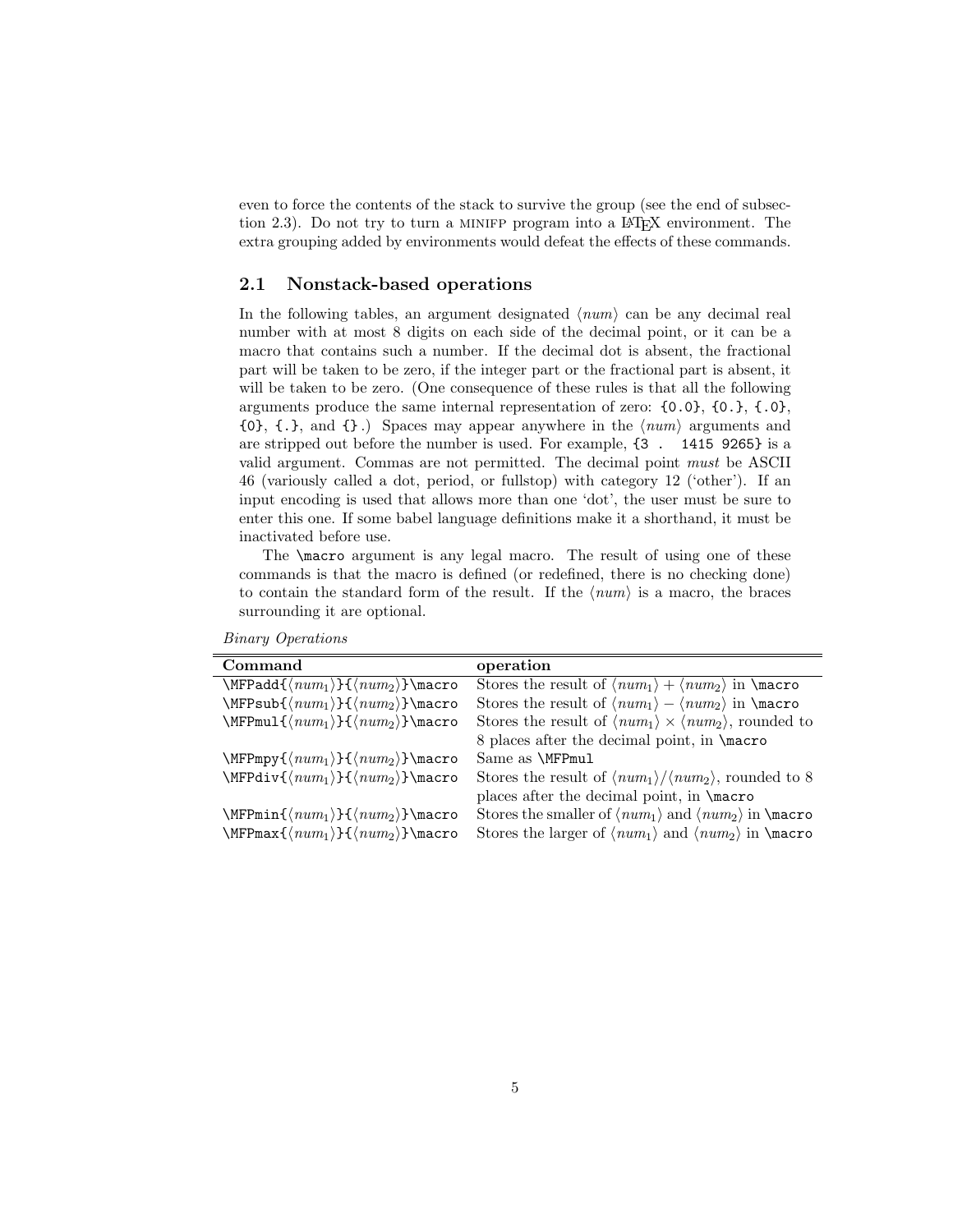Unary Operations

| Command                                       | operation                                                                               |
|-----------------------------------------------|-----------------------------------------------------------------------------------------|
| $\overline{\MFPchs}{\max}$                    | Stores $-\langle num \rangle$ in $\text{macro.}$                                        |
| $\MFPabs({num})\text{macro}$                  | Stores $ \langle num \rangle $ in $\text{macro.}$                                       |
| $\MFPdbl({num})\$ acro                        | Stores $2 \times \langle num \rangle$ in \macro.                                        |
| $\MFP$ halve $\{\langle num \rangle\}$ \macro | Stores $\langle num \rangle/2$ , rounded to 8 places after the decimal                  |
|                                               | point, in <i>\macro</i> .                                                               |
| $\MFPint({num})\$ acro                        | Replaces the part of $\langle num \rangle$ after the decimal point with                 |
|                                               | zeros (keeps the sign unless the result is zero) and stores                             |
|                                               | the result in \macro.                                                                   |
| $\MFPfrac{\langle num \rangle}{\text{macro}}$ | Replaces the part of $\langle num \rangle$ before the decimal point with                |
|                                               | zero (keeps the sign unless the result is zero) and stores                              |
|                                               | the result in \macro.                                                                   |
| $\MFPfloor\{num\}\$ acro                      | Stores the largest integer not more than $\langle num \rangle$ in                       |
|                                               | \macro.                                                                                 |
| $\MFPceil({num})\$ acro                       | Stores the smallest integer not less than $\langle num \rangle$ in $\langle macro.$     |
| $\MFPsgn({num})\text{macro}$                  | Stores $-1$ , 0 or 1 (in standard form) in <b>\macro</b> according                      |
|                                               | to whether $\langle num \rangle$ is negative, zero, or positive.                        |
| $\MFPsq({num})\$ acro                         | Stores the square of $\langle num \rangle$ in $\text{macro.}$                           |
| $\MFPinv({num})$ macro                        | Stores $1/(num)$ , rounded to 8 places after the decimal                                |
|                                               | point, in <i>\macro</i> .                                                               |
| $\MFPincr({num})\$ acro                       | Stores $\langle num \rangle + 1$ in $\text{macro.}$                                     |
| $\MFPdecr\{\langle num \rangle\}$ macro       | Stores $\langle num \rangle - 1$ in $\text{macro.}$                                     |
| $\MFPzero({num})\$ acro                       | Ignores $\langle num \rangle$ and stores 0.00000000 in the <b>\macro</b> .              |
| $\MFPstore{\langle num \rangle}$ }\macro      | Stores the $\langle num \rangle$ , converted to standard form, in $\langle man \rangle$ |

The command \MFPzero is useful for "macro programs". If you want to do something to a number depending on the outcome of a test, you may occasionally want to simply absorbed the number and output a default result. This is more efficient than multiplying by zero (but less efficient than simply defining the \macro to be zero.)

Note that one could easily double, halve, square, increment, decrement or invert a  $\langle num \rangle$  using the binary versions of \MFPadd, \MFPsub, \MFPmul or \MFPdiv. The commands \MFPdbl, \MFPhalve, \MFPsq, \MFPincr, \MFPdecr and \MFPinv are designed to be more efficient versions, since they are used repeatedly in internal code.

Also, multiplication is far more efficient than division, so even if you use the two argument versions,  $\MFPmul{\num}{f.5}$  is faster than  $\MFPdiv{\num}{f2}.$ There is one command that takes no argument and returns no value:

Do Nothing

| Command operation |               |
|-------------------|---------------|
| <b>\MFPnoop</b>   | Does nothing. |

The following are not commands at all, but macros that contain convenient constants.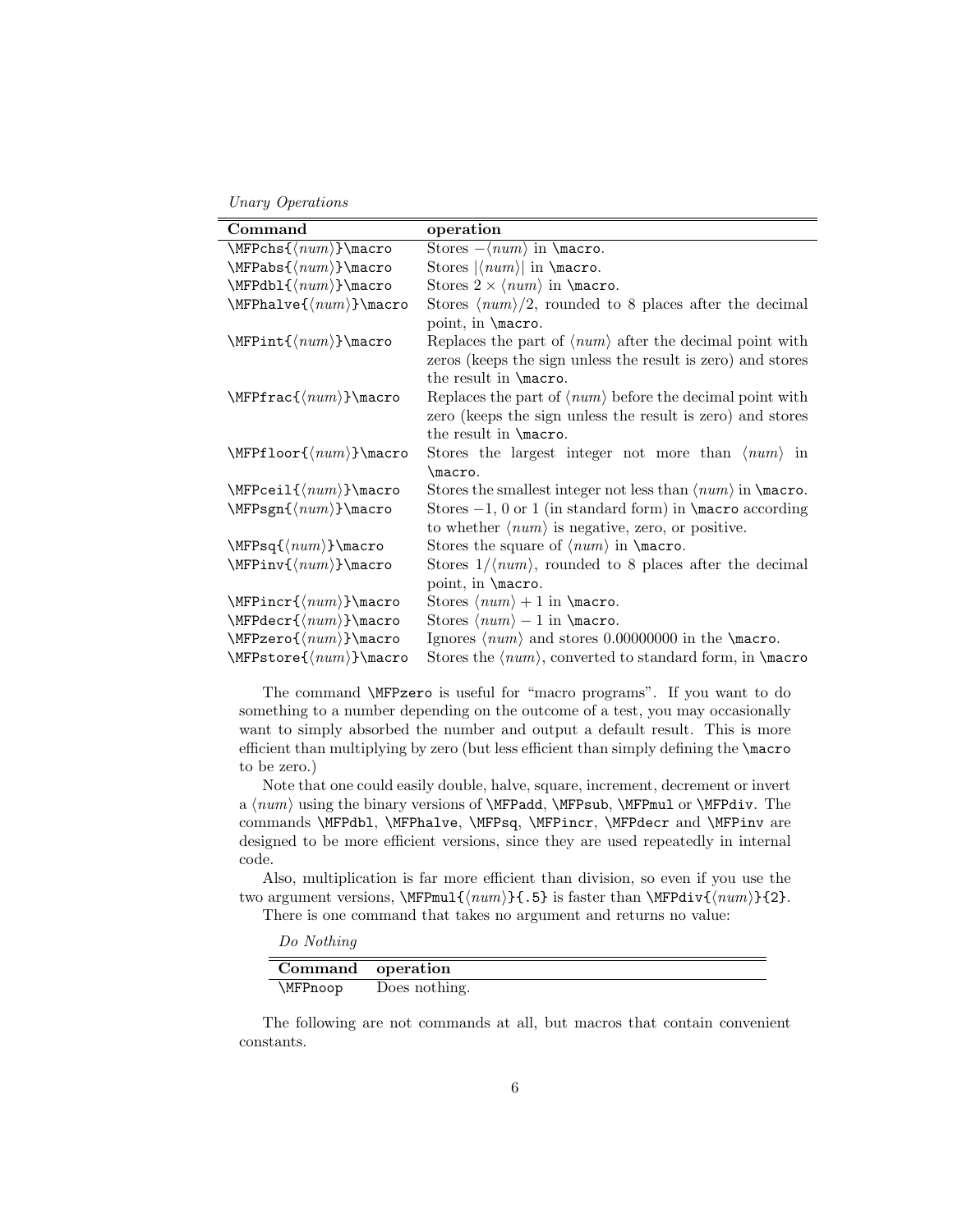Constants

| Constant value |                                                                        |
|----------------|------------------------------------------------------------------------|
| \MFPpi         | 3.14159265, the eight-digit approximation to $\pi$ .                   |
| \MFPe          | 2.71828183, the eight-digit approximation to $e$ .                     |
| \MFPphi        | 1.61803399, the eight-digit approximation to the golden ratio $\phi$ . |

There also exist commands to check the sign of a number and the relative size of two numbers:

 $\MFPchk{\langle num \rangle}$  $\MFPcmp{\langle num_1\rangle}{\langle num_2\rangle}$ 

These influence the behavior of six commands:

 $\I{True}$ { $\{true \text{ text}\}$ }{ $\{false \text{ text}\}$ }  $\I{Fzero}{\langle true \ text \rangle}{\lbrace false \ text \rbrace}$  $\langle \text{true } text \rangle$ }{ $\langle \text{false } text \rangle$ }  $\I{IFlt}{\langle true \text{ } text \rangle}{\langle false \text{ } text \rangle}$  $\I{Feq}{\langle true \ text \rangle}{\lbrace false \ text \rbrace}$  $\left\langle \text{true } text \right\rangle$ }{ $\langle \text{false } text \rangle$ }

Issuing \MFPchk{\X} will check the sign of the number stored in the macro \X. Then  $\I{Fneg{A}}{B}$  will produce 'A' if it is negative and 'B' if it is zero or positive. Similarly,  $\M{FPcmp{\X}_{1}}$  will compare the number stored in  $\X$  to 1. Afterward,  $\I{Flt{A}{B}$  will produce 'A' if  $X$  is less than 1 and 'B' if  $X$  is equal to or greater than 1.

If users finds it tiresome to type two separate commands, they can easily define a single command that both checks a value and runs \IF.... For example

\def\IFisneg#1{\MFPchk{#1}\IFneg}

Used like

\IFisneg{\X}{A}{B}

this will check the value of  $X$  and run  $\I$ Fneg on the pair of alternatives that follow.

The user might never need to use \MFPchk because every one of the operators provided by the minifp package runs an internal version of \MFPchk on the result of the operation before storing it in the \macro. For example, after \MFPzero the command \IFzero will always return the first argument. For this reason one should not insert any MINIFP operations between a check/compare and the  $\I\Gamma$ ... command that depends on it.

Note: the behavior of all six  $\Gamma$ ... commands is influenced by *both* \MFPchk and \MFPcmp. This is because internally \MFPchk{\X} (for example) and  $\MFPcmp{\X}{0}$  do essentially the same thing. In fact there are only three internal booleans that govern the behavior of the six \IF... commands. The different names are for clarity: \IFgt after a compare is less confusing than the entirely equivalent \IFpos.

It should probably be pointed out that the settings for the \IF... macros are local to any TEX groups they are contained in.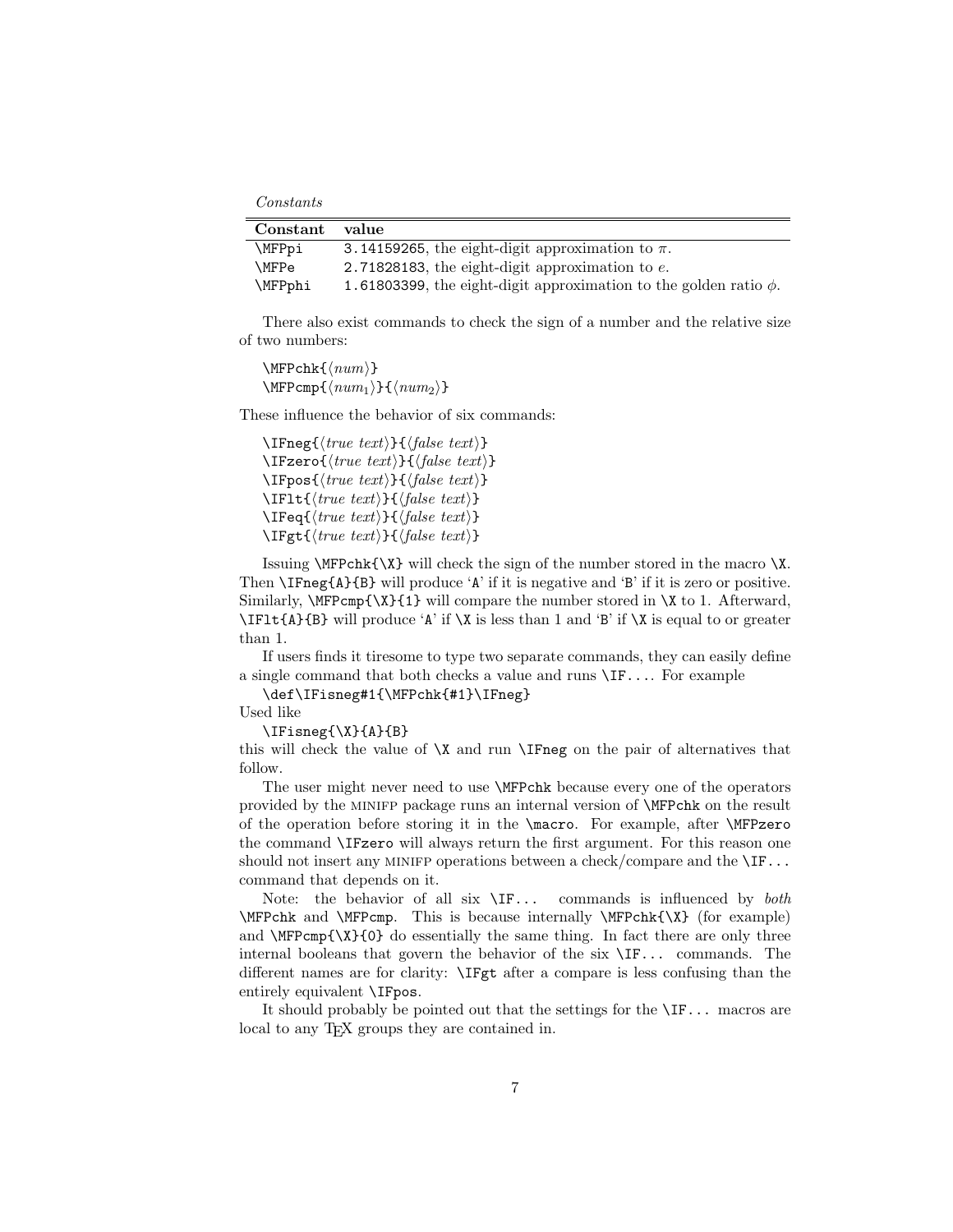#### 2.2 Commands to process numbers for printing

After  $\M{Padd{1}{2}\X$  one can use  $X$  anywhere and get 3.00000000. One might may well prefer 3.0, and so commands are provided to truncate a number or round it to some number of decimal places. Note: these are provided for printing and they will not invoke the above \MFPchk. They do not have any stack-based versions. The commands are

 $\MFP$ truncate $\{\langle int \rangle\}$ { $\langle num \rangle\}$ }

 $\MFPround{\int{int}{\cdot}$ 

 $\MFPstrip({num})\mathcal{$ 

where  $\langle int \rangle$  is a whole number between −8 and 8 (inclusive). The other two arguments are as before.

These commands merely process  $\langle num \rangle$  and define  $\langle norm \rangle$  and produce a truncated or rounded version, or one stripped of trailing zeros, or one with added trailing zeros. Note that truncating or rounding a number to a number of digits greater than it already has will actually lengthen it with added zeros. For example,  $\MFPround{4}{3.14159}\X$  will cause  $X$  to be defined to contain 3.1416, while  $\MFPround{6}{3.14159}\X$  will cause  $X$  to contain 3.141590. If  $Y$  contains 3.14159, then \MFPtruncate{4}\Y\Y will redefine \Y to contain 3.1415. Also,  $MFP^{strip}\{1.20000000\}Z$  will cause  $Z$  to contain 1.2. All these commands first normalize the  $\langle num \rangle$ , so any spaces are removed and redundant signs are discarded.

If  $\langle int \rangle$  is negative, places are counted to the left of the decimal point and 0 s are substituted for lower order digits. That is, \MFPtruncate{-2}{1864.3}\X will give  $X$  the value 1800 and  $\MFPround{-2}{1864}\X$  will give  $X$  the value 1900.

If the first argument of \MFPround or \MFPtruncate is zero or negative then the dot is also omitted from the result. If \MFPstrip is applied to a number with all zeros after the dot, then one 0 is retained. There is a star form where the dot and the zero are dropped.

For these three commands, the sign of the number is irrelevant. That is, the results for negative numbers are the negatives of the results for the absolute values. The processing will remove redundant signs along with redundant leading zeros: \MFPtruncate{-3}{-+123.456} will produce 0. The rounding rule is as follows: round up if the digit to the right of the rounding point is 5 or more, round down if the digit is 4 or less.

#### 2.3 Stack-based macros

The stack-based macros can only be used in a minifp program group. This group is started by the command \startMFPprogram and ended by \stopMFPprogram. None of the stack-based macros takes an argument, but merely operate on values on the stack, replacing them with the results. There are also commands to manipulate the stack and save a value on the stack into a macro. Finally, since all changes to the stack (and to macros) are local and therefore lost after \stopMFPprogram, there are commands to selectively cause them to be retained.

To place numbers on the stack we have \Rpush and to get them off we have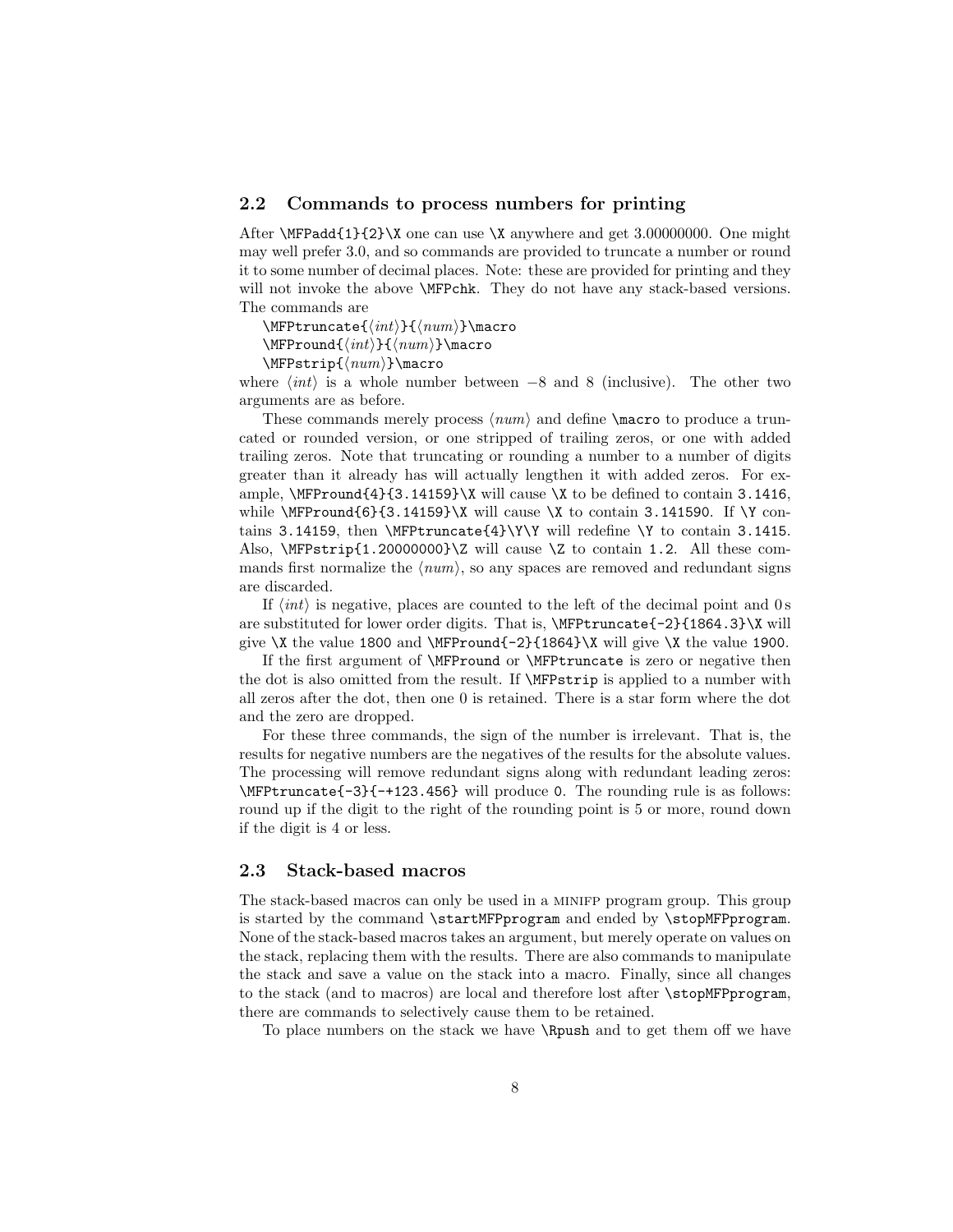\Rpop. The syntax is  $\Rpush{\langle num \rangle}$ \Rpop\macro

The first will preprocess the  $\langle num \rangle$  as previously discussed and put it on the stack, the second will remove the last number from the stack and define the given macro to have that number as its definition.

All the binary operations remove the last two numbers from the stack, operate on them in the order they were put on the stack, and push the result on the stack. Thus the program

\Rpush{1.2} \Rpush{3.4} \Rsub

will first put 1.20000000 and 3.40000000 on the stack and then replace them with -2.20000000. Note the order: 1.2 − 3.4.

| operation                                                                                                                             |
|---------------------------------------------------------------------------------------------------------------------------------------|
| Adds the last two numbers on the stack.                                                                                               |
| Subtracts the last two numbers on the stack.                                                                                          |
| Multiplies the last two numbers on the stack, rounding to 8 decimal                                                                   |
| places.                                                                                                                               |
| Same as $\mathrm{Rmul}$ .                                                                                                             |
| Divides the last two numbers on the stack, rounding to 8 decimal<br>places.                                                           |
| Replaces the last two elements on the stack with the smaller one.<br>Replaces the last two elements on the stack with the larger one. |
|                                                                                                                                       |

Binary Operations

The unary operations replace the last number on the stack with the result of the operation performed on it.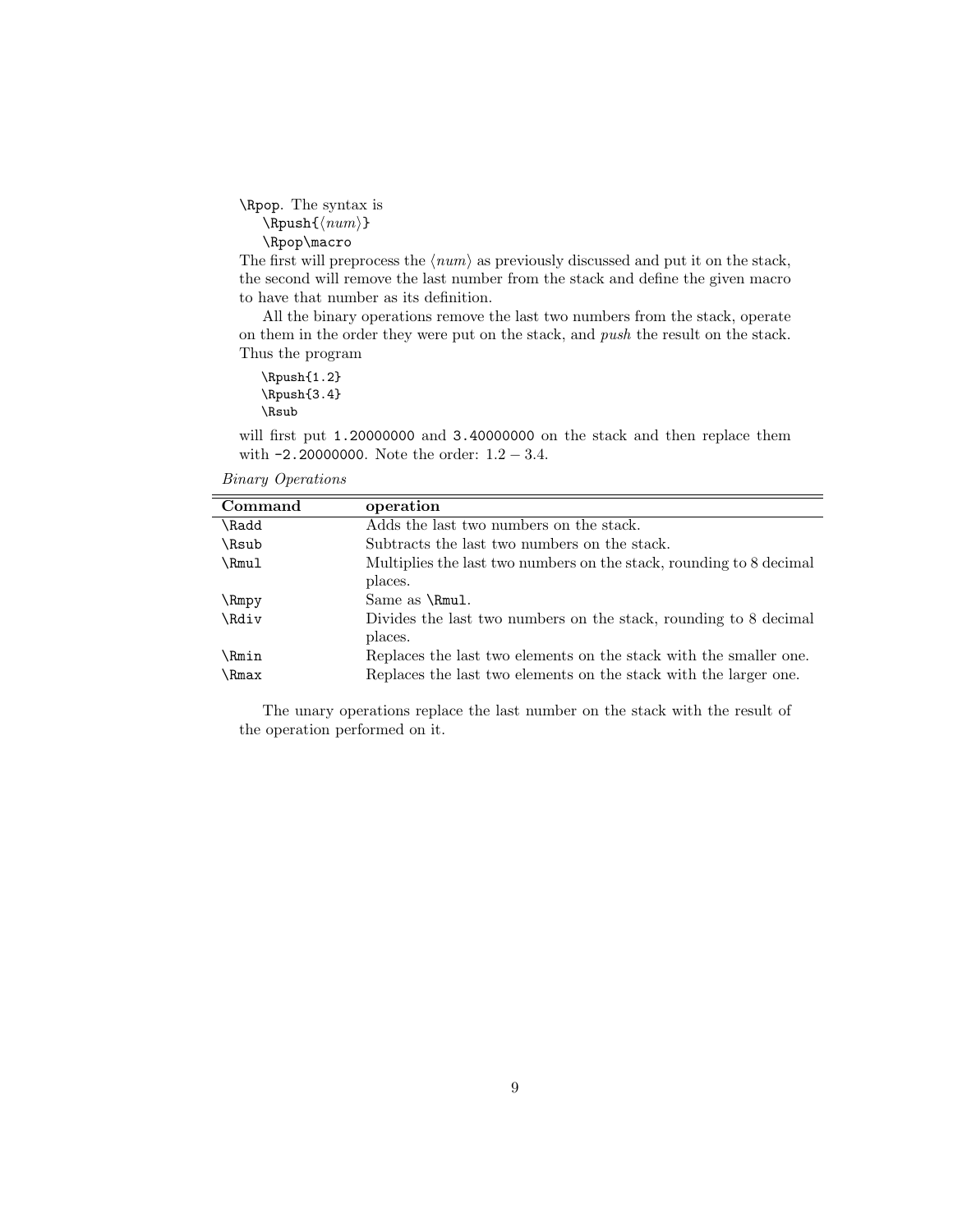Unary Operations

| Command   | operation                                                             |
|-----------|-----------------------------------------------------------------------|
| \Rchs     | Changes the sign.                                                     |
| \Rabs     | Obtains the absolute value.                                           |
| \Rdbl     | Doubles the value.                                                    |
| \Rhalve   | Halves the value, rounding to 8 places.                               |
| \Rint     | Replaces the fractional part with zeros. If the result equals 0.0,    |
|           | any negative sign will be dropped.                                    |
| \Rfrac    | Replaces the integer part with $0$ . If the result equals 0.0, any    |
|           | negative sign will be dropped.                                        |
| \Rfloor   | Obtains the largest integer not greater than the number.              |
| \Rceil    | Obtains the smallest integer not less than the number.                |
| \Rsgn     | Obtains $-1$ , 0 or 1 according to whether the number is negative,    |
|           | zero, or positive. These numbers are pushed onto the stack with       |
|           | the usual decimal point followed by 8 zeros.                          |
| $\lambda$ | Obtains the square. Slightly more efficient than the equivalent       |
|           | \Rdup\Rmul. See below for \Rdup.                                      |
| \Rinv     | Obtains the reciprocal. Slightly more efficient than the equivalent   |
|           | division.                                                             |
| \Rincr    | Increases by 1. Slightly more efficient than the equivalent addition. |
| \Rdecr    | Decreases by 1. Slightly more efficient than the equivalent subtrac-  |
|           | tion.                                                                 |
| \Rzero    | Replaces the number with zero. Slightly more convenient than the      |
|           | equivalent $\npop\X$ followed by a $\Rpush{0}.$                       |
|           |                                                                       |

There is one operation, which does not read the stack nor change it (nor do anything else).

Do Nothing

| Command operation |               |
|-------------------|---------------|
| \Rnoop            | Does nothing. |

There also exist commands to check the sign of the last number, and the relative size of the last two numbers on the stack:

\Rchk \Rcmp

They do not remove anything from the stack. Just like the nonstack counterparts, they influence the behavior of six commands: \IFneg, \IFzero, \IFpos, \IF1t, \IFeq and \IFgt. Issuing \Rchk will check the sign of the last number on the stack, while \Rcmp will compare the last two in the order they were pushed. For example, in the following

\Rpush{1.3} \Rpush{-2.3} \Rcmp \IFgt{\Radd}{\Rsub} \Rpush\X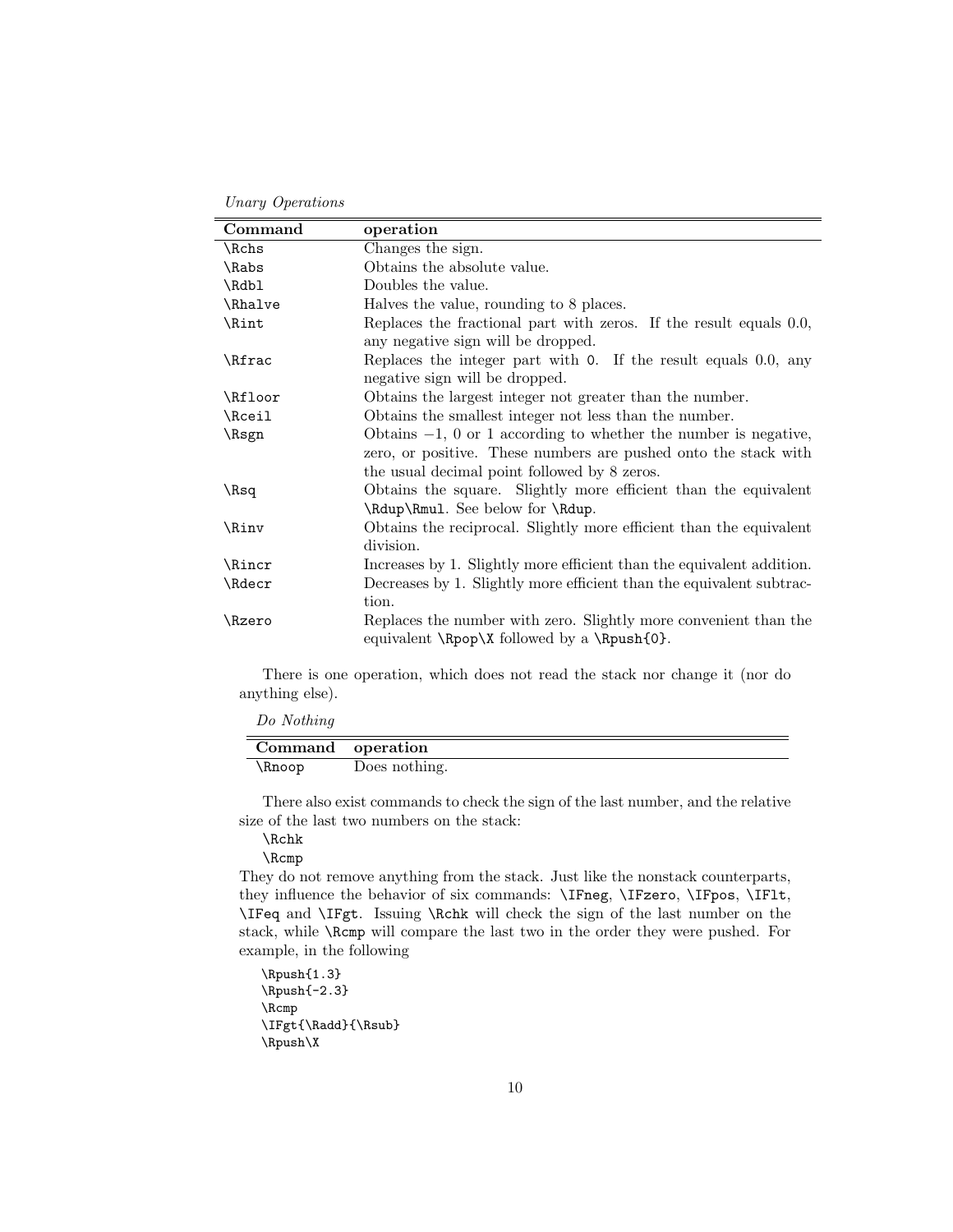\Rchk \IFneg{\Radd}{\Rsub}

\Rcmp will compare 1.3 to −2.3. Since the first is greater than the second, \IFgt will be true and they will be added, producing  $-1.0$ . Following this the contents of the macro \X are pushed, it is examined by \Rchk and then either added to or subtracted from  $-1.0$ .

The user might never need to use **\Rchk** because every operator that puts something on the stack also runs  $\Rchk$ . In the above program, in fact,  $\Rchk$  is redundant since \Rpush will already have run it on the contents of \X.

There exist stack manipulation commands that allow the contents of the stack to be changed without performing any operations. These are really just conveniences, as there effects could be obtained with appropriate combinations of **\Rpop** and \Rpush. These commands, however, do not run \Rchk as \Rpush would.

Stack Manipulations

| Command | operation                                                   |
|---------|-------------------------------------------------------------|
| \Rdup   | Puts another copy of the last element of the stack onto the |
|         | stack.                                                      |
| \Rexch  | Exchanges the last two elements on the stack.               |

After \stopMFPprogram, any changes to macros or to the stack are lost, unless arrangements have been made to save them. There are four commands provided. Two act on a macro which is the only argument, the other two have no arguments and act on the stack. The macro must simply contain a value, it cannot be more complicated and certainly cannot take an argument.

| <i>Exporting changed values</i> |  |
|---------------------------------|--|
|                                 |  |

| Command       | operation                                                            |
|---------------|----------------------------------------------------------------------|
| \Export\macro | Causes the definition of <b>\macro</b> to survive the program group. |
| \Global\macro | Causes the definition of <b>\macro</b> to be global.                 |
| \ExportStack  | Causes the contents of the stack to survive the program group.       |
| \GlobalStack  | Causes the contents of the stack to be global.                       |

The difference between **\Export** and **\Global** is solely in how *other* grouping is handled. If the program group is contained in another group (for example, inside an environment), then the result of  $\Gamma$  X is that the definition of \X survives that group (and all containing groups) as well. On the other hand, after  $\text{Export}\X$ , then the definition survives the program group, but not other containing groups.

If T<sub>EX</sub> grouping is used *inside* a program group, then using  $\Export$  inside that group has no effect at all, while \Global works as before.

The stack versions are implemented by running \Export or \Global on the internal macro that defines the stack, so they have the same behavior.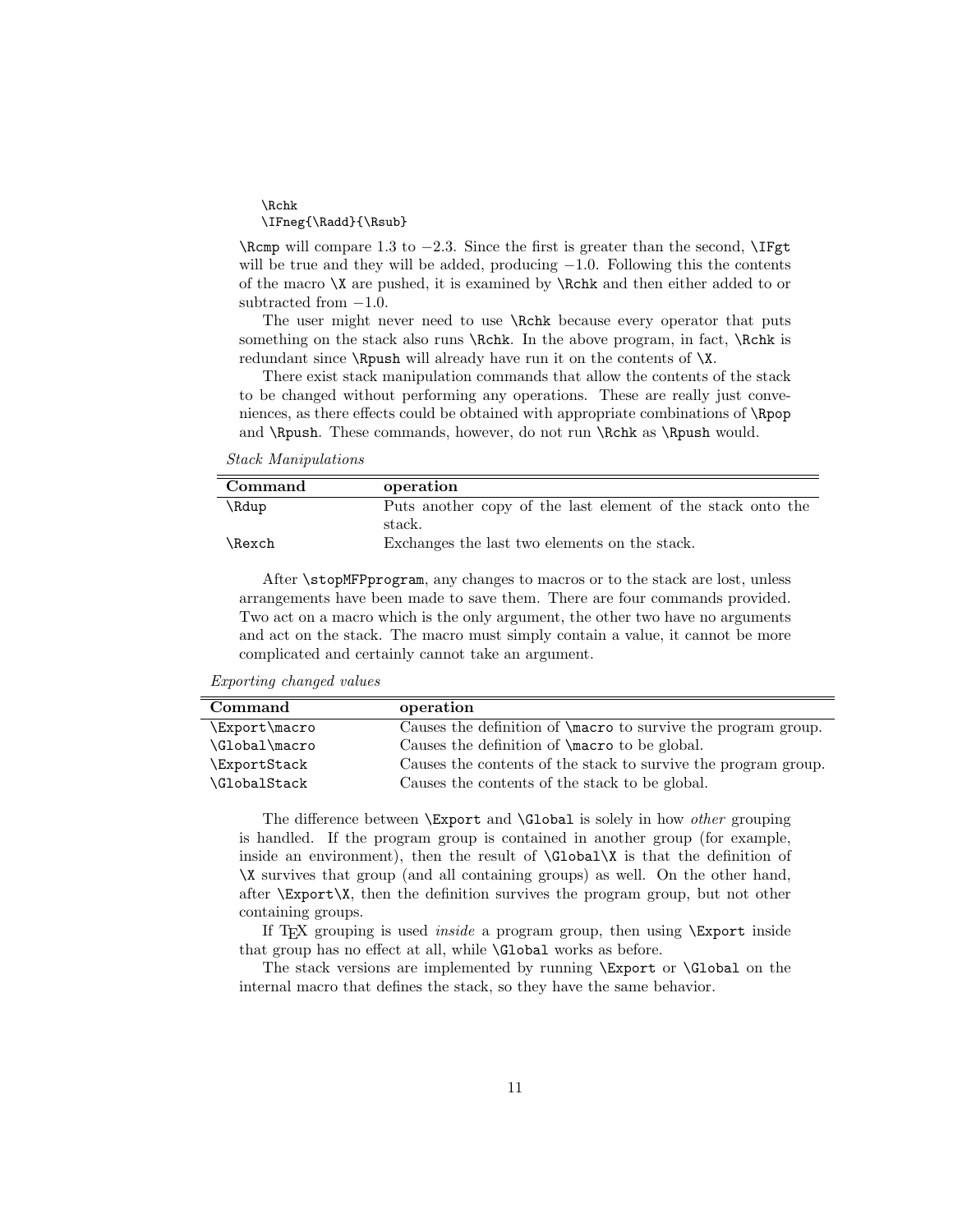## 2.4 Errors

If one tries to pop from an empty stack, an error message will be issued. Ignoring the error causes the macro to have the value stored in the macro \EndofStack. Its default is 0.00000000.

If one tries to divide by zero, an error message will be issued. Ignoring the error causes the result to be one of the following:

- Dividing  $0$  by  $0$  gives a result whose integer part is stored in  $\Zer{\o}OverZeroInt$ and whose fractional part is stored in \ZeroOverZeroFrac. The default is 0.00000000
- Dividing a nonzero x by 0 gives a result whose integer part is stored in \xOverZeroInt and whose fractional part is stored in \xOverZeroFrac. The defaults are both equal to 99999999. The sign of the result will be the sign of x.

You can change any of these macros, but make sure they produce a result which is a number in standard form (as described earlier). These macros are copied directly into the result without checking. Then further processing steps may require the result to be a number in standard form.

Error messages may result from trying to process numbers given in incorrect format. However, there are so many ways for numbers to be incorrect that this package does not even try to detect them. Thus, they will only be caught if some TEX operation encounters something it cannot handle. (The LATEX manual calls these "weird errors" because the messages tend to be uninformative.) Incorrectly formed numbers may even pass unnoticed, but leave unexpected printed characters on the paper, or odd spacing.

## 3 Implementation

#### 3.1 Utility macros

We announce ourself, and our purpose. We save the catcode of  $\&$  and change it to letter. Several other catcodes are saved and set to other in this file. We also make provisions to load the extra definitions, either directly with \MFPloadextra or through a declared option in LATEX.

```
1 \langle *sty \rangle2 \expandafter
3 \ifx \csname MFP@finish\endcsname\relax
4 \else \expandafter\endinput \fi
5 \expandafter\edef\csname MFP@finish\endcsname{%
6 \catcode64=\the\catcode64 \space
7 \catcode46=\the\catcode46 \space
8 \catcode60=\the\catcode60 \space
9 \catcode62=\the\catcode62 \space}%
10 \ifx\ProvidesPackage\UndEfInEd
11 \newlinechar'\^^J%
12 \message{%
```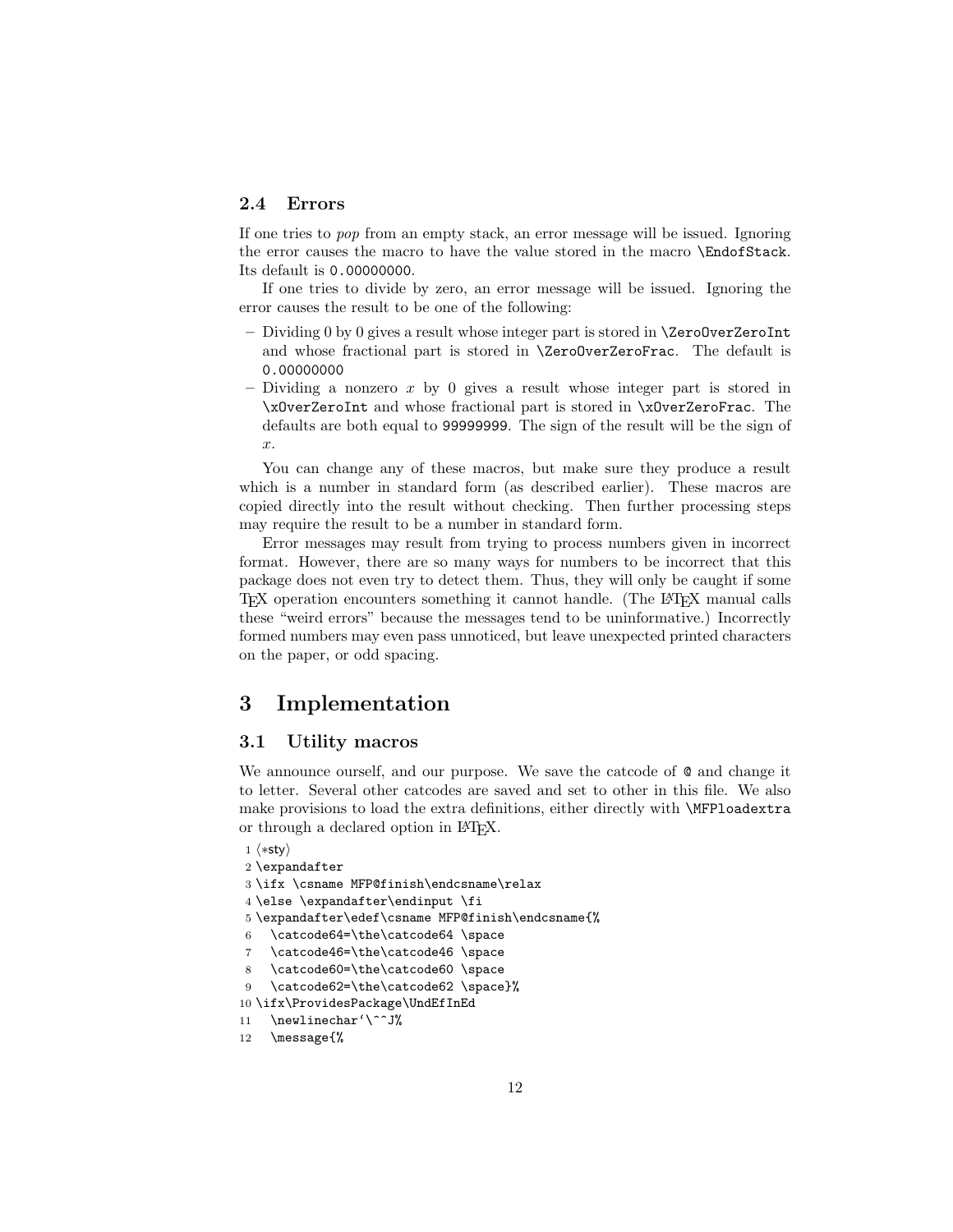```
13 Package minifp: \MFPfiledate\space v\MFPfileversion. %
14 Macros for real number operations %
15 ^^Jand a stack-based programing language.^^J}%
16 \else
17 \ProvidesPackage{minifp}[\MFPfiledate\space v\MFPfileversion. %
18 Macros for real number operations %
19 and a stack-based programing language.]%
20 \DeclareOption{extra}{\def\MFPextra{}}%
21 \ProcessOptions\relax
22 \fi
23 \catcode64=11
24 \ifx\MFPextra\UndEfInEd
25 \def\MFP@loadextra{}%
26 \else
27 \def\MFP@loadextra{\input mfpextra\relax}%
28 \fi
29 \def\MFPloadextra{\input mfpextra\relax}%
30 \catcode46=12
31 \catcode60=12
32 \catcode62=12
```
We check for LAT<sub>F</sub>X (ignoring LAT<sub>F</sub>X209); \MFP@ifnoLaTeX...\MFP@end is skipped in L<sup>AT</sup>EX and executed otherwise.

```
33 \long\def\gobbleto@MFP@end#1\MFP@end{}%
34 \def\MFP@end{\@empty}%
35 \ifx\documentclass\UndEfInEd
36 \def\MFP@ifnoLaTeX{}%
37 \else
38 \let\MFP@ifnoLaTeX\gobbleto@MFP@end
39 \fi
```
We have LAT<sub>F</sub>X's \zap@space. It pretty much *must* be used inside \edef or other purely expansion context. The rest of these are standard LATEX internals. Note that the token list that \zap@space is applied to should probably never contain braces or expandable tokens.

Usage:  $\ede f \X{\zeta}$  \cap@space<tokens>  $\ldots$ 

The space is necessary in case none exist; the **\@empty** terminates the loop.

```
40 \let\@xp\expandafter
```
- \def\@XP{\@xp\@xp\@xp}%
- \MFP@ifnoLaTeX
- \def\@empty{}%
- \long\def\@gobble#1{}%
- \def\zap@space#1 #2{#1\ifx#2\@empty\else\@xp\zap@space\fi#2}%
- \long\def\@ifnextchar#1#2#3{%
- \let\reserved@d#1%
- \def\reserved@a{#2}%
- \def\reserved@b{#3}%
- \futurelet\@let@token\@ifnch}%
- \def\@ifnch{%
- \ifx\@let@token\@sptoken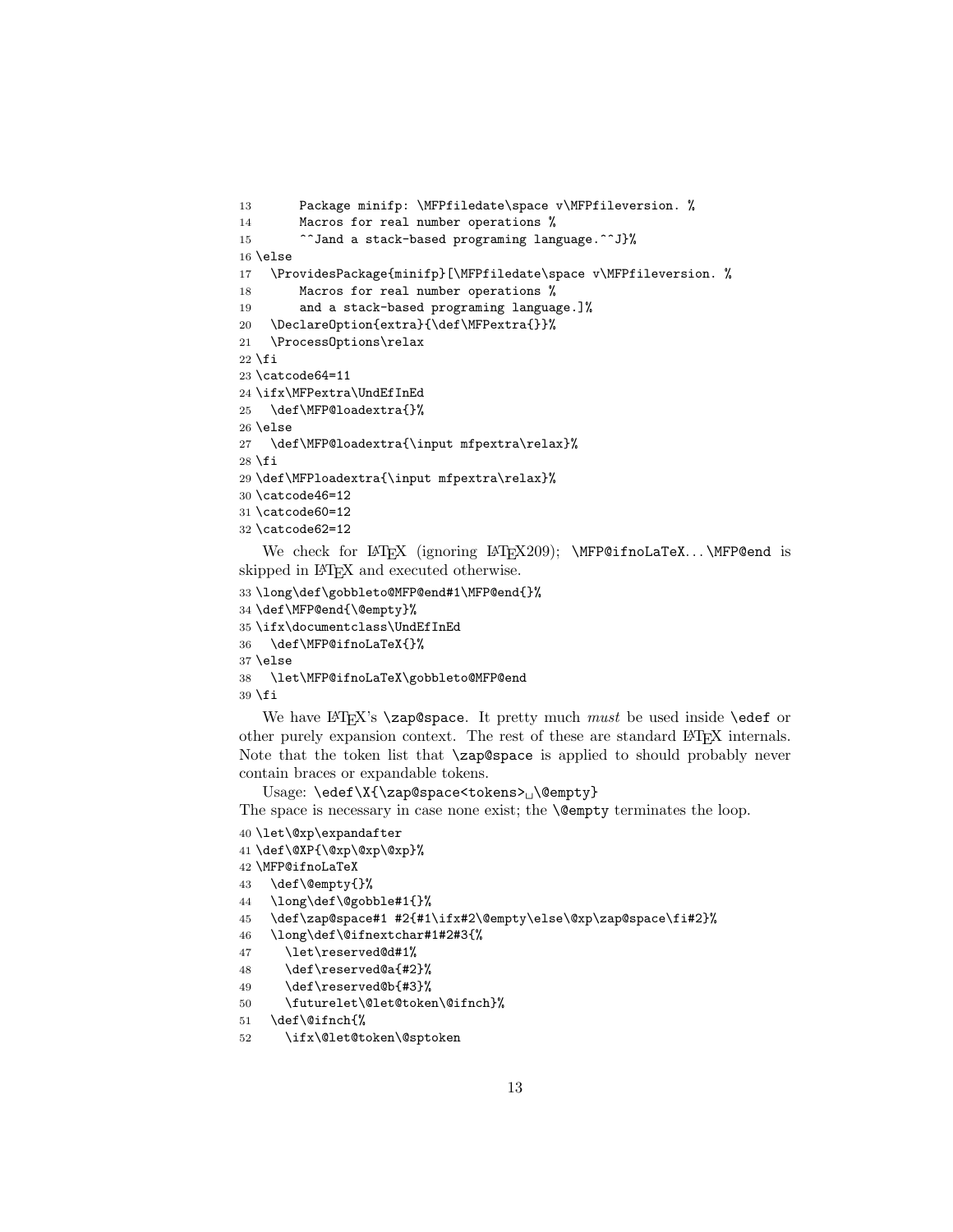```
53 \let\reserved@c\@xifnch
54 \else
55 \ifx\@let@token\reserved@d
56 \let\reserved@c\reserved@a
57 \else
58 \let\reserved@c\reserved@b
59 \overline{f}60 \overline{\text{f}i}61 \reserved@c}%
62 {%
63 \def\:{\global\let\@sptoken= }\: %
64 \def\:{\@xifnch}\@xp\gdef\: {\futurelet\@let@token\@ifnch}%
65 }%
66 \def\@ifstar#1{\@ifnextchar*{\@firstoftwo{#1}}}%
67 \long\def\@firstofone #1{#1}%
68 \long\def\@firstoftwo #1#2{#1}%
69 \long\def\@secondoftwo#1#2{#2}%
70 \MFP@end
```
We need to divide by both  $10^4$  and  $10^8$  several times. I could have allocated two count registers, but have taken the approach of reserving those for intermediate calculations.

```
71 \def\MFP@tttfour {10000}% ttt = Ten To The
72 \def\MFP@ttteight{100000000}%
```
These are for manipulating digits. The  $\ldots$  of many commands require a sequence of arguments (brace groups or tokens) followed by \MFP@end. The minimum number of required parameters is surely obvious. For example, \MFP@ninthofmany must be used like

 $\MFP@ninthofmany\langle 9 \text{ or more arguments}\rangle\$ 

All these are fully expandable.

```
73 \def\MFP@oneofmany#1#2\MFP@end{#1}%
```

```
74 \def\MFP@fifthofmany#1#2#3#4#5#6\MFP@end{#5}%
```
75 \def\MFP@ninthofmany#1#2#3#4#5#6#7#8{\MFP@oneofmany}%

76 \def\MFP@eightofmany#1#2#3#4#5#6#7#8#9\MFP@end{#1#2#3#4#5#6#7#8}%

#### 3.2 Processing numbers and the stack

Our stack stores elements in groups, like

```
{-1.234567890}{0.00001234}\MFP@eos
```
with an end marker. The purpose of the marker is to prevent certain parameter manipulations from stripping off braces. This means we can't use **\@empty** to test for an empty stack. At the moment, only \Rpop actually checks, but all other stack commands (so far) use \Rpop to get their arguments.

```
77 \let\MFP@eos\relax
```

```
78 \def\MFP@EOS{\MFP@eos}%
```
79 \def\MFP@initRstack{\def\MFP@Rstack{\MFP@eos}}%

```
80 \MFP@initRstack
```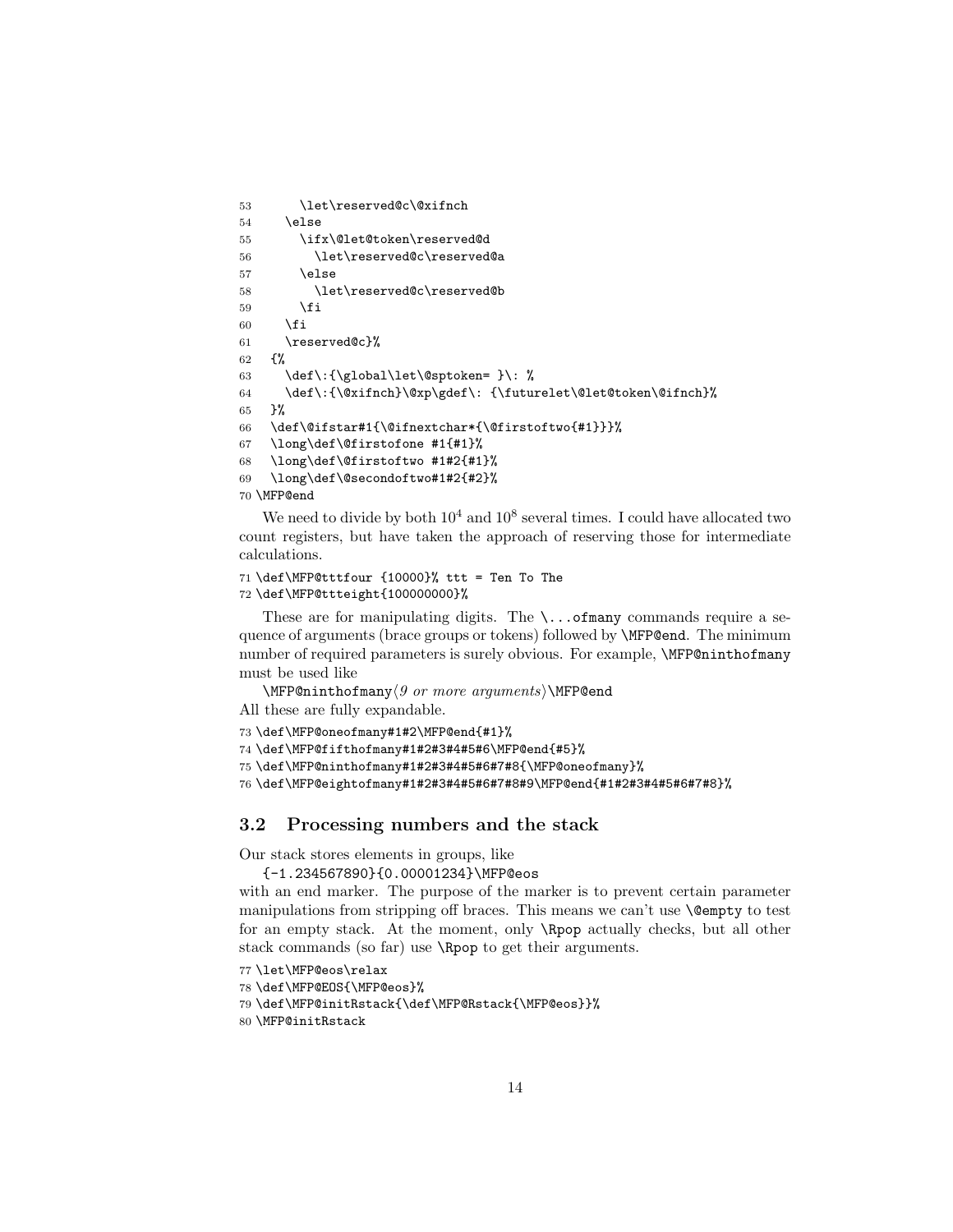Define some scratch registers for arithmetic operations. We don't care that these might be already in use, as we only use them inside a group. However, we need one counter that will not be messed with by any of our operations. I must be sure not to use commands that change \MFP@loopctr in code that depends on it.

```
81 \countdef \MFP@tempa 0
82 \countdef \MFP@tempb 2
83 \countdef \MFP@tempc 4
84 \countdef \MFP@tempd 6
85 \countdef \MFP@tempe 8
86 \countdef \MFP@tempf 10
87 \newcount \MFP@loopctr
```
The following can only be used where unrestricted expansion is robust. It will allow results obtained inside a group to survive the group, but not be unrestrictedly global. Example: the code

\MFP@endgroup@after{\def\noexpand\MFP@z@Val{\MFP@z@Val}} becomes

\edef\x{\endgroup\def\noexpand\MFP@z@Val{\MFP@z@Val}}\x which gives, upon expansion of  $\chi$ ,

\endgroup\def\MFP@z@Val{ $\langle expansion-of\text{-}\texttt{MFP@z@Val}\rangle$ 

which defines **\MFP@z@Val** outside the current group to equal its expansion within the current group (provided the group was started with \begingroup).

We define a **\MFP@returned@values** to make all the conceivable produced values survive the group. The **\MFPcurr**@Sgn part is to permit testing the sign of the result and allow conditional code based on it.

I have been lax at making sure \MFP@z@Ovr is properly initiallized and properly checked whenever it could be relevant, and properly passed on. I think every internal command \MFP@Rxxx should ensure it starts being zero and ends with a numerical value. At one time division could leave it undefined.

\MFP@subroutine executes its argument (typically a single command) with a wrapper that initializes all the macros that might need initializing, and returns the necessary results.

```
88 \def\MFP@endgroup@after#1{\edef\x{\endgroup#1}\x}%
```

```
89 \def\MFP@afterdef{\def\noexpand}%
```

```
90 \def\MFP@returned@values{%
```

```
91 \MFP@afterdef\MFP@z@Val{\MFP@z@Sign\MFP@z@Int.\MFP@z@Frc}%
```

```
92 \MFP@afterdef\MFP@z@Ovr{\MFP@z@Ovr}%
```

```
93 \MFP@afterdef\MFP@z@Und{\MFP@z@Und}%
```

```
94 \MFP@afterdef\MFPcurr@Sgn{\MFP@z@Sgn}}%
```

```
95 \def\MFP@subroutine#1{%
```

```
96 \begingroup
```

```
97 \MFP@Rzero
```

```
98 \def\MFP@z@Ovr{0}%
```

```
99 \def\MFP@z@Und{0}%
```

```
100 #1%
```

```
101 \MFP@endgroup@after\MFP@returned@values}%
```

```
102 \def\MFP@Rzero{%
```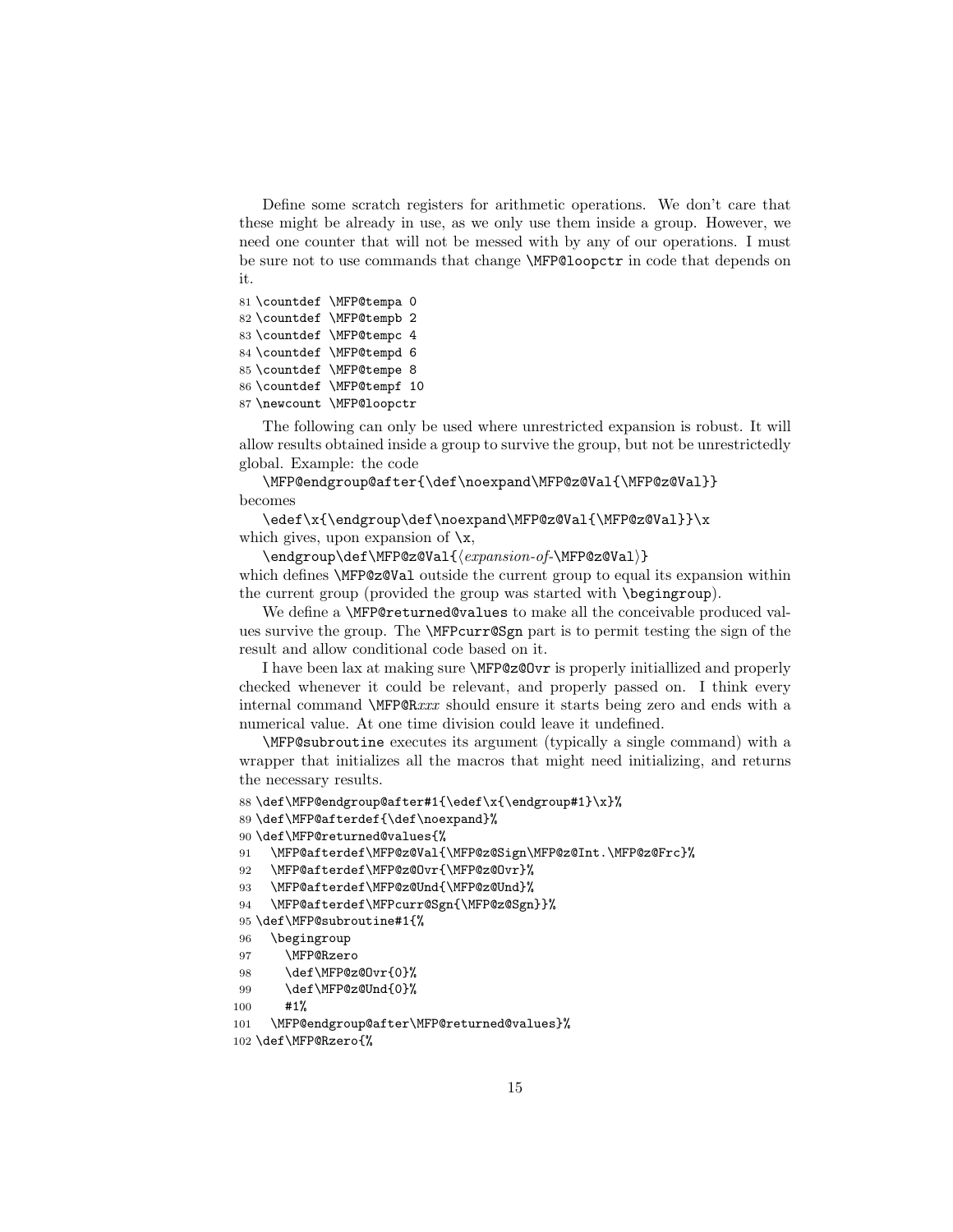- 103 \def\MFP@z@Sgn{0}%
- 104 \def\MFP@z@Int{0}%
- 105 \def\MFP@z@Frc{00000000}}%



\EndofStack We define here the error messages: popping from an empty stack and dividing by zero. In addition to the error messages, we provide some default values that hopefully allow some operations to continue.

We also have a warning or two.

```
106 \def\MFP@errmsg#1#2{%
107 \begingroup
108 \newlinechar'\^^J\let~\space
109 \def\MFP@msgbreak{^^J~~~~~~~~~~~~~~}%
110 \edef\reserved@a{\errhelp{#2}}\reserved@a
111 \errmessage{MiniFP error: #1}%
112 \endgroup}%
113 \def\MFP@popempty@err{%
114 \MFP@errmsg{cannot POP from an empty stack}%
115 {There were no items on the stack for the POP operation. %
116 If you continue, "Jthe macro will contain the %
117 value \EndofStack.}}%
118 \def\EndofStack{0.00000000}%
119 \def\MFP@dividebyzero@err{%
120 \MFP@errmsg{division by zero}%
121 {You tried to divide by zero. What were you thinking? %
122 If you continue, \hat{\phantom{a}} ithe value assigned will be either %
123 \ZeroOverZeroInt.\ZeroOverZeroFrac~(numerator=0) or %
124 ^^J+/-\xOverZeroInt.\xOverZeroFrac~(numerator<>0).}}%
125 \def\MFP@warn#1{%
126 \begingroup
127 \newlinechar'\^^J\let~\space
128 \def\MFP@msgbreak{^^J~~~~~~~~~~~~~~~~}%
129 \immediate\write16{^^JMiniFP warning: #1.^^J}%
130 \endgroup}%
```
\MaxRealInt These are the largest possible integer and fractional parts of a real number. \MaxRealFrac They are returned for division by zero, for logarithm of zero, and when overflow is detected in the exponential function.

| 131 \def\MaxRealInt  | {9999999}% |
|----------------------|------------|
| 132 \def\MaxRealFrac | {9999999}% |

\xOverZeroInt These are the results returned when trying to divide by zero. Two are used \xOverZeroFrac when dividing a nonzero number by zero and and two when trying to divide zero \ZeroOverZeroInt by zero.

```
\ZeroOverZeroFrac 133 \def\xOverZeroInt {\MaxRealInt}%
                  134 \def\xOverZeroFrac {\MaxRealFrac}%
                  135 \def\ZeroOverZeroInt {0}%
                  136 \def\ZeroOverZeroFrac{00000000}%
```
These macros strip the spaces, process a number into sign, integer and fractional parts, and pad the fractional part out to eight decimals. They are used in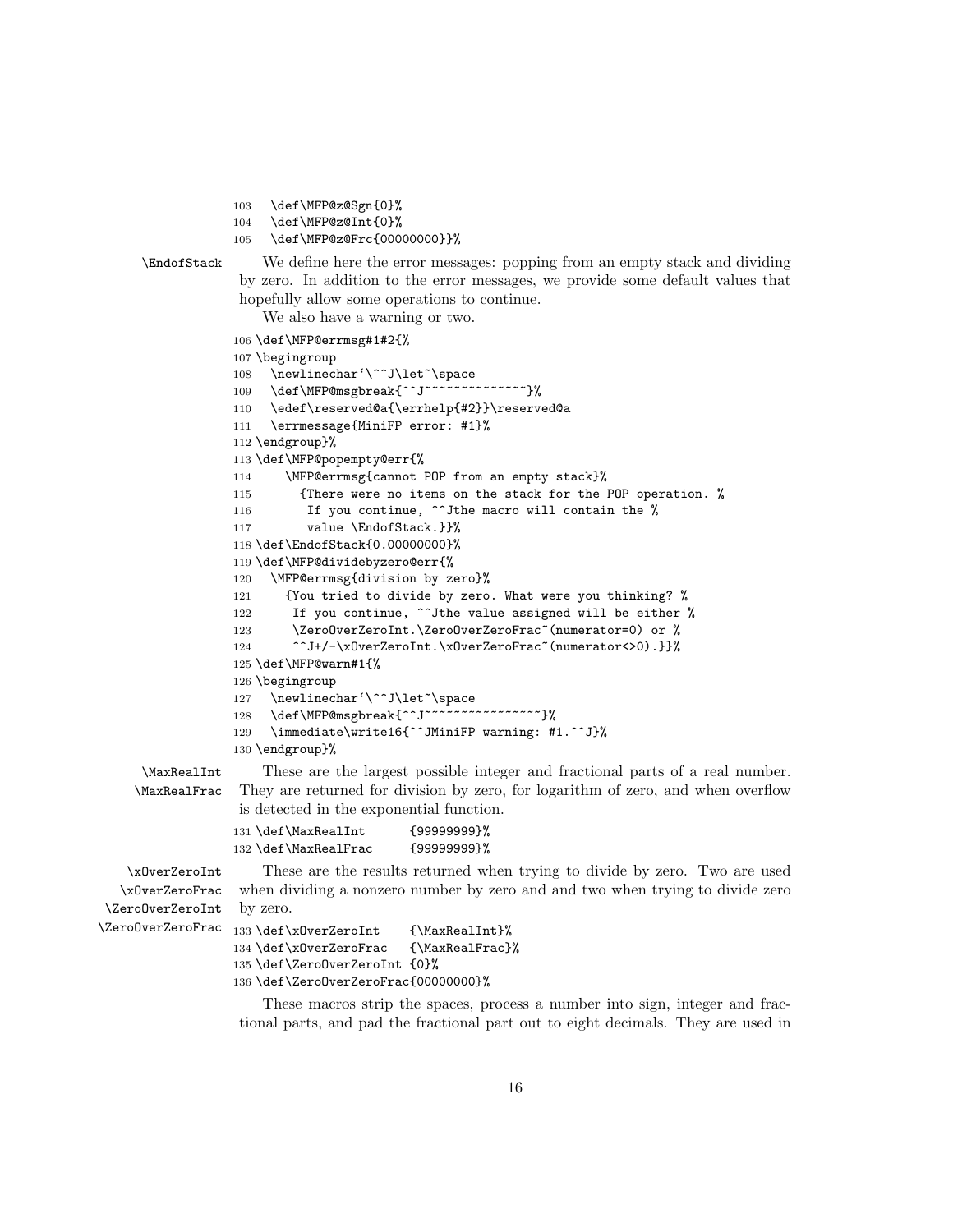push so that the stack will only contains reals in a normalized form. Some of them are also used to preprocess the reals in the operand versions of commands

The \MFP@\*@Int and \MFP@\*@Frc parts are always positive, the sign being stored in  $MFP@*@Sgn$  as  $-1$ , 0 or 1.

We strip the spaces and pad the fractional parts separately because they are unnecessary when processing popped reals (though they wouldn't hurt).

The number to be parsed is #4 and the macros to contain the parts are the first three arguments. Since we normally call \MFPparse@real with one of two sets of macros, we have two shortcuts for those cases.

```
137 \def\MFPparse@real#1#2#3#4{%
```

```
138 \MFPnospace@def\MFPtemp@Val{#4}%
```

```
139 \MFPprocess@into@parts\MFPtemp@Val#1#2#3%
```

```
140 \MFP@padtoeight#3}%
```
141 \def\MFPparse@x{\MFPparse@real\MFP@x@Sgn\MFP@x@Int\MFP@x@Frc}%

```
142 \def\MFPparse@y{\MFPparse@real\MFP@y@Sgn\MFP@y@Int\MFP@y@Frc}%
```
This macro strips all spaces out of the number (not just before and after). It takes a macro that will hold the result, followed by the number (as a macro or a group of actual digits).

#### 143 \def\MFPnospace@def#1#2{%

```
144 \edef#1{#2\space}\edef#1{\@xp\zap@space#1\@empty}}%
```
This is the process that splits a number into parts. The biggest difficulty is obtaining the sign. All four arguments are macros, with the first one holding the number. Following that are the macros to hold the sign, integer and fractional parts.

```
145 \def\MFPprocess@into@parts#1#2#3#4{%
146 \@xp\MFPsplit@dot#1..\MFP@end #3#4%
```
At this point #3 holds the part before the dot (or the whole thing if there was no dot) and #4 holds the part after the dot, (or nothing). Now is the first place where having at most eight digits simplifies things. Note that  $#3$  could contain any number of consecutive signs followed by up to eight digits. It could be zero or empty, so to avoid losing the sign we append a 1 (for up to nine digits). We temporarily define the sign based on the result, but may need to drop it if both the integer and fractional parts are zero.

Prepending a zero to the fractional part pemits it to be empty. In the final \edef, #3 is made positive.

```
147 \ifnum#31<0 \def#2{-1}%
148 \else \def#2{1}%
149 \fi
150 \ifnum #30=0
```

```
151 \def#3{0}%
```

```
152 \ifnum 0#4=0 \def#2{0}\fi
```

```
153 \fi
```

```
154 \edef#3{\number \ifnum #2<0 -\fi#3}}%
```
This only copies the parts before and after the dot, #1 and #2, into macros #4 and #5.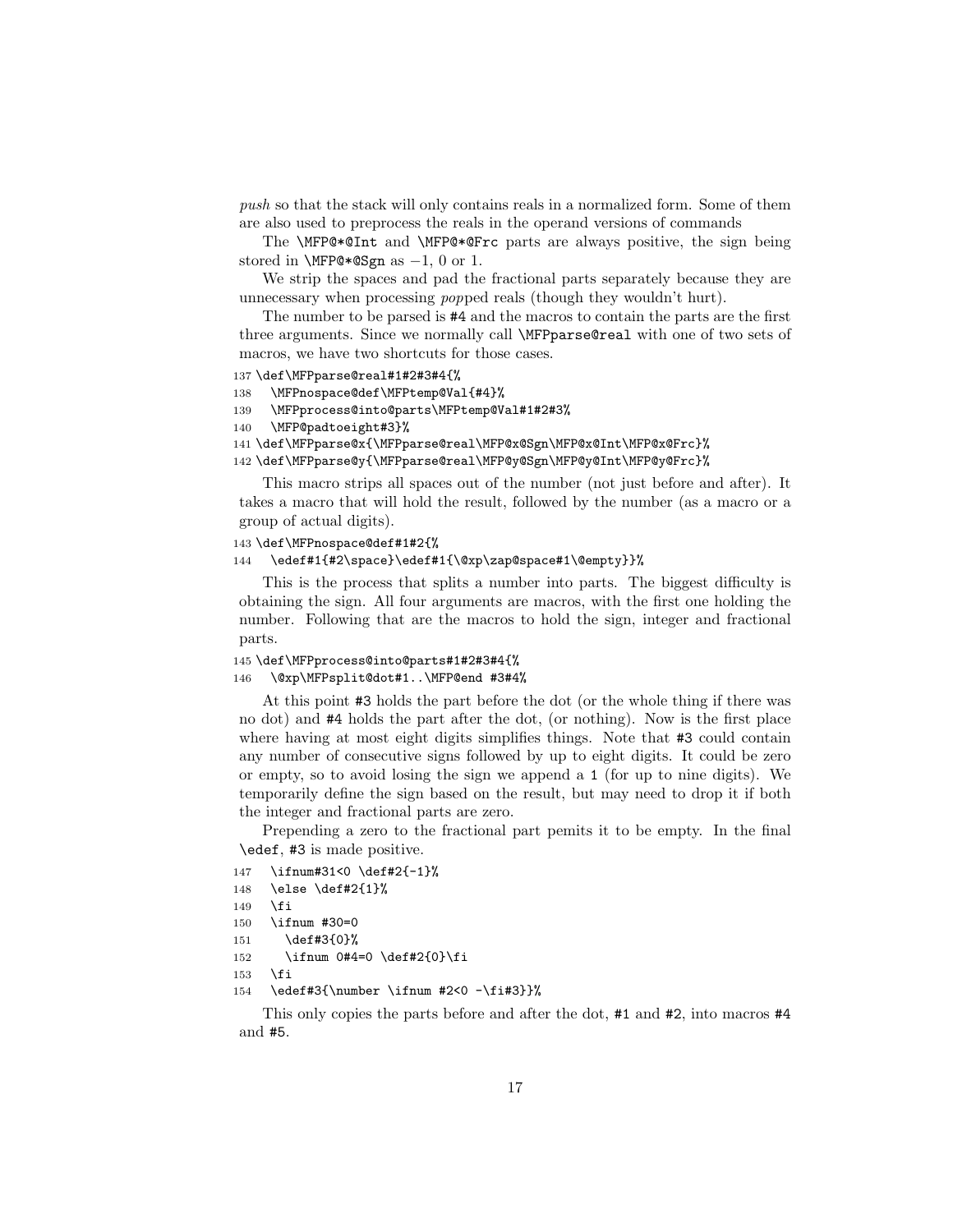#### 155 \def\MFPsplit@dot#1.#2.#3\MFP@end#4#5{\edef#4{#1}\edef#5{#2}}%

This is used to pad the fractional part to eight places with zeros. If a number with more than eight digits survives to this point, it gets truncated.

#### 156 \def\MFP@padtoeight#1{%

```
157 \edef#1{\@xp\MFP@eightofmany#100000000\MFP@end}}%
```
These take operands off the stack. We know already that there are no spaces and that the fractional part has eight digits.

```
158 \def\MFPgetoperand@x{\Rpop\MFP@x@Val
```

```
159 \MFPprocess@into@parts\MFP@x@Val\MFP@x@Sgn\MFP@x@Int\MFP@x@Frc}%
160 \def\MFPgetoperand@y{\Rpop\MFP@y@Val
```
161 \MFPprocess@into@parts\MFP@y@Val\MFP@y@Sgn\MFP@y@Int\MFP@y@Frc}%

Concatenate an argument (or two) to the front of stack. The material must already be in correct format. Note: 'front' is where they go visually (i.e., leftmost) but it can be useful to imagine the stack growin rightward (or sometimes even downward).

Note that the result of \MFP@cattwo{#1}{#2} is the same as \MFP@cat{#2} followed by \MFP@cat{#1}. It seemed that reversing the arguments in \MFP@Rcattwo confused me more than this fact.

```
162 \def\MFP@Rcat#1{\edef\MFP@Rstack{{#1}\MFP@Rstack}}%
```

```
163 \def\MFP@Rcattwo#1#2{\edef\MFP@Rstack{{#1}{#2}\MFP@Rstack}}%
```
Convert from a signum (a number) to a sign  $(-$  or nothing):

```
164 \def\MFP@Sign#1{\ifnum#1<0 -\fi}%
```

```
165 \def\MFP@x@Sign{\MFP@Sign\MFP@x@Sgn}%
```

```
166 \def\MFP@y@Sign{\MFP@Sign\MFP@y@Sgn}%
```

```
167 \def\MFP@z@Sign{\MFP@Sign\MFP@z@Sgn}%
```
Sometimes only parts of the number needs changing (used in CHS, ABS). This copies the integer and fractional parts of  $x$  into  $z$ .

```
168 \def\copyMFP@x{\edef\MFP@z@Int{\MFP@x@Int}\edef\MFP@z@Frc{\MFP@x@Frc}}%
```
We use \MFPpush@result to put the result of internal operations onto the stack. For convenience, we also have it set the sign flags.

169 \def\MFPpush@result{\MFP@Rchk\MFPcurr@Sgn\MFP@Rcat\MFP@z@Val}%

When *pop* encounters an empty stack it gobbles the code that would perform the pop  $(\#1)$  and defines the macro  $(\#2)$  to contain **\EndofStack**. The default meaning for this macro is 0.

```
170 \def\if@EndofStack{%
```

```
171 \ifx\MFP@EOS\MFP@Rstack
```

```
172 \@xp\@firstoftwo
```

```
173 \else
```
174 \@xp\@secondoftwo

```
175 \fi}%
```
The macro \Rpop calls \MFP@popit followed by the contents of the stack, the token **\MFP@end** and the macro to *pop* into. If the stack is not empty, **\doMFP@popit** will read the first group #1 into that macro #3, and then redefine the stack to be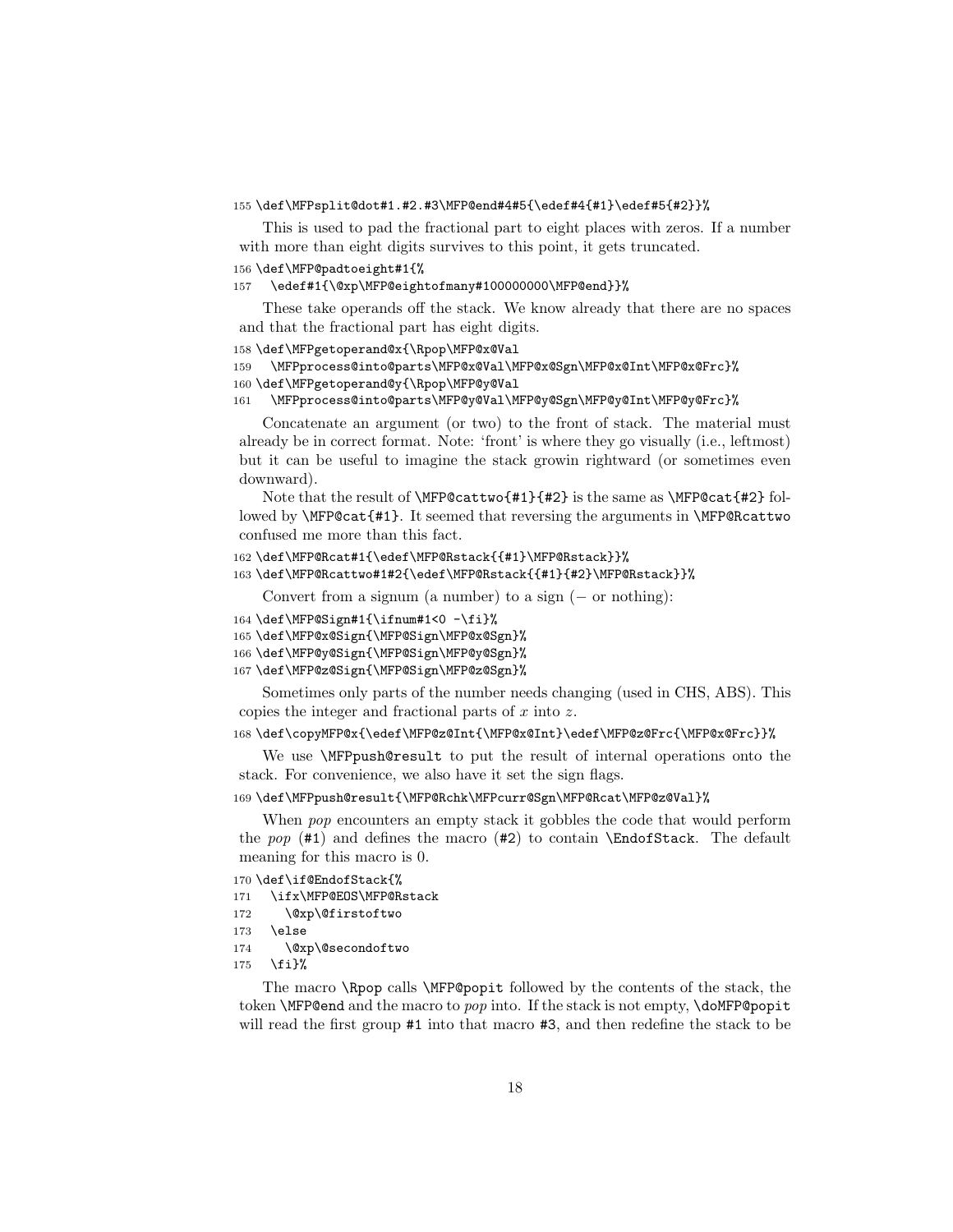the rest of the argument #2. If the stack is empty, \doMFP@EOS will equate the macro to \EndofStack (initialized to 0.00000000) after issuing an error message.

```
176 \def\MFP@popit{\if@EndofStack\doMFP@EOS\doMFP@popit}%
177 \def\doMFP@EOS#1\MFP@end#2{\MFP@popempty@err\let#2\EndofStack}%
178 \def\doMFP@popit#1#2\MFP@end#3{\edef\MFP@Rstack{#2}\edef#3{#1}}%
```
#### 3.3 The user-level operations

All operations that can be done on arguments as well as the stack will have a common format: The stack version pops the requisite numbers and splits them into internal macros (\MFPgetoperand@\*), runs an internal command that operates on these internal macros, then "pushes" the result returned. The internal commands take care to return the result in proper form so we don't actually run \Rpush, but only \MFPpush@result.

The operand version processes the operands into normalized form (as if pushed, using \MFPparse@\*), then proceeds as in the stack version, but copies the result into the named macro instead of to the stack (\MFPstore@result).

For unary operations we process one argument or stack element. We call it  $x$ and use the x version of all macros. All internal commands (#1) return the results in z versions.

\MFPchk The \MFPchk command examines its argument and sets a flag according to its sign.

- 179 \def\MFPchk#1{%
- 180 \MFPparse@x{#1}%
- 181 \MFP@Rchk\MFP@x@Sgn}%

We make **\MFP@Rchk** a little more general than is strictly needed here, by giving it an argument (instead of only examining \MFP@x@Sgn). This is so we can apply it to the results of operations (which would be in \MFPcurr@Sgn).

- 182 \def\MFP@Rchk#1{%
- 183 \MFPclear@flags
- 184 \ifnum#1>0 \MFP@postrue
- 185 \else\ifnum#1<0 \MFP@negtrue
- 186 \else \MFP@zerotrue
- $187$  \fi\fi}%

188 \def\MFPclear@flags{\MFP@zerofalse \MFP@negfalse \MFP@posfalse}%

\IFzero These are the user interface to the internal \ifMFP@zero, \ifMFP@neg, \IFneg \ifMFP@pos

```
\IFpos
189 \def\IFzero{\ifMFP@zero\@xp\@firstoftwo\else\@xp\@secondoftwo\fi}%
       190 \def\IFneg {\ifMFP@neg \@xp\@firstoftwo\else\@xp\@secondoftwo\fi}%
       191 \def\IFpos {\ifMFP@pos \@xp\@firstoftwo\else\@xp\@secondoftwo\fi}%
       192 \newif\ifMFP@zero \newif\ifMFP@neg \newif\ifMFP@pos
```
\MFPcmp Our comparison commands parallel the check-sign commands. They even reuse \IFeq the same internal booleans. The differences: the internal \MFP@Rcmp doesn't take \IFlt arguments and the comparison test is a little more involved. We could simply sub- \IFgt tract, which automatically sets the internal booleans, but it is way more efficient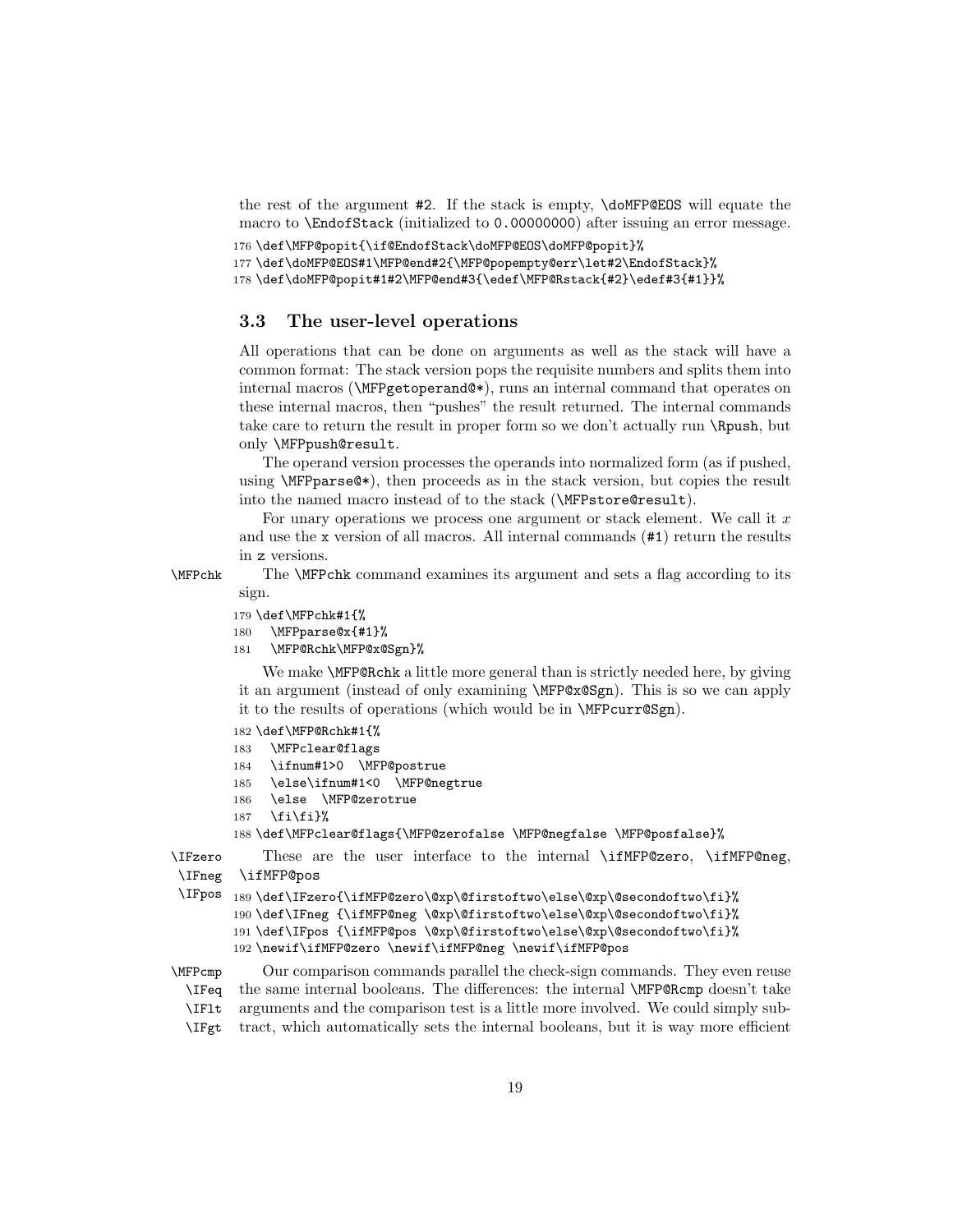```
to compare sizes directly.
```

```
193 \newif\ifMFPdebug
194 \def\MFPcmp#1#2{\MFPparse@x{#1}\MFPparse@y{#2}\MFP@Rcmp}%
```

```
195 \def\MFP@Rcmp{\MFPclear@flags
```

```
196 \ifnum \MFP@x@Sign\MFP@x@Int>\MFP@y@Sign\MFP@y@Int\relax
```

```
197 \MFP@postrue
```

```
198 \else\ifnum \MFP@x@Sign\MFP@x@Int<\MFP@y@Sign\MFP@y@Int\relax
```

```
199 \MFP@negtrue
```

```
200 \else\ifnum \MFP@x@Sign\MFP@x@Frc>\MFP@y@Sign\MFP@y@Frc\relax
201 \MFP@postrue
```

```
202 \else\ifnum \MFP@x@Sign\MFP@x@Frc<\MFP@y@Sign\MFP@y@Frc\relax
```

```
203 \MFP@negtrue
```

```
204 \else
```

```
205 \MFP@zerotrue
```

```
206 \fi\fi\fi\fi}%
```

```
207 \let\IFeq\IFzero\let\IFlt\IFneg \let\IFgt\IFpos
```
Given an operation (*pop, chs,* or whatever), the stack version will have the same name with "R" (for "real") prepended. The operand versions will have the same name with "MFP" prepended. The internal version has the same name as the stack version, with an "MFP@" prepended.

The unary operations are:

```
chs change sign of x.
abs absolute value of x.
dbl double x.
halve halve x.
sgn +1, -1 or 0 depending on the sign of x.
sq square x.
int zero out the fractional part of x.
frac zero out the integer part of x.
floor largest integer not exceeding x.
ceil smallest integer not less than x.
```
The binary operations are  $(x$  represents the first and  $y$  second):

```
add add x and y.
subsubtract y from x.
multiply x and y.
div divide x by y.
```
There are also some operations that do not actually change any values, but may change the stack or the state of some boolean:

cmp compare  $x$  and  $y$  (stack version does not change stack). chk examine the sign of x (stack version does not change stack). dup stack only, duplicate the top element of the stack. push stack only, put a value onto the top of the stack. pop stack only, remove the top element of the stack, store it in a variable. exch stack only, exchange top two elements of the stack.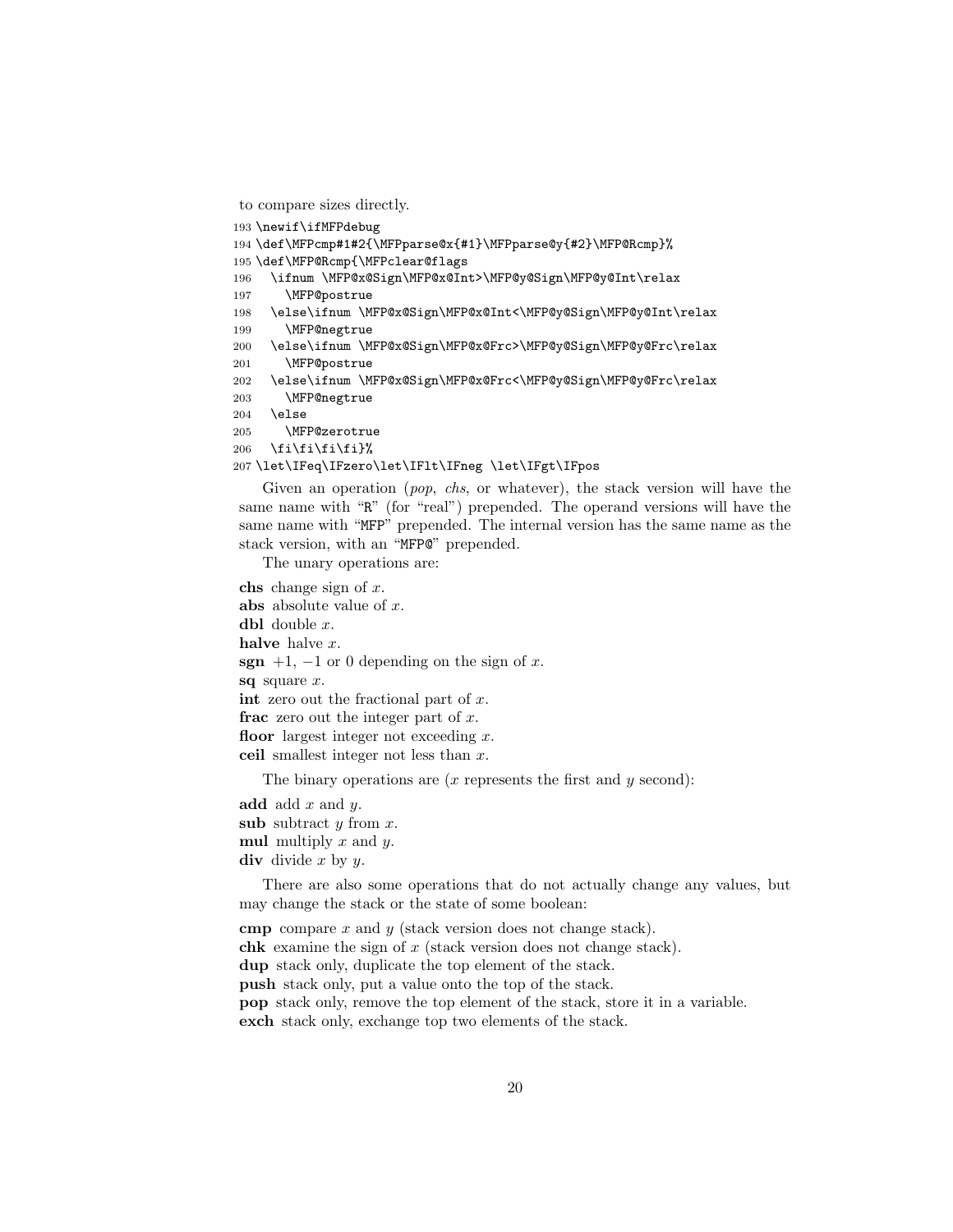```
\startMFPprogram The purpose of \startMFPprogram is to start the group, inside of which all the
\stopMFPprogram stack operations can be used. The ensuing \stopMFPprogram closes the group.
                 208 \def\startMFPprogram{%
                 209 \begingroup
           \Rchs Then we give definitions to all the stack-based macros. These definitions are
           \Rabs
           \Rdbl
         \Rhalve
           \Rsgn
                  all lost after the group ends.
                      We start with the unary operations. Note that all they do is call a wrapper
           \text{Rsq}_{210}\lambdaRinv 211
           \Rint 212
          \Rfrac 213
         \Lambda<sup>214</sup>
          \Rceil ^{215}\Rincr ^{216}\Rdecr
          \Rzero
                  macro \MFP@stack@Unary with an argument which is the internal version of the
                  command.
                      \def\Rchs {\MFP@stack@Unary\MFP@Rchs}%
                      \def\Rabs {\MFP@stack@Unary\MFP@Rabs}%
                      \def\Rdbl {\MFP@stack@Unary\MFP@Rdbl}%
                      \def\Rhalve{\MFP@stack@Unary\MFP@Rhalve}%
                      \def\Rsgn {\MFP@stack@Unary\MFP@Rsgn}%
                      \def\Rsq {\MFP@stack@Unary\MFP@Rsq}%
                      \def\Rinv {\MFP@stack@Unary\MFP@Rinv}%
                 217 \def\Rint {\MFP@stack@Unary\MFP@Rint}%
                 218 \def\Rfrac {\MFP@stack@Unary\MFP@Rfrac}%
                 219 \def\Rfloor{\MFP@stack@Unary\MFP@Rfloor}%
                 220 \def\Rceil {\MFP@stack@Unary\MFP@Rceil}%
                 221 \def\Rincr {\MFP@stack@Unary\MFP@Rincr}%
                 222 \def\Rdecr {\MFP@stack@Unary\MFP@Rdecr}%
                 223 \def\Rzero {\MFP@stack@Unary\MFP@Rzero}%
           \Radd Then the binary operations, which again call a wrapper around the internal
           \Rsub
           \Rmul
           \Rmpy 225
           \Rdiv
           \Rmin 227
           \Rmax
                  version.
                 224 \def\Radd {\MFP@stack@Binary\MFP@Radd}%
                      \def\Rmul {\MFP@stack@Binary\MFP@Rmul}%
                 226 \let\Rmpy\Rmul
                      \def\Rsub {\MFP@stack@Binary\MFP@Rsub}%
                 228 \def\Rdiv {\MFP@stack@Binary\MFP@Rdiv}%
                 229 \def\Rmin {\MFP@stack@Binary\MFP@Rmin}%
                 230 \def\Rmax {\MFP@stack@Binary\MFP@Rmax}%
          \Rnoop And finally some special commands. There is a no-op and commands for com-
           \Rcmp
           \Rchk
          \Rpush
           \Rpop
          \Rexch
           \Rdup 232
                  paring, checking, and manipulation of the stack. Note that \Rcmp parses the last
                  two elements on the stack, then puts them back before calling the internal com-
                  mand that operates on the parsed parts. The same is true of \Rchk, but only the
                  last stack element is examined.
                 231 \let\Rnoop\relax
                      \def\Rcmp{%
                 233 \MFPgetoperand@y\MFPgetoperand@x
                 234 \MFP@Rcattwo\MFP@y@Val\MFP@x@Val
                 235 \MFP@Rcmp}%
                 236 \def\Rchk{%
                 237 \MFPgetoperand@x
                 238 \MFP@Rcat\MFP@x@Val
                 239 \MFP@Rchk\MFP@x@Sgn}%
                 240 \def\Rpush##1{%
```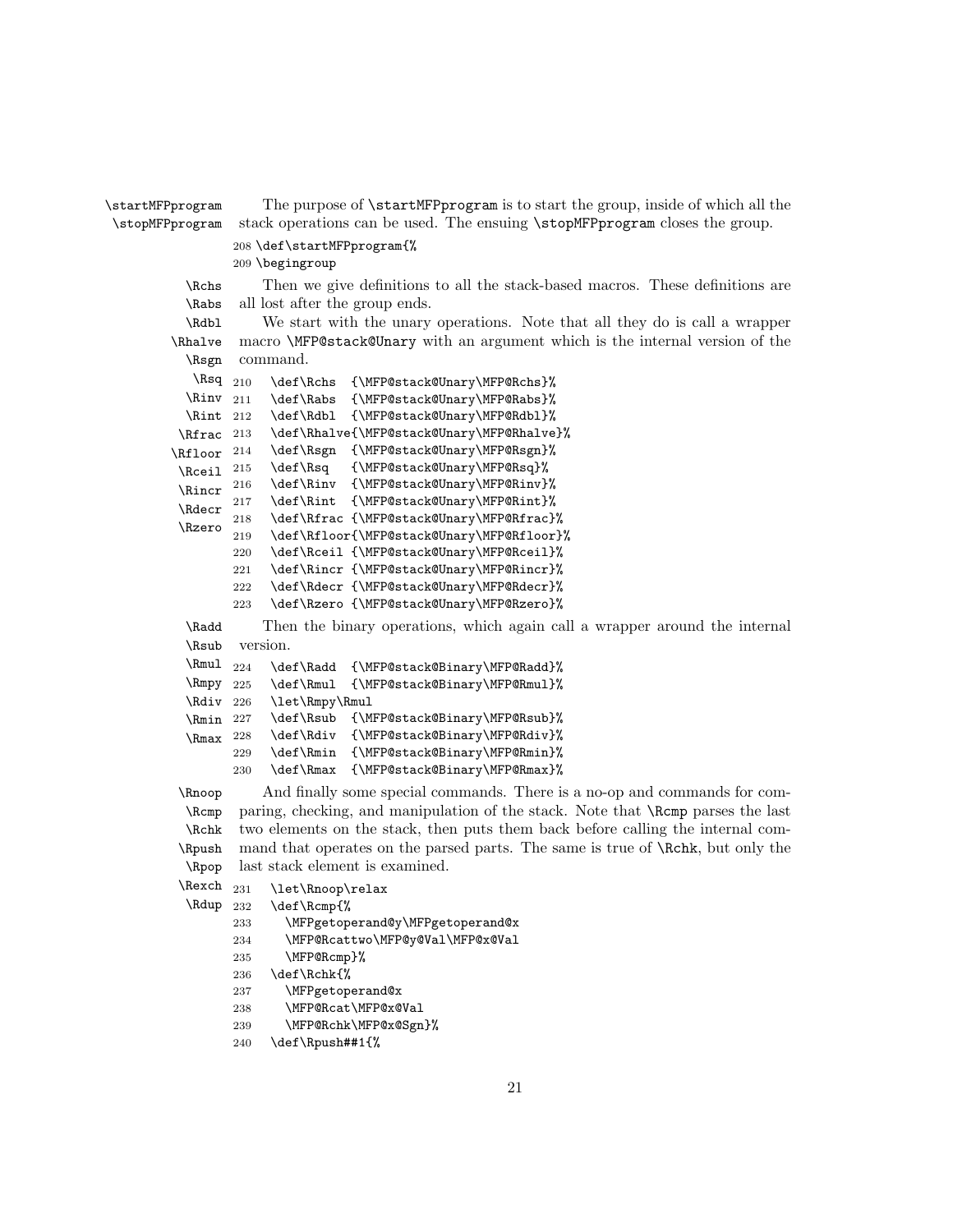```
241 \MFPparse@x{##1}%
```

```
242 \edef\MFP@z@Val{\MFP@x@Sign\MFP@x@Int.\MFP@x@Frc}%
```

```
243 \edef\MFPcurr@Sgn{\MFP@x@Sgn}%
```

```
244 \MFPpush@result}%
```

```
245 \def\Rpop{\@xp\MFP@popit\MFP@Rstack\MFP@end}%
```
- 246 \def\Rexch{%
- 247 \Rpop\MFP@y@Val\Rpop\MFP@x@Val
- 248 \MFP@Rcattwo\MFP@x@Val\MFP@y@Val}%
- 249 \def\Rdup{%
- 250 \Rpop\MFP@x@Val
- 251 \MFP@Rcattwo\MFP@x@Val\MFP@x@Val}%

If mfpextra.tex is input, then \MFP@Rextra makes the additional commands in that file available to an MINIFP program.

```
\Global The last four commands allow computed values to be made available outside
\GlobalStack
the program group
```
\Export 252 \MFP@Rextra

```
\ExportStack
```

```
\let\Global\MFP@Global
```
- 254 \let\GlobalStack\MFP@GlobalStack
- 255 \let\Export\MFP@Export
- 256 \let\ExportStack\MFP@ExportStack}%
- 257 \def\stopMFPprogram{\@xp\endgroup\MFPprogram@returns}%
- 258 \let\MFP@Rextra\@empty
- 259 \let\MFPprogram@returns\@empty

```
\MFPchs Now we define the operand versions. These also are defined via a wrapper
\MFPabs
\MFPdbl
         command that executes the very same internal commands as the stack versions.
            First the unary operations.
```

```
\MFPhalve
260 \def\MFPchs {\MFP@op@Unary\MFP@Rchs}%
  \MFPsgn
261 \def\MFPabs {\MFP@op@Unary\MFP@Rabs}%
   \MFPsq
262 \def\MFPdbl {\MFP@op@Unary\MFP@Rdbl}%
  \MFPinv
263 \def\MFPhalve{\MFP@op@Unary\MFP@Rhalve}%
  \MFPint
264 \def\MFPsgn {\MFP@op@Unary\MFP@Rsgn}%
\MFPfrac 265 \def\MFPsq
\MFPfloor
266 \def\MFPinv {\MFP@op@Unary\MFP@Rinv}%
\MFPceil
 \MFPincr
269 \def\MFPfloor{\MFP@op@Unary\MFP@Rfloor}%
 \MFPdecr
270 \def\MFPceil {\MFP@op@Unary\MFP@Rceil}%
 \MFPzero
271 \def\MFPincr {\MFP@op@Unary\MFP@Rincr}%
\MFPstore
272 \def\MFPdecr {\MFP@op@Unary\MFP@Rdecr}%
                         {\MFP@op@Unary\MFP@Rsq}}267 \def\MFPint {\MFP@op@Unary\MFP@Rint}%
          268 \def\MFPfrac {\MFP@op@Unary\MFP@Rfrac}%
          273 \def\MFPzero {\MFP@op@Unary\MFP@Rzero}%
          274 \def\MFPstore{\MFP@op@Unary\MFP@Rstore}%
 \MFPadd Then the binary operations.
  \MFPsub
275 \def\MFPadd{\MFP@op@Binary\MFP@Radd}%
  \MFPmul
276 \def\MFPmul{\MFP@op@Binary\MFP@Rmul}%
  \MFPmpy
277 \let\MFPmpy\MFPmul
```

```
\MFPdiv
278 \def\MFPsub{\MFP@op@Binary\MFP@Rsub}%
```

```
\MFPmin
279 \def\MFPdiv{\MFP@op@Binary\MFP@Rdiv}%
\MFPmax
280 \def\MFPmin{\MFP@op@Binary\MFP@Rmin}%
```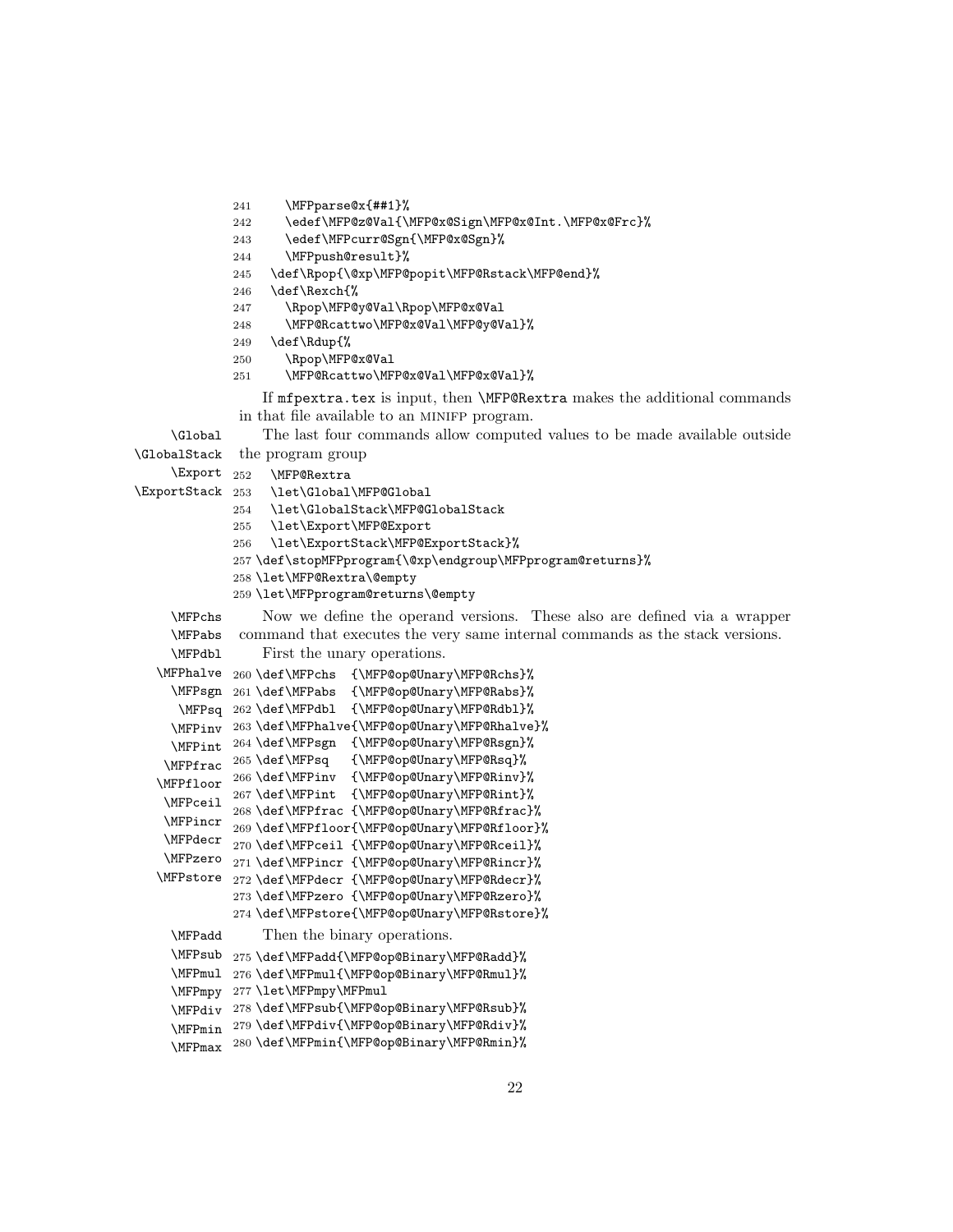281 \def\MFPmax{\MFP@op@Binary\MFP@Rmax}%

A *nullary* operation is one that produces a result with no operand. Thus, it could return a fixed constant, or it could perform calculations that obtain input from the system (e.g., current time). At the moment we don't define any.

```
282 \def\MFP@stack@Nullary#1{%
```

```
283 \MFP@subroutine{#1}\MFPpush@result}%
```

```
284 \def\MFP@op@Nullary#1{%
```

```
285 \MFP@subroutine{#1}\MFPstore@result}%
```
These are the wrappers for unary operations. The operand versions have a second argument, the macro that stores the result. But this will be the argument of \MFPstore@result.

```
286 \def\MFP@stack@Unary#1{%
287 \MFPgetoperand@x
288 \MFP@subroutine{#1}\MFPpush@result}%
289 \def\MFP@op@Unary#1#2{%
290 \MFPparse@x{#2}%
291 \MFP@subroutine{#1}\MFPstore@result}%
292 \def\MFPstore@result#1{\MFP@Rchk\MFPcurr@Sgn\edef#1{\MFP@z@Val}}%
```
These are the wrappers for binary operations. The top level definitions are almost identical to those of the unary operations. The only difference is they pop or parse two operands.

```
293 \def\MFP@stack@Binary#1{%
```

```
294 \MFPgetoperand@y \MFPgetoperand@x
```

```
295 \MFP@subroutine{#1}\MFPpush@result}%
```

```
296 \def\MFP@op@Binary#1#2#3{%
```

```
297 \MFPparse@x{#2}\MFPparse@y{#3}%
```

```
298 \MFP@subroutine{#1}\MFPstore@result}%
```
\MFPnoop We end with a traditional, but generally useless command, the no-op, which does nothing. It doesn't even have a wrapper.

```
299 \let\MFPnoop\relax
```
## 3.4 The internal computations

To change the sign or get the absolute value, we just need to set the value of \MFP@x@Sgn.

```
300 \def\MFP@Rabs{%
301 \copyMFP@x \edef\MFP@z@Sgn{\ifnum\MFP@x@Sgn=0 0\else1\fi}}%
302 \def\MFP@Rchs{\copyMFP@x \edef\MFP@z@Sgn{\number-\MFP@x@Sgn}}%
```
The doubling and halving operations are more efficient ways to multiply or divide a number by 2. For doubling, copy  $x$  to  $y$  and add. For halving, we use basic TEX integer division, more efficient than multiplying by 0.5 and far more than using \MFP@Rdiv.

In \MFP@Rhalve. we add 1 to the fractional part for rounding purposes, and we move any odd 1 from the end of the integer part to the start of the fractional part.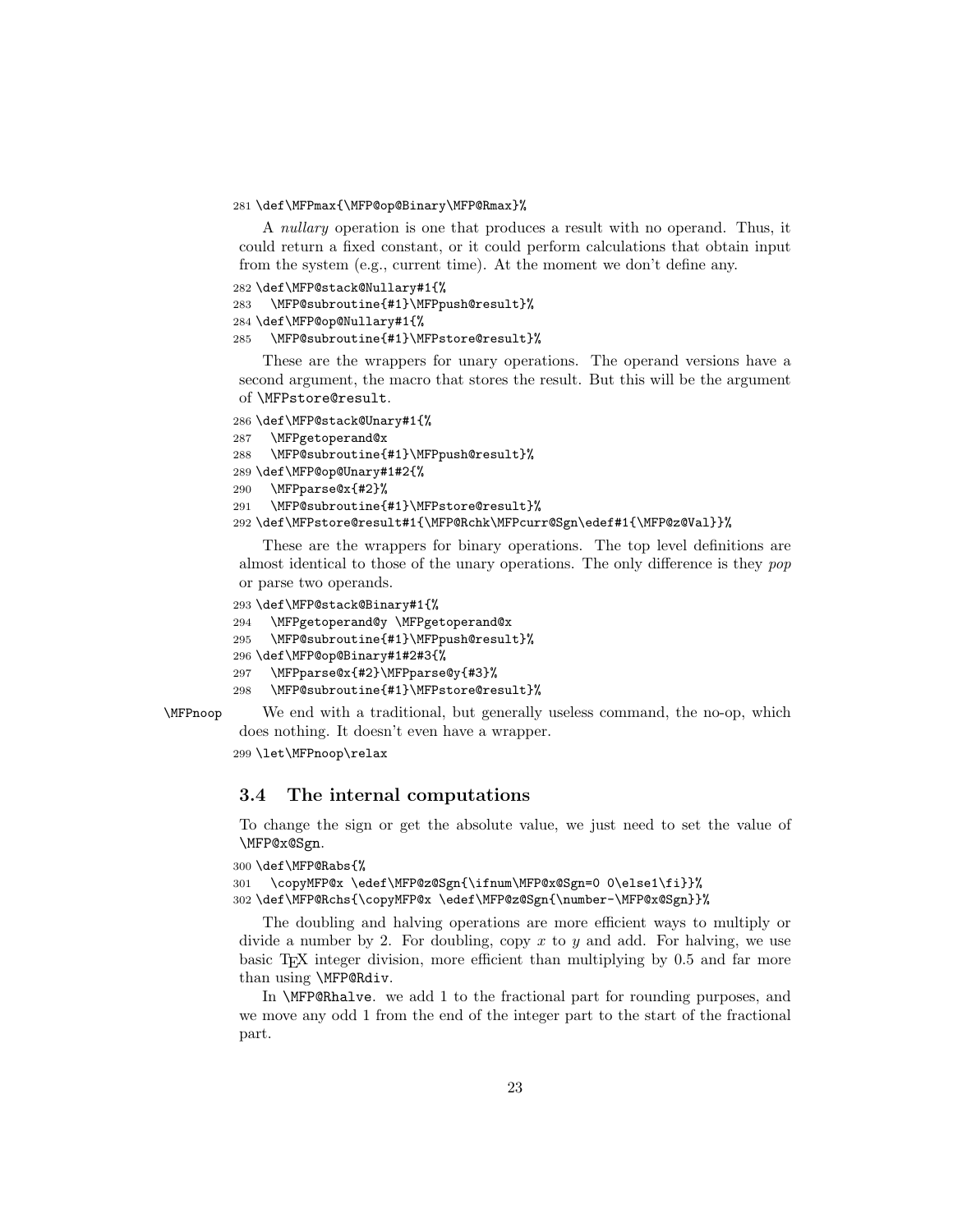```
303 \def\MFP@Rdbl{\MFP@Rcopy xy\MFP@Radd}%
```

```
304 \def\MFP@Rhalve{%
```

```
305 \MFP@tempa\MFP@x@Int
```
\MFP@tempb\MFP@x@Frc\relax

```
307 \ifodd\MFP@tempb
```
- \def\MFP@z@Und{5}%
- \advance\MFP@tempb 1
- \ifnum\MFP@ttteight=\MFP@tempb
- \MFP@tempb0 \advance\MFP@tempa1
- \fi
- \fi
- \ifodd \MFP@tempa
- \advance\MFP@tempb \MFP@ttteight\relax
- \fi
- \divide\MFP@tempa 2
- \divide\MFP@tempb 2
- \MFP@Rloadz\MFP@x@Sgn\MFP@tempa\MFP@tempb}%

The signum is 0.0, 1.0 or  $-1.0$  to match the sign of x.

## \def\MFP@Rsgn{\MFP@Rloadz \MFP@x@Sgn{\ifnum\MFP@x@Sgn=0 0\else1\fi}0}%

The squaring operation just calls **\MFP@Rmul** after copying x to y. Its gain in efficiency over a multiplication is that it can skip preprocessing of the second (identical) operand.

#### \def\MFP@Rsq{\MFP@Rcopy xy\MFP@Rmul}%

The inversion operation just calls  $\MFP@Rdiv$  after copying x to y and 1 to x. Its advantage over a divide is it skips the preprocessing of 1 as an operand.

\def\MFP@Rinv{\MFP@Rcopy xy\MFP@Rload x110\MFP@Rdiv}%

Integer part: replace fractional part with zeros.

\def\MFP@Rint{%

```
324 \MFP@Rloadz {\ifnum\MFP@x@Int=0 0\else\MFP@x@Sgn\fi}\MFP@x@Int 0}%
```
Fractional part: replace integer part with a zero.

\def\MFP@Rfrac{%

\MFP@Rloadz {\ifnum\MFP@x@Frc=0 0\else\MFP@x@Sgn\fi}0\MFP@x@Frc}%

To increment and decrement by 1, except in border cases, we need only address the integer part of a number. This doesn't seem so simple written out but, even so, it is more efficient than full-blown addition. It would be very slightly more efficient if \MFP@Rdecr did not call \MFP@Rincr, but instead was similarly coded.

\def\MFP@Rincr{%

```
328 \ifnum\MFP@x@Sgn<0
```

```
329 \ifcase\MFP@x@Int
```
- \MFP@tempa\MFP@ttteight
- \advance\MFP@tempa -\MFP@x@Frc\relax
- \MFP@Rloadz 10\MFP@tempa
- \or

```
334 \MFP@Rloadz{\ifnum\MFP@x@Frc=0 0\else -1\fi}0\MFP@x@Frc
```
- \else
- \MFP@tempa\MFP@x@Int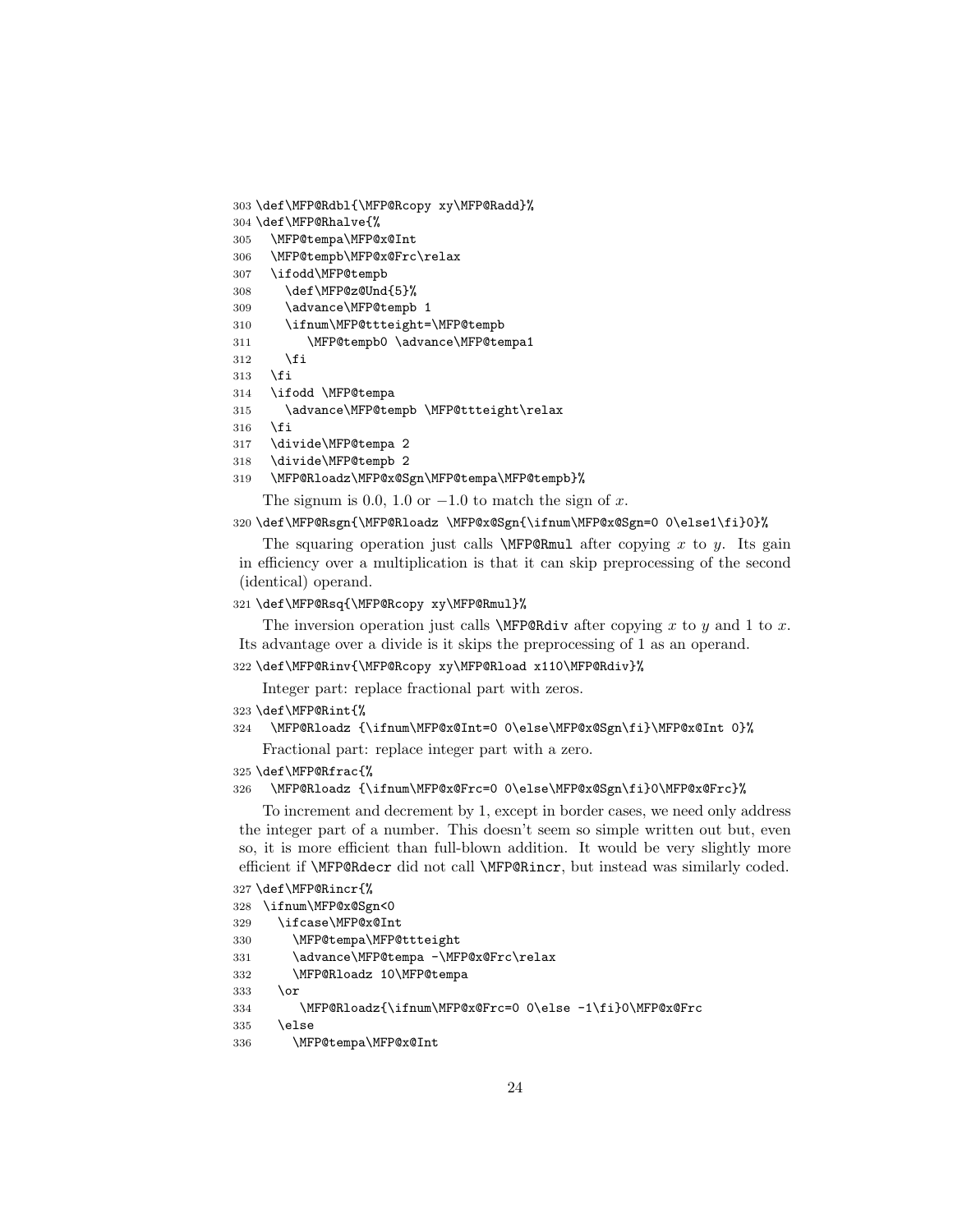```
337 \advance\MFP@tempa -1
338 \MFP@Rloadz{-1}\MFP@tempa\MFP@x@Frc
339 \fi
340 \else
341 \MFP@tempa\MFP@x@Int
342 \advance\MFP@tempa 1
343 \MFP@Rloadz 1\MFP@tempa\MFP@x@Frc
344 \fi}%
345 \def\MFP@Rdecr{%
346 \edef\MFP@x@Sgn{\number -\MFP@x@Sgn}\MFP@Rincr
347 \edef\MFP@z@Sgn{\number -\MFP@z@Sgn}}%
348 \def\MFP@Rstore{\MFP@Rcopy xz}%
```
The floor of a real number  $x$  is the largest integer not larger than  $x$ . The ceiling is the smallest integer not less than  $x$ . For positive  $x$ , floor is the same as integer part. Not true for negative x. Example:  $int(-1.5) = -1$  but floor =  $-2$ 

We use the same code to get floor or ceiling, the appropriate inequality character being its argument.

```
349 \def\MFP@Rfloorceil#1{%
350 \MFP@tempa\MFP@x@Int\relax
351 \ifnum \MFP@x@Sgn #10
352 \ifnum\MFP@x@Frc=0
353 \else
354 \advance\MFP@tempa1
355 \fi
356 \fi
357 \MFP@Rloadz{\ifnum\MFP@x@Int=0 0\else\MFP@x@Sgn\fi}\MFP@tempa0}%
358 \def\MFP@Rfloor{\MFP@Rfloorceil<}%
359 \def\MFP@Rceil {\MFP@Rfloorceil>}%
```
For multiplication, after the usual break into integer and fractional parts, we further split these parts into 4-digit pieces with \MFP@split. The first argument (#1) holds the eight digit number, then #2 is a macro that will hold the top four digits and #3 will hold the bottom four.

```
360 \def\MFP@split#1#2#3{%
```

```
361 \begingroup
362 \MFP@tempa#1\relax
363 \MFP@tempb\MFP@tempa
364 \divide\MFP@tempb by\MFP@tttfour
365 \edef#2{\number\MFP@tempb}%
366 \multiply\MFP@tempb by\MFP@tttfour
367 \advance\MFP@tempa-\MFP@tempb
368 \MFP@endgroup@after{%
369 \MFP@afterdef#2{#2}%
370 \MFP@afterdef#3{\number\MFP@tempa}%
371 }}%
372 %
373 \def\MFP@@split{%
374 \MFP@split\MFP@x@Int\MFP@x@Int@ii\MFP@x@Int@i
375 \MFP@split\MFP@x@Frc\MFP@x@Frc@i\MFP@x@Frc@ii
```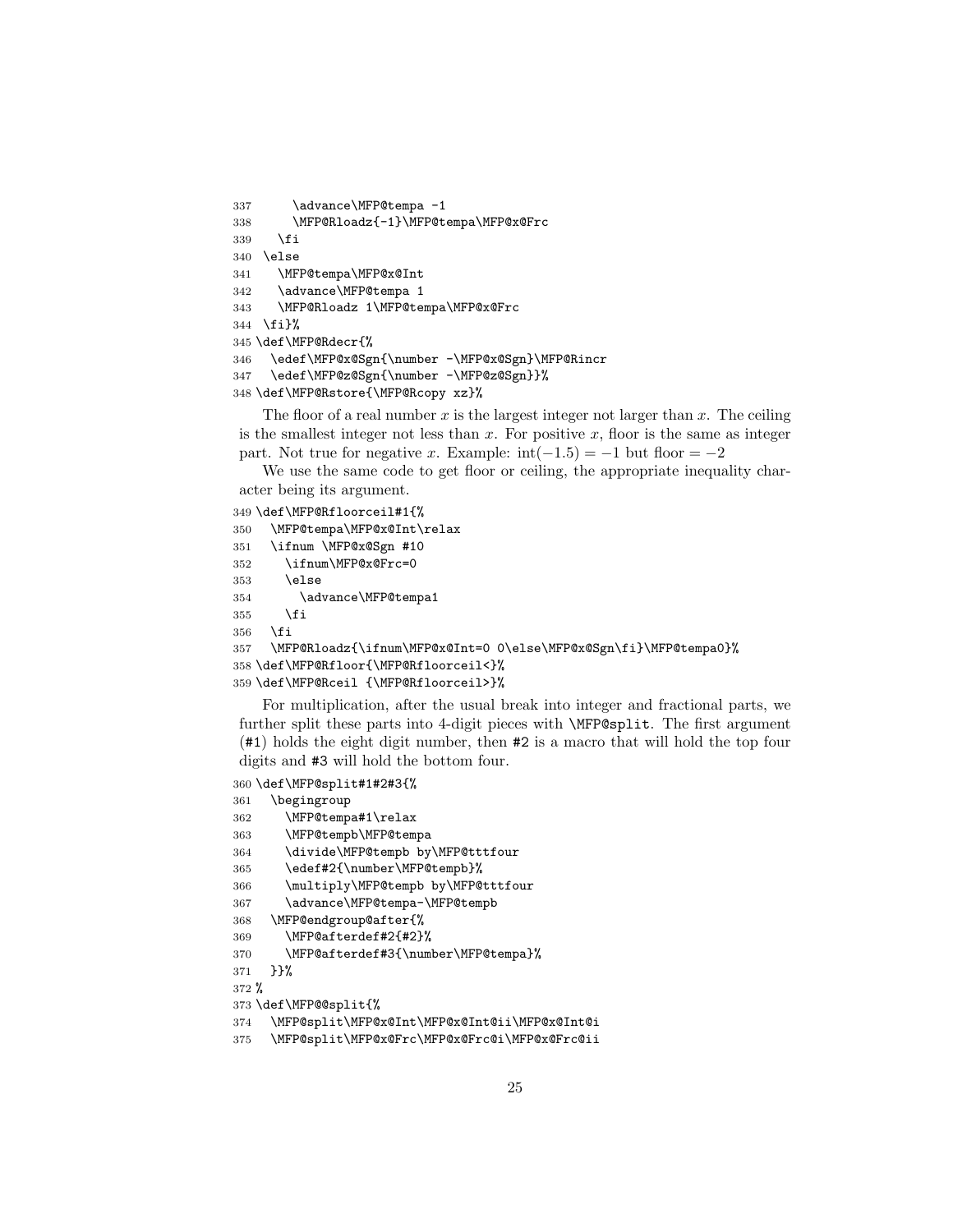## 376 \MFP@split\MFP@y@Int\MFP@y@Int@ii\MFP@y@Int@i

#### 377 \MFP@split\MFP@y@Frc\MFP@y@Frc@i\MFP@y@Frc@ii}%

We will store the intermediate and final products in \MFP@z@\*. Each one is ultimately reduced to four digits, like the parts of  $x$  and  $y$ . As each base-10000 digit of  $y$  is multiplied by a digit of  $x$ , we add the result to the appropriate digit of the partial result z.

The underflow ends up in \MFP@z@Frc@iv and \MFP@z@Frc@iii. Overflow will be in \MFP@z@Int@iii. Unlike the rest, it can be up to eight digits because we do not need to carry results out of it.

This command prepends zeros so a number fills four slots. Here #1 is a macro holding the value and it is redefined to contain the result. A macro that calls this should ensure that #1 is not empty and is less than 10,000.

#### 378 \def\makeMFP@fourdigits#1{%

#### 379 \edef#1{\@xp\MFP@fifthofmany\number#1{}{0}{00}{000}\MFP@end\number#1}}%

This is the same, but produces eight digits. Similarly #1 should be nonempty and less than 100,000,000.

#### 380 \def\makeMFP@eightdigits#1{%

```
381 \edef#1{\@xp\MFP@ninthofmany\number#1%
```
382 {}{0}{00}{000}{0000}{00000}{000000}{0000000}\MFP@end\number#1}}%

The following macros implement carrying. The macros \MFP@carrya and \MFP@carrym should be followed by two macros that hold numbers. The first number can have too many digits. These macros remove extra digits from the front and add their value to the number in the second macro (the "carry"). Both act by calling \MFP@carry, which is told the number of digits to keep via #1 (10,000 for four digits, 100,000,000 for eight). The "a" in \MFP@carrya is for addition and "m" is for multiplication, which indicates where these will mainly be used.

```
383 \def\MFP@carrya{\MFP@carry\MFP@ttteight}%
384 \def\MFP@carrym{\MFP@carry\MFP@tttfour}%
385 \def\MFP@carry#1#2#3{%
386 \begingroup
387 \MFP@carryi{#1}#2#3%
388 \MFP@endgroup@after{%
389 \MFP@afterdef#3{\number\MFP@tempa}%
390 \MFP@afterdef#2{\number\MFP@tempb}%
391 }}%
```
This is the "internal" carry. #1, #2, and #3 are as in \MFP@carry. Its advantage is that it can be used used where #2 and #3 are not macros, leaving the result in \MFP@tempa and \MFP@tempb with \MFP@tempb in the correct range, [0, #1). Its disadvantage is it does not protect temporary registers. Warning: do not use it with #2=\MFP@tempa and do not use it without grouping if you want to preserve the values in these temporary count registers.

```
392 \def\MFP@carryi#1#2#3{%
393 \MFP@tempa=#3\relax
394 \MFP@tempb=#2\relax
```

```
395 \MFP@tempc=\MFP@tempb
```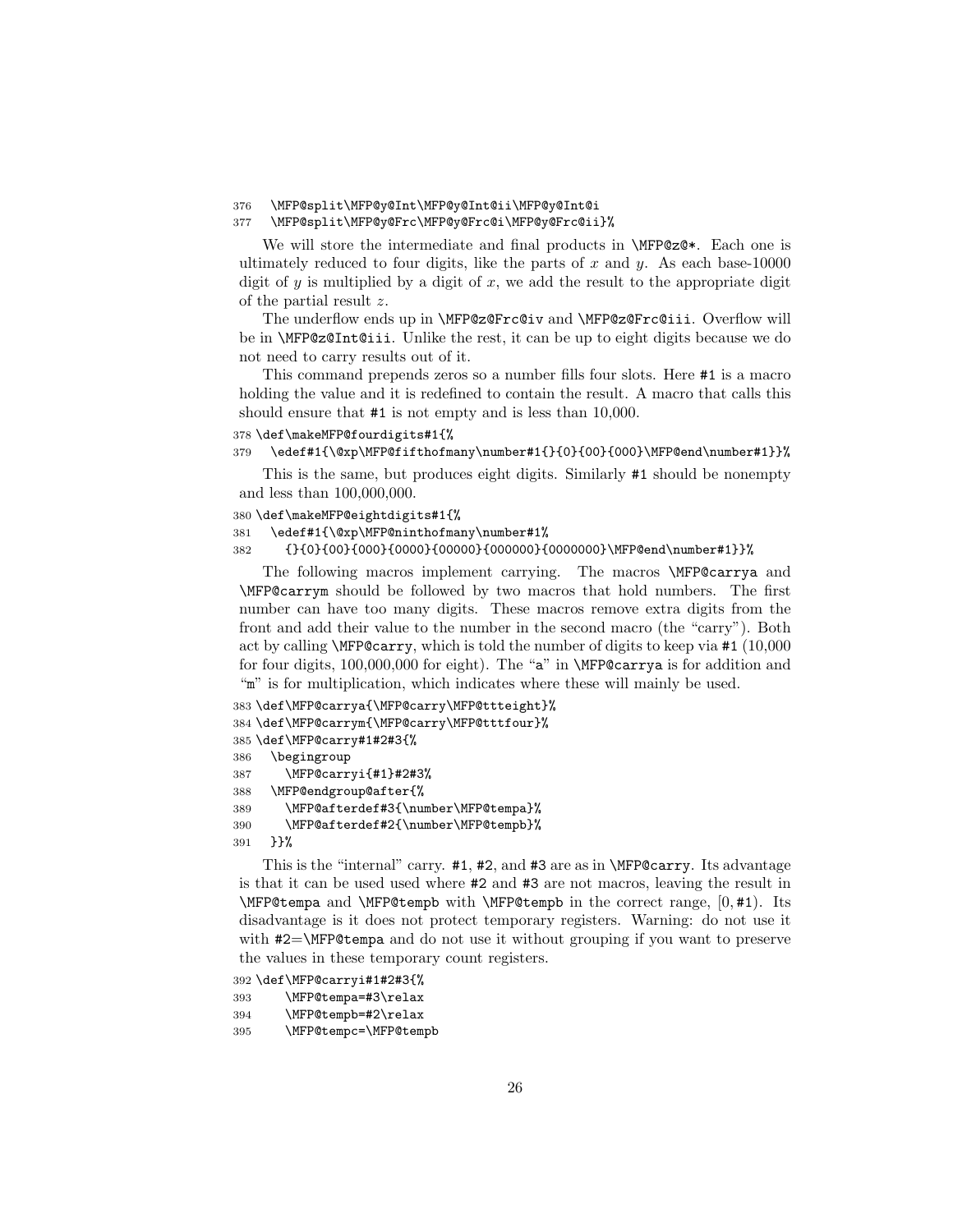\divide \MFP@tempc #1\relax \advance \MFP@tempa \MFP@tempc \multiply\MFP@tempc #1\relax \advance \MFP@tempb -\MFP@tempc}%

This adds #1 to #2, the result goes into macro #3. This does no checking. It is basicly used to add with macros instead of registers.

\def\MFP@addone#1#2#3{%

 \begingroup \MFP@tempa#1% \advance\MFP@tempa#2\relax \MFP@endgroup@after{% \MFP@afterdef#3{\number\MFP@tempa}%

}}%

Multiply #1 by \MFP@tempb and add to #2. \MFP@tempb is one digit (base=10000) of y in multiplying  $x \times y$ , #1 (usually a macro) holds one digit of x.  $\#2$  is a macro that will hold one digit of the final product z. The product is added to it (overflow is taken care of later by the carry routines).

#### \def\MFP@multiplyone#1#2{%

- \MFP@tempa#1%
- \multiply\MFP@tempa\MFP@tempb
- \advance\MFP@tempa#2%
- \edef#2{\number\MFP@tempa}}%

This does the above multiplication-addition for all four "digits" of  $x$ . This is where \MFP@tempb is initialized for \MFP@multiplyone. The first argument represents a digit of y, the remaining four arguments are macros representing the digits of z that are involved in multiplying the digits of x by  $#1$ .

- \def\MFP@multiplyfour#1#2#3#4#5{%
- \MFP@tempb #1\relax
- \MFP@multiplyone\MFP@x@Int@ii #2%
- \MFP@multiplyone\MFP@x@Int@i #3%
- \MFP@multiplyone\MFP@x@Frc@i #4%
- \MFP@multiplyone\MFP@x@Frc@ii #5}%

Now we begin the internal implementations of the binary operations. All four expect macros \MFP@x@Sgn, \MFP@x@Int, \MFP@x@Frc, \MFP@y@Sgn, \MFP@y@Int and **\MFP@y@Frc** to be the normalized parts of two real numbers x and y.

\MFP@Rsub just changes the sign of  $y$  and then calls \MFP@Radd.

 $\M{FPR}$ Radd checks whether x and y have same or different signs. In the first case we need only add absolute values and the sign of the result will match that of the operands. In the second case, finding the sign of the result is a little more involve (and "borrowing" may be needed).

\def\MFP@Rsub{\edef\MFP@y@Sgn{\number-\MFP@y@Sgn}\MFP@Radd}%

```
419 \def\MFP@Radd{%
```
- \MFP@tempa\MFP@x@Sgn
- \multiply\MFP@tempa\MFP@y@Sgn\relax
- \ifcase\MFP@tempa
- \ifnum \MFP@x@Sgn=0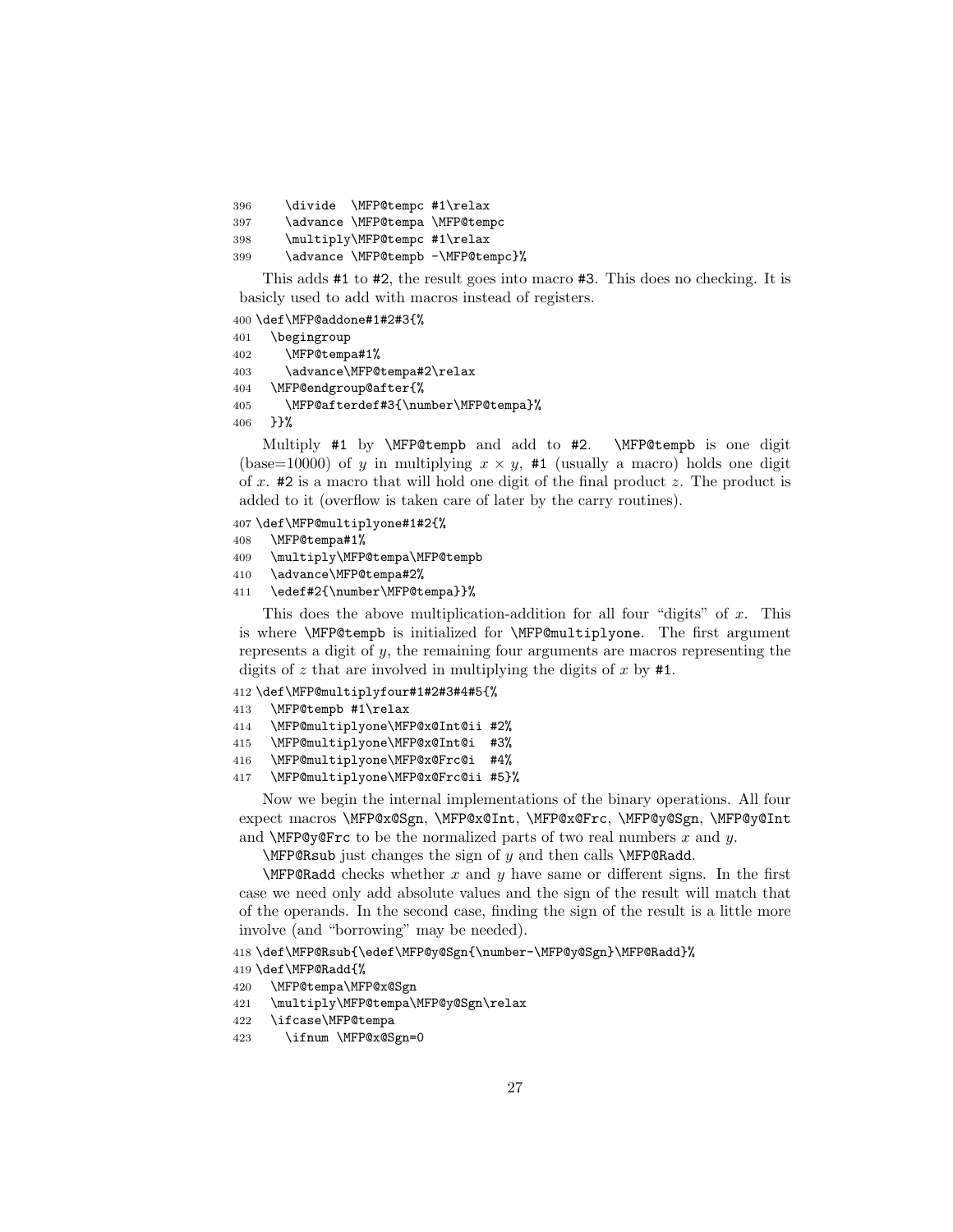```
424 \MFP@Rcopy yz%
425 \else
426 \MFP@Rcopy xz%
427 \fi
428 \or
429 \@xp\MFP@Radd@same
430 \else
431 \@xp\MFP@Radd@diff
432 \fi}%
```
\MFP@Radd@same adds two numbers which have the same sign. The sign of the result is the common sign. The fractional and integer parts are added separately, then a carry is invoked. The overflow (\MFP@z@Ovr) could be only a single digit 0 or 1.

- 433 \def\MFP@Radd@same{%
- 434 \MFP@addone\MFP@x@Frc\MFP@y@Frc\MFP@z@Frc
- 435 \MFP@addone\MFP@x@Int\MFP@y@Int\MFP@z@Int
- 436 \MFP@carrya\MFP@z@Frc\MFP@z@Int
- 437 \MFP@carrya\MFP@z@Int\MFP@z@Ovr
- 438 \makeMFP@eightdigits\MFP@z@Frc
- 439 \edef\MFP@z@Sgn{\MFP@x@Sgn}}%

We are now adding two numbers with opposite sign. Since  $x \neq 0$  this is the same as  $sgn(x)(|x| - |y|)$ . So we subtract absolute values, save the result in \MFP@z@Sgn, \MFP@z@Int and \MFP@z@Frc (with the last two nonnegative, as usual), then change the sign of \MFP@z@Sgn if \MFP@x@Sgn is negative. Since the difference between numbers in  $[0, 10^8)$  has absolute value in that range, there is no carrying. However, there may be borrowing.

```
440 \def\MFP@Radd@diff{%
```
- 441 \MFP@addone\MFP@x@Frc{-\MFP@y@Frc}\MFP@z@Frc
- 442 \MFP@addone\MFP@x@Int{-\MFP@y@Int}\MFP@z@Int

Now we need to establish the sign and arrange the borrow. The sign of the result is the sign of \MFP@z@Int unless it is 0; in that case it, is the sign of \MFP@z@Frc. There must be a simpler coding, though.

```
443 \MFP@tempa=\MFP@z@Int
```
- 444 \MFP@tempb=\MFP@z@Frc\relax
- 445 \ifnum\MFP@tempa=0 \else \MFP@tempa=\MFP@Sign\MFP@tempa 1 \fi
- 446 \ifnum\MFP@tempb=0 \else \MFP@tempb=\MFP@Sign\MFP@tempb 1 \fi
- 447 \ifnum\MFP@tempa=0 \MFP@tempa=\MFP@tempb \fi

Now we have the sign of  $|x| - |y|$  in **\MFP@tempa**, and we multiply that sign by the sign of x to get  $\M{FP@z@Sgn}$ . Then we multiply the current value of z by that sign to get the absolute value, stored in \MFP@tempa and \MFP@tempb.

- 448 \edef\MFP@z@Sgn{\number\MFP@x@Sign\MFP@tempa}%
- 449 \MFP@tempb\MFP@tempa
- 450 \multiply\MFP@tempa \MFP@z@Int
- 451 \multiply\MFP@tempb \MFP@z@Frc\relax

What we should have now is a positive number which might still be represented with a negative fractional part. A human being performing the subtraction would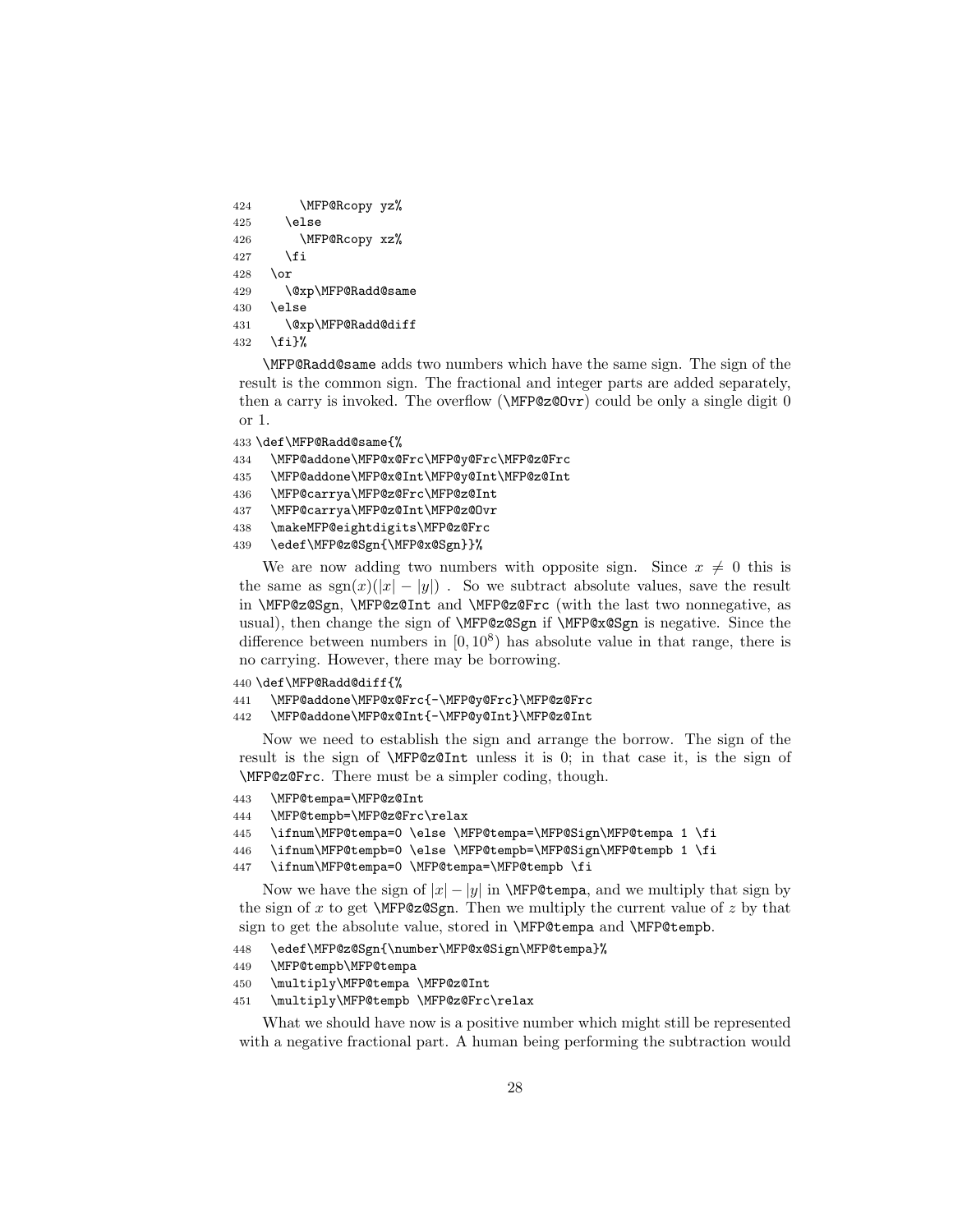have borrowed first. Being a computer, we do it last, and we're done.

- \ifnum\MFP@tempb<0
- \advance\MFP@tempb\MFP@ttteight
- \advance\MFP@tempa-1
- \fi
- \edef\MFP@z@Int{\number\MFP@tempa}%
- \edef\MFP@z@Frc{\number\MFP@tempb}%
- \makeMFP@eightdigits\MFP@z@Frc}%

\MFP@Rmul first computes the (theoretical) sign of the product: if it is zero, return zero, otherwise provisionally set the sign of the product and call **\MFP@@Rmul**.

```
459 \def\MFP@Rmul{%
```

```
460 \ifnum\MFP@x@Sgn=0 \MFP@Rzero
```
- \else\ifnum\MFP@y@Sgn=0 \MFP@Rzero
- \else \edef\MFP@z@Sgn{\number\MFP@x@Sign\MFP@y@Sgn}%
- \@XP\MFP@@Rmul
- \fi\fi}%

 $\Lambda$ MFP@@Rmul first initializes the macros that will hold the base-10000 digits of z. Then it splits the four expected macros into eight macros that hold the base-10000 digits for each of x and y. Then each digit of y is used to multiply the four digits of  $x$  and the results are added to corresponding digits of  $z$ .

```
465 \def\MFP@@Rmul{%
```

```
466 \def\MFP@z@Frc@iv {0}\def\MFP@z@Frc@iii{0}%
467 \def\MFP@z@Frc@ii {0}\def\MFP@z@Frc@i {0}%
468 \def\MFP@z@Int@i {0}\def\MFP@z@Int@ii {0}%
469 \def\MFP@z@Int@iii{0}%
470 \MFP@@split
471 \MFP@multiplyfour \MFP@y@Frc@ii \MFP@z@Frc@i
472 \MFP@z@Frc@ii \MFP@z@Frc@iii \MFP@z@Frc@iv
473 \MFP@multiplyfour \MFP@y@Frc@i \MFP@z@Int@i
474 \MFP@z@Frc@i \MFP@z@Frc@ii \MFP@z@Frc@iii
475 \MFP@multiplyfour \MFP@y@Int@i \MFP@z@Int@ii
476 \MFP@z@Int@i \MFP@z@Frc@i \MFP@z@Frc@ii
477 \MFP@multiplyfour \MFP@y@Int@ii \MFP@z@Int@iii
478 \MFP@z@Int@ii \MFP@z@Int@i \MFP@z@Frc@i
Now apply the carry routines on the underflow digits. . .
479 \MFP@carrym\MFP@z@Frc@iv\MFP@z@Frc@iii
480 \MFP@carrym\MFP@z@Frc@iii\MFP@z@Frc@ii
 ... and pause to round the lowest digit that will be kept...
481 \ifnum\MFP@z@Frc@iii<5000 \else
482 \MFP@tempb\MFP@z@Frc@ii
483 \advance\MFP@tempb1
484 \edef\MFP@z@Frc@ii{\number\MFP@tempb}%
485 \fi
```
. . . and continue carrying.

```
486 \MFP@carrym\MFP@z@Frc@ii\MFP@z@Frc@i
```

```
487 \MFP@carrym\MFP@z@Frc@i \MFP@z@Int@i
```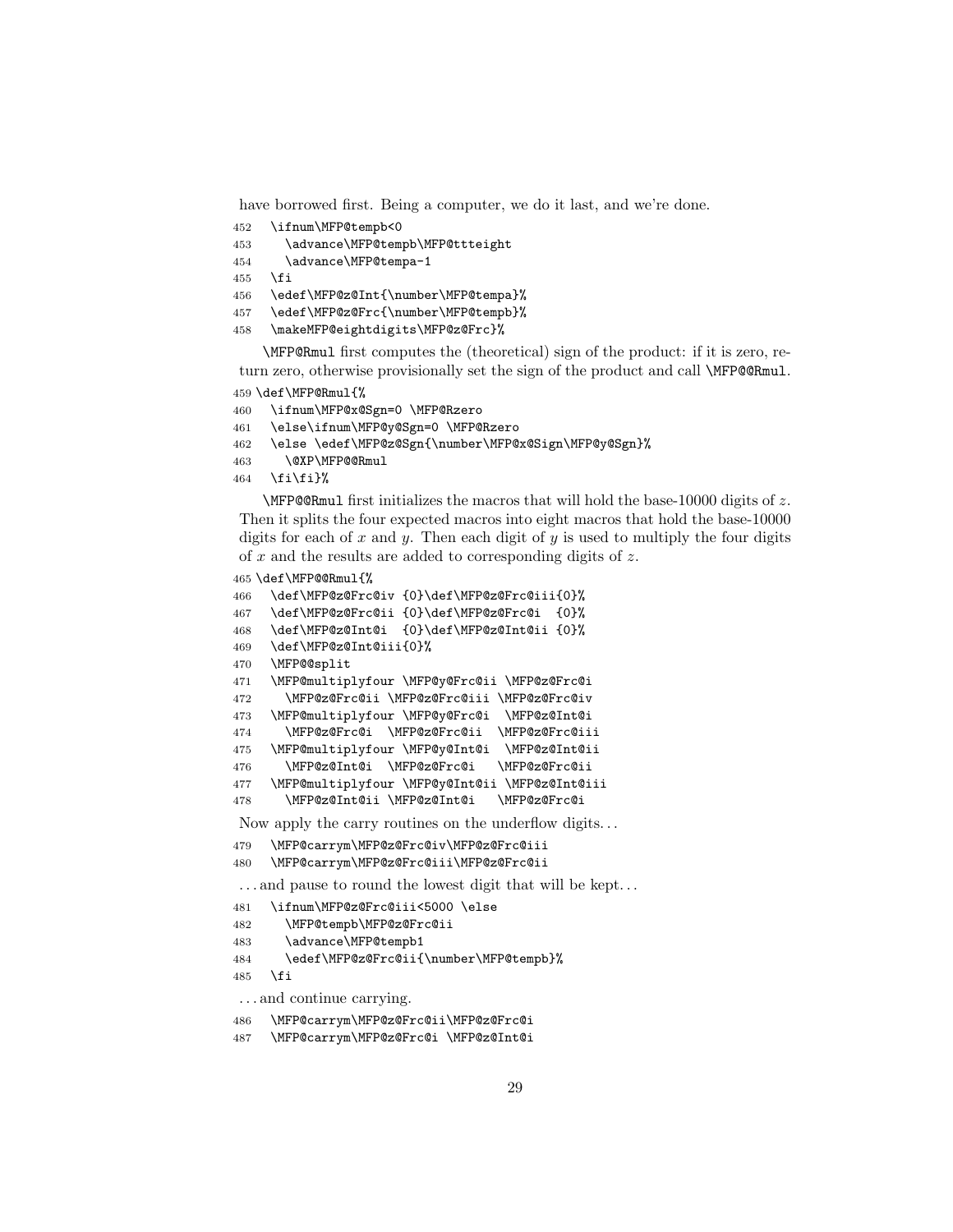## 488 \MFP@carrym\MFP@z@Int@i \MFP@z@Int@ii

```
489 \MFP@carrym\MFP@z@Int@ii\MFP@z@Int@iii
```
To end, we arrange for all macros to hold four digits (except \MFP@z@Int@ii and \MFP@z@Int@iii which don't need leading 0s) and load them into the appropriate 8-digit macros. The underflow digits are stored in \MFP@z@Und in case we ever need to examine them (we now do: in our unit conversion routine \MFP@DPmul), and the overflow in \MFP@z@Ovr in case we ever want to implement an overflow error. Theoretically  $z \neq 0$ , but it is possible that  $z = 0$  after reducing to eight places. If so, we must reset \MFP@z@Sgn.

- 490 \makeMFP@fourdigits\MFP@z@Frc@iv
- 491 \makeMFP@fourdigits\MFP@z@Frc@iii
- 492 \makeMFP@fourdigits\MFP@z@Frc@ii
- 493 \makeMFP@fourdigits\MFP@z@Frc@i
- 494 \makeMFP@fourdigits\MFP@z@Int@i
- 495 \edef\MFP@z@Int{\number\MFP@z@Int@ii\MFP@z@Int@i}%
- 496 \edef\MFP@z@Frc{\MFP@z@Frc@i\MFP@z@Frc@ii}%
- 497 \edef\MFP@z@Ovr{\number\MFP@z@Int@iii}%
- 498 \edef\MFP@z@Und{\MFP@z@Frc@iii\MFP@z@Frc@iv}%
- 499 \ifnum\MFP@z@Int>0
- 500 \else\ifnum\MFP@z@Frc>0
- 501 \else \def\MFP@z@Sgn{0}%
- 502 \fi\fi}%

For division, we will obtain the result one digit at a time until the 9th digit after the decimal is found. That 9th will be used to round to eight digits (and stored as underflow). We normalize the denominator by shifting left until the integer part is eight digits. We do the same for the numerator. The integer quotient of the integer parts will be one digit (possibly a 0). If the denominator is shifted d digits left and the numerator n digits left, the quotient will have to be shifted  $n - d$ places right or  $d - n$  places left. Since the result is supposed to have 9 digits after the dot, our quotient needs  $9 + d - n + 1$  total digits. Since d can be as high as 15 and n as low as 0, we could need 25 repetitions. However, that extreme would put 15 or 16 digits in the integer part, a 7 or 8 digit overflow. (It can be argued that only 16 significant digits should be retained in any case.) If d is 0 and n is 15 we would need −5 digits. That means the first nonzero digit is in the 15th or 16th place after the dot and the quotient is effectively zero.

Here I explain why we normalize the parts in this way. If a numerator has the form  $n_1 \n_2$  and the denominator has the form  $d_1 \n_2$  then T<sub>E</sub>X can easily obtain the integer part of  $n_1/d_1$ , because these are within its range for integers. The resulting quotient (let's call it  $q_1$ ) is the largest integer satisfying  $q_1d_1 \leq n_1$ . What we seek, however is the largest integer q such that  $q(d_1.d_2) \leq n_1.n_2$ . It can easily be shown that  $q \leq q_1$ . It is true, but not so easily shown, that  $q \geq q_1 - 1$ . This is only true if  $d_1$  is large enough, in our case it has to be at least five digits. Thus we only have to do one simple division and decide if we need to reduce the quotient by one. If we arrange for  $d_1$  to have eight digits, then  $q_1$  will be one digit and the test for whether we need to reduce it becomes easier.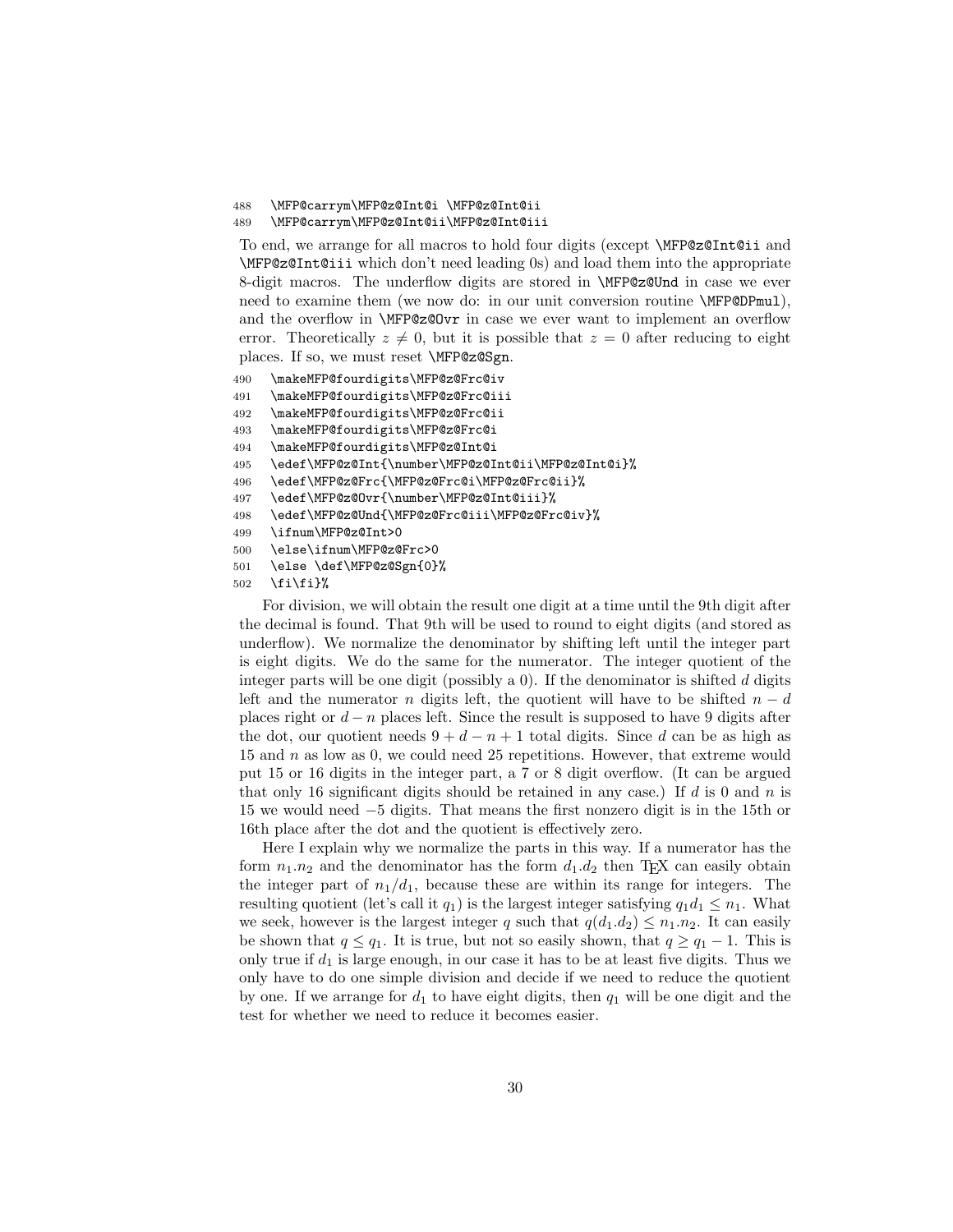This test is done as follows. The first trial quotient,  $q_1$ , will work if

$$
q_1 d_1 (10)^8 + q_1 d_2 \le n_1 (10)^8 + n_2
$$

This means

$$
0 \le (n_1 - q_1 d_1)(10)^8 + n_2 - q_1 d_2. \tag{1}
$$

Since  $d_2$  is no more than eight digits,  $q_1d_2$  is less than  $9(10)^8$ . Inequality (1) is therefore satisfied if  $n_1 - q_1 d_1 \geq 9$ . If that is not the case then the right side of (1) is computable within TEX's integer ranges and we can easily test the inequality. If the inequality holds, then  $q = q_1$ , otherwise  $q = q_1 - 1$ .

Note also that when  $q = q_1$ , then both terms in (1) (ignoring the 10<sup>8</sup> factor) will be needed to calculate the remainder. If  $q = q_1 - 1$ , we simply add  $d_1$  and  $d_2$ to the respective parts. Thus we will save these values for that use.

Now I need to get it organized. \MFP@Rdiv will have \MFP@x@\* and \MFP@y@\* available. One step (could be first or last). Is to calculate the sign. Let's do it first (because we need to check for zero anyway).

We invoke an error message upon division by zero, but nevertheless return a value. By default it is 0 for  $0/0$  and the maximum possible real for  $x/0$  when x is not zero. If the numerator is zero and the denominator not, we could do nothing as  $z$  was initialized to be zero. However, we play it safe by explicitly setting  $z$  to zero.

If neither is zero, we calculate the sign of the result and call \MFP@@Rdiv to divide the absolute values.

```
503 \def\MFP@Rdiv{%
504 \ifnum\MFP@y@Sgn=0 \MFP@dividebyzero@err
505 \ifnum\MFP@x@Sgn=0
506 \edef\MFP@z@Int{\ZeroOverZeroInt}%
507 \edef\MFP@z@Frc{\ZeroOverZeroFrac}%
508 \else
509 \edef\MFP@z@Int{\xOverZeroInt}%
510 \edef\MFP@z@Frc{\xOverZeroFrac}%
511 \fi
512 \edef\MFP@z@Sgn{\MFP@x@Sgn}%
513 \else\ifnum\MFP@x@Sgn=0 \MFP@Rzero
514 \else \edef\MFP@z@Sgn{\number\MFP@x@Sign\MFP@y@Sgn}\MFP@@Rdiv
```
515  $\tilde{\tilde{\mathbf{f}}}$ 

Now we have two positive values to divide. Our first step is to shift the denominator (y) left and keep track of how many places. We store the shift in  $\MFP@tempa$ . This actually changes the value of y, but knowing the shift will give us the correct quotient in the end.

We first arrange that **\MFP@y@Int** is nonzero by making it **\MFP@y@Frc** if it is zero (a shift of eight digits). Then the macro \MFP@numdigits@toshift computes 8 minus the number of digits in  $\MFPQv@Int$ , which is how many positions left y will be shifted. We then call **\MFP@doshift@y** on the concatenation of the digits in the integer and fractional parts (padded with zeros to ensure there are at least 16). All this macro does is read the first eight digits into \MFP@y@Int and the next eight into \MFP@y@Frc.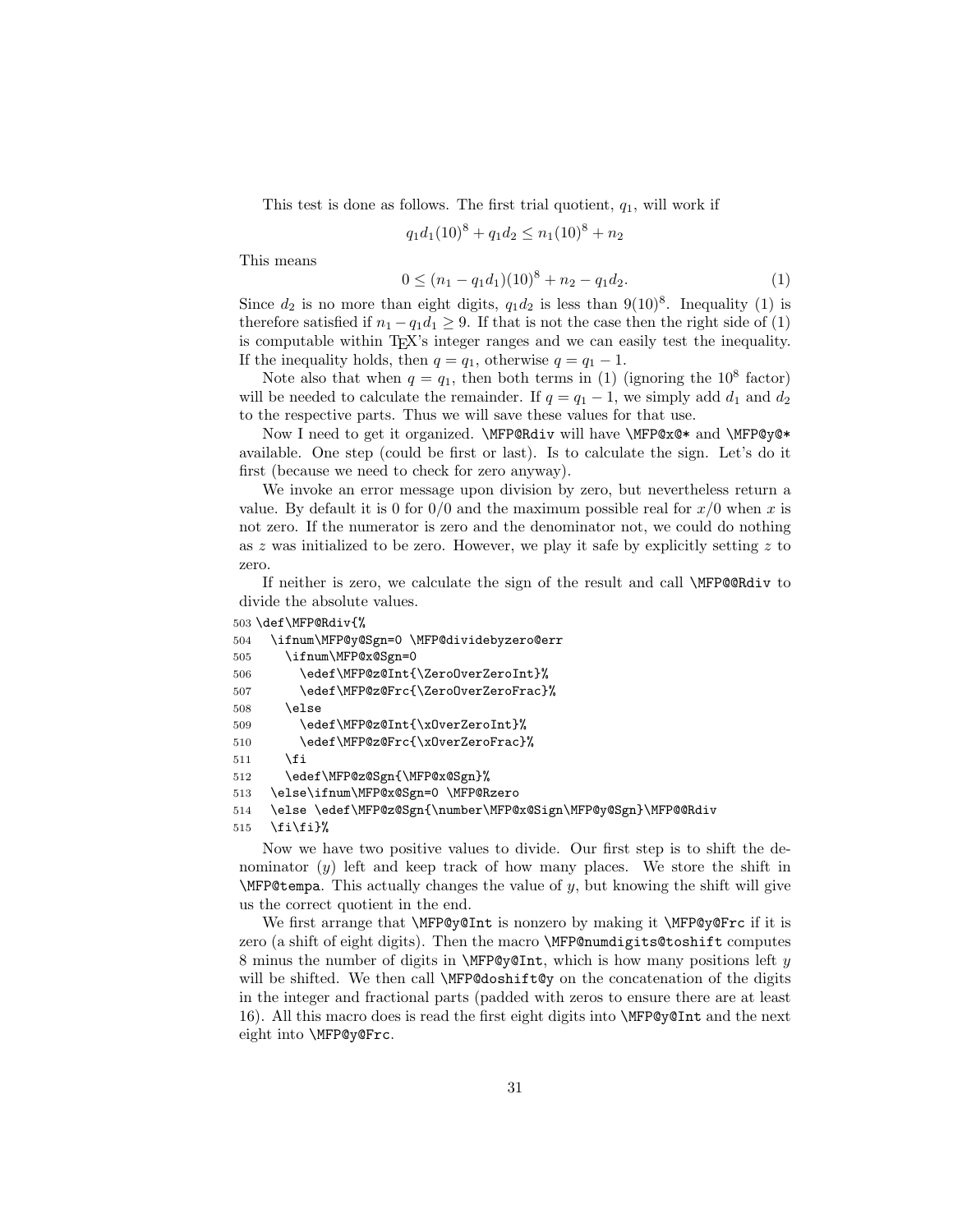```
516 \def\MFP@@Rdiv{%
```

```
517 \ifnum\MFP@y@Int=0
```

```
518 \edef\MFP@y@Int{\number\MFP@y@Frc}%
```

```
519 \def\MFP@y@Frc{00000000}%
```

```
520 \MFP@tempa=8
```

```
521 \else
```

```
522 \MFP@tempa=0
```

```
523 \fi
```
\advance\MFP@tempa\MFP@numdigits@toshift\MFP@y@Int\relax

```
525 \@XP\MFP@doshift@y\@xp\MFP@y@Int\MFP@y@Frc0000000\MFP@end
```
We repeat all that on the numerator  $x$ , except shifting its digits left means the final outcome will need a corresponding right shift. We record that fact by reducing \MFP@tempa, which ends up holding the net shift necesary.

This has the advantage that we know the result will be in the range [0.1, 10). It also means we can reduce the number of places we will need to shift left as well as reduce the number of iterations of the loop that calculates the digits.

```
526 \ifnum\MFP@x@Int=0
```

```
527 \edef\MFP@x@Int{\number\MFP@x@Frc}%
```
- \def\MFP@x@Frc{00000000}%
- 529 \advance\MFP@tempa -8
- \fi

```
531 \advance\MFP@tempa-\MFP@numdigits@toshift\MFP@x@Int\relax
```
\@XP\MFP@doshift@x\@xp\MFP@x@Int\MFP@x@Frc0000000\MFP@end

Since our result will have at most one digit in the integer part, a rightward shift of 10 places will make every digit 0 including the rounding digit, so we return 0.

- \ifnum\MFP@tempa<-9
- \MFP@Rzero

```
535 \else
```
Now we perform the division, which is a loop repeated  $10 + \text{MFP@tempa times}.$ Therefore, we add 10 to \MFP@tempa in \MFP@tempf, our loop counter. We also initialize the macro that will store the digits and then, after the division, shift and split it into parts.

```
536 \MFP@tempf\MFP@tempa
```

```
537 \advance\MFP@tempf 10
```

```
538 \def\MFP@z@digits{}%
```

```
539 \MFP@Rdivloop
```

```
540 \MFPshiftandsplit@z@digits
```
The last remaining step is to round and carry and get the fractional part in the appropriate 8-digit form..

```
541 \ifnum\MFP@z@Und>4
```

```
542 \MFP@addone\MFP@z@Frc1\MFP@z@Frc
```

```
543 \MFP@carrya\MFP@z@Frc\MFP@z@Int
```

```
544 \MFP@carrya\MFP@z@Int\MFP@z@Ovr
```

```
545 \makeMFP@eightdigits\MFP@z@Frc
```

```
546 \overrightarrow{f}
```

```
547 \fi}%
```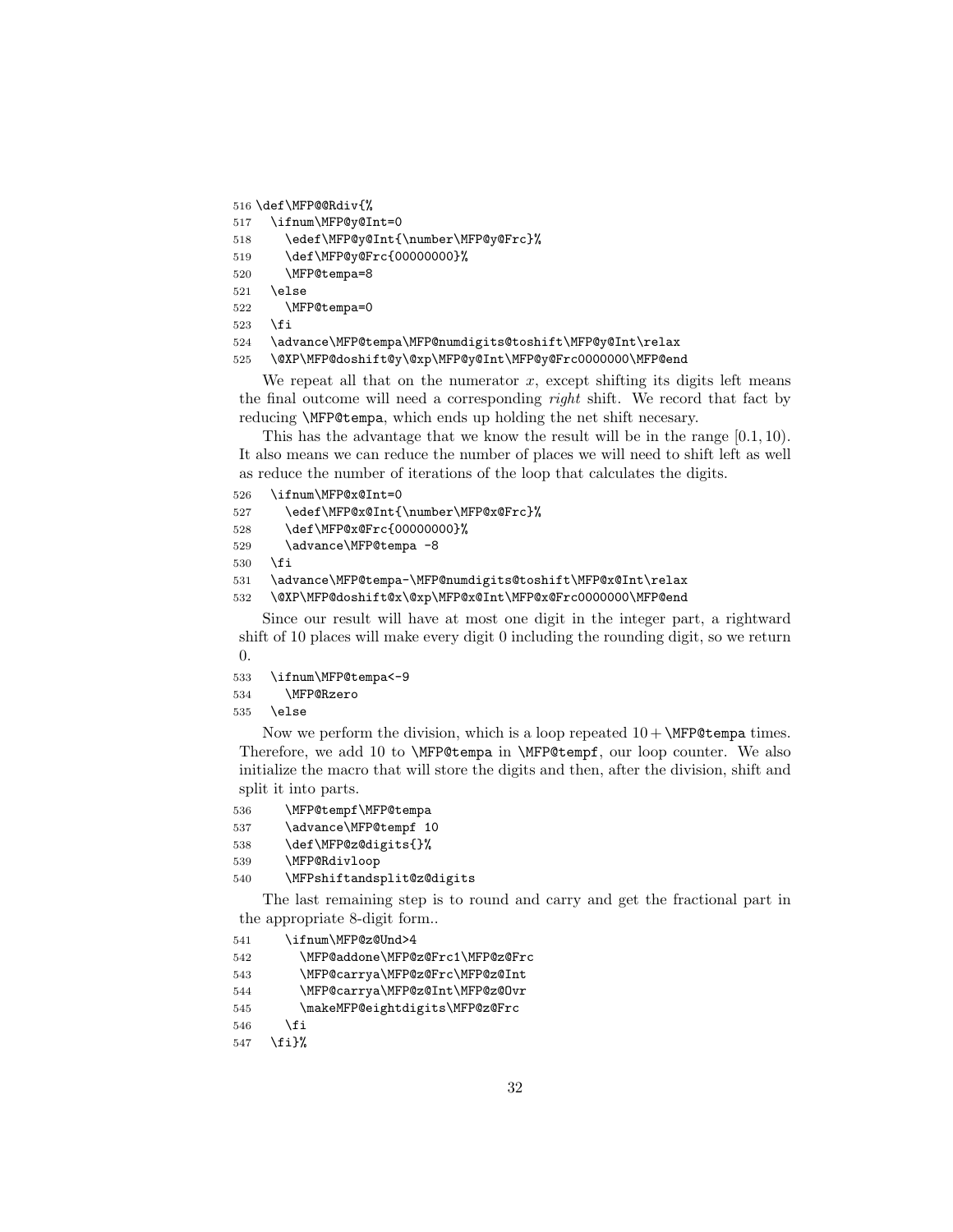If #1 of \MFP@numdigits@toshift, has  $n$  digits then \MFP@numdigits@toshift picks out the value  $8 - n$ . \MFP@doshift@x reads the first eight digits into \MFP@x@Int and then pulls out eight more from the rest (#9) inside \MFP@x@Frc. The same with \MFP@doshift@y.

```
548 \def\MFP@numdigits@toshift#1{\@xp\MFP@ninthofmany#101234567\MFP@end}%
```

```
549 \def\MFP@doshift@x#1#2#3#4#5#6#7#8#9\MFP@end{%
```

```
550 \def\MFP@x@Int{#1#2#3#4#5#6#7#8}%
```

```
551 \edef\MFP@x@Frc{\MFP@eightofmany#9\MFP@end}}%
```

```
552 \def\MFP@doshift@y#1#2#3#4#5#6#7#8#9\MFP@end{%
```

```
553 \def \MFP@y@Int{#1#2#3#4#5#6#7#8}%
```

```
554 \edef\MFP@y@Frc{\MFP@eightofmany#9\MFP@end}}%
```
The loop counter is \MFP@tempf, \MFP@tempa is reserved for the shift required later, the quotient digit will be \MFP@tempb. The remainder will be calculated in \MFP@tempc and \MFP@tempd. \MFP@tempe will hold the value whose size determines whether the quotient needs to be reduced.

```
555 \def\MFP@Rdivloop{%
```

```
556 \MFP@tempb\MFP@x@Int % \MFP@tempb = n_1
557 \MFP@tempc\MFP@y@Int % \MFP@tempc = d_1
558 \divide\MFP@tempb \MFP@tempc % \MFP@tempb = n_1/d_1 = q_1
559 \multiply \MFP@tempc \MFP@tempb % \MFP@tempc = q_1 d_1
560 \MFP@tempd \MFP@y@Frc % \MFP@tempd = d_2
561 \multiply \MFP@tempd \MFP@tempb % \MFP@tempd = q_1 d_2
562 \MFP@tempe \MFP@tempc
563 \advance \MFP@tempe -\MFP@x@Int\relax % \MFP@tempe = -n_1 + q_1 d_1564 \ifnum \MFP@tempe > -9 \% n_1 - q_1 d_1 < 9
565 \multiply \MFP@tempe\MFP@ttteight % -(n_1 - q_1 d_1)(10)^8566 \advance \MFP@tempe \MFP@tempd % add q_1 d_2
567 \advance \MFP@tempe -\MFP@x@Frc\relax % add -n_2
568 \ifnum \MFP@tempe>0 % Crucial inequality fails
569 \advance\MFP@tempb -1 % new q = q_1 - 1570 \advance\MFP@tempc -\MFP@y@Int % q_1 d_1 - d_1 = q d_1
571 \advance\MFP@tempd -\MFP@y@Frc\relax% q_1 d_2 - d_2 = q d_2
572 \fi
573 \fi
574 \edef\MFP@z@digits{\MFP@z@digits\number\MFP@tempb}%
```
It remains to:

- Do the carry from \MFP@tempd to \MFP@tempc. Then \MFP@tempc.\MFP@tempd will represent  $q \cdot y$ .
- Subtract them from  $\MFP@x@Int$  and  $\MFP@x@Frc$  (i.e. remainder =  $x qy$ ).
- Borrow, if needed, and we will have the remainder in \MFP@x@Int.\MFP@x@Frc.

Then we decrement the loop counter, and decide whether to repeat this loop. If so, we need to shift the remainder right one digit (multiply by 10). We don't use \MFP@carrya since it requires macros; its internal code, \MFP@carryi just leaves the results in \MFP@tempa.\MFP@tempb.

```
575 \begingroup
```

```
576 \MFP@carryi\MFP@ttteight\MFP@tempd\MFP@tempc
```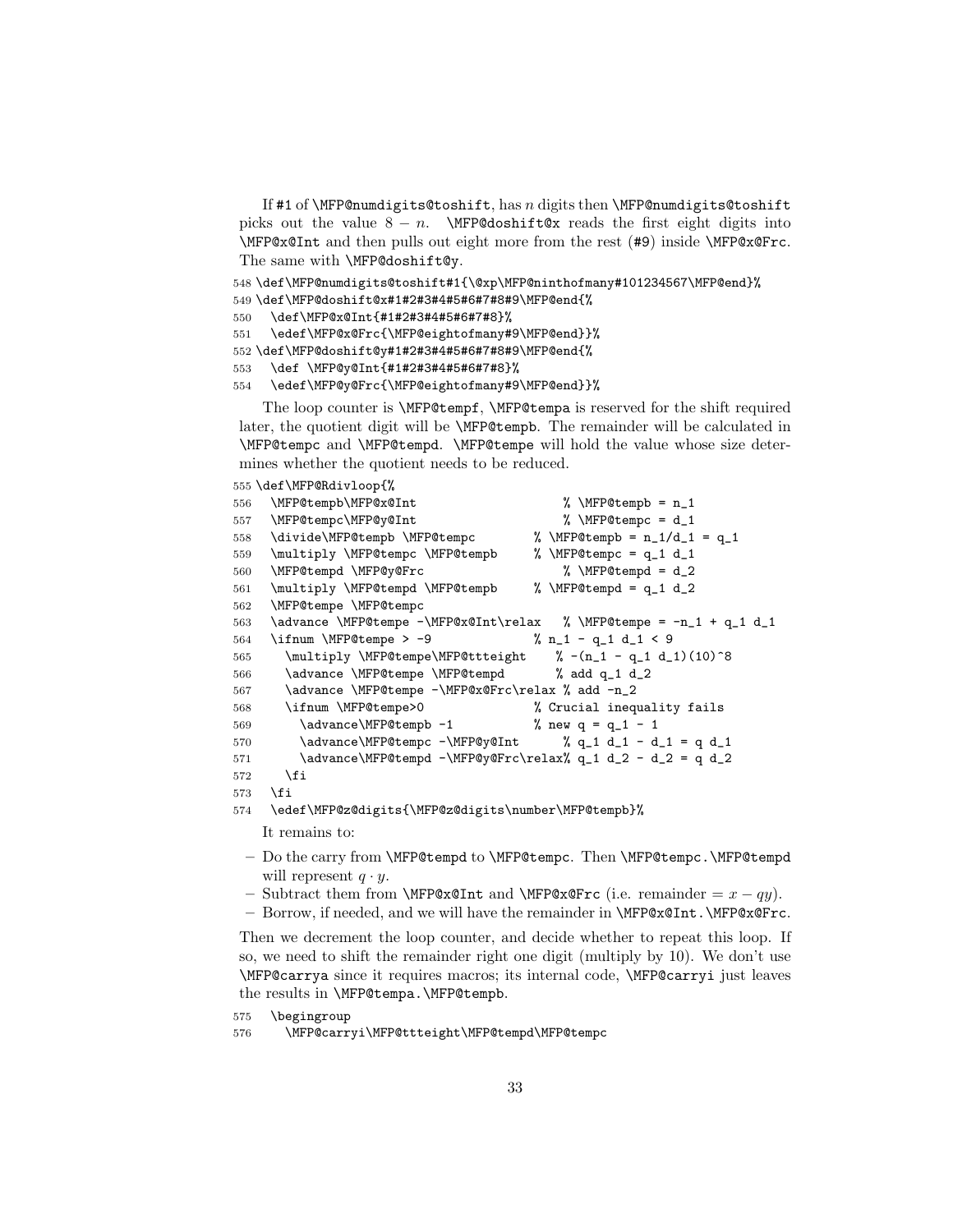```
577 \MFP@endgroup@after{%
578 \MFP@tempc=\number\MFP@tempa
579 \MFP@tempd=\number\MFP@tempb\relax
580 }%
581 % subtract
582 \MFP@addone\MFP@x@Int{-\MFP@tempc}\MFP@x@Int
583 \MFP@addone\MFP@x@Frc{-\MFP@tempd}\MFP@x@Frc
584 % borrow
585 \ifnum\MFP@x@Frc<0
586 \MFP@addone\MFP@x@Frc\MFP@ttteight\MFP@x@Frc
587 \MFP@addone\MFP@x@Int{-1}\MFP@x@Int
588 \fi
589 \advance\MFP@tempf -1
590 \ifnum\MFP@tempf>0
591 \edef\MFP@x@Int{\MFP@x@Int0}%
592 \edef\MFP@x@Frc{\MFP@x@Frc0}%
593 \MFP@carrya\MFP@x@Frc\MFP@x@Int
594 \@xp\MFP@Rdivloop
595 \fi}%
```
Now \MFPshiftandsplit@z@digits. At this point, the digits of the quotient are stored in \MFP@z@digits. We need to shift the decimal \MFP@tempa places left, and perform the rounding. There are \MFP@tempa + 10 digits. This could be as little as 1 or as great as 25. In the first case \MFP@tempa is −9, and this (rightward) shift produces 0 plus a rounding digit. In the latter case \MFP@tempa is 15, and the shift produces 8 digits overflow, an 8-digit integer part, an 8-digit fractional part and a rounding digit. In the example 0123456,  $\MFP@tempa + 10$  is 7, so \MFP@tempa is −3. The shift produces 0.0001 2345 6. The rounding digit (6) makes the answer 0.0001 2346.

We take two cases:

- \MFP@tempa ≤ 7, prepend 7−\MFP@tempa zeros. The first 8 digits will become the integer part, and there should be exactly 9 more digits.
- \MFP@tempa > 7, pluck \MFP@tempa − 7 digits for overflow, the next 8 for integer part, leaving 9 more digits

In either case, the 9 last digits will be processed into a fractional part (with possible carry if the rounding increases it to  $10^8$ ).

After this, we will return to \MFP@Rdiv so overwriting \MFP@temp\* won't cause any problems.

```
596 \def\MFPshiftandsplit@z@digits{%
597 \advance \MFP@tempa -7
598 \ifnum\MFP@tempa>0
599 \def\MFP@z@Ovr{}%
600 \@xp\MFPget@Ovrdigits\MFP@z@digits\MFP@end
601 \else
602 \ifnum\MFP@tempa<-7
603 \edef\MFP@z@digits{00000000\MFP@z@digits}%
604 \advance\MFP@tempa8
605 \fi
```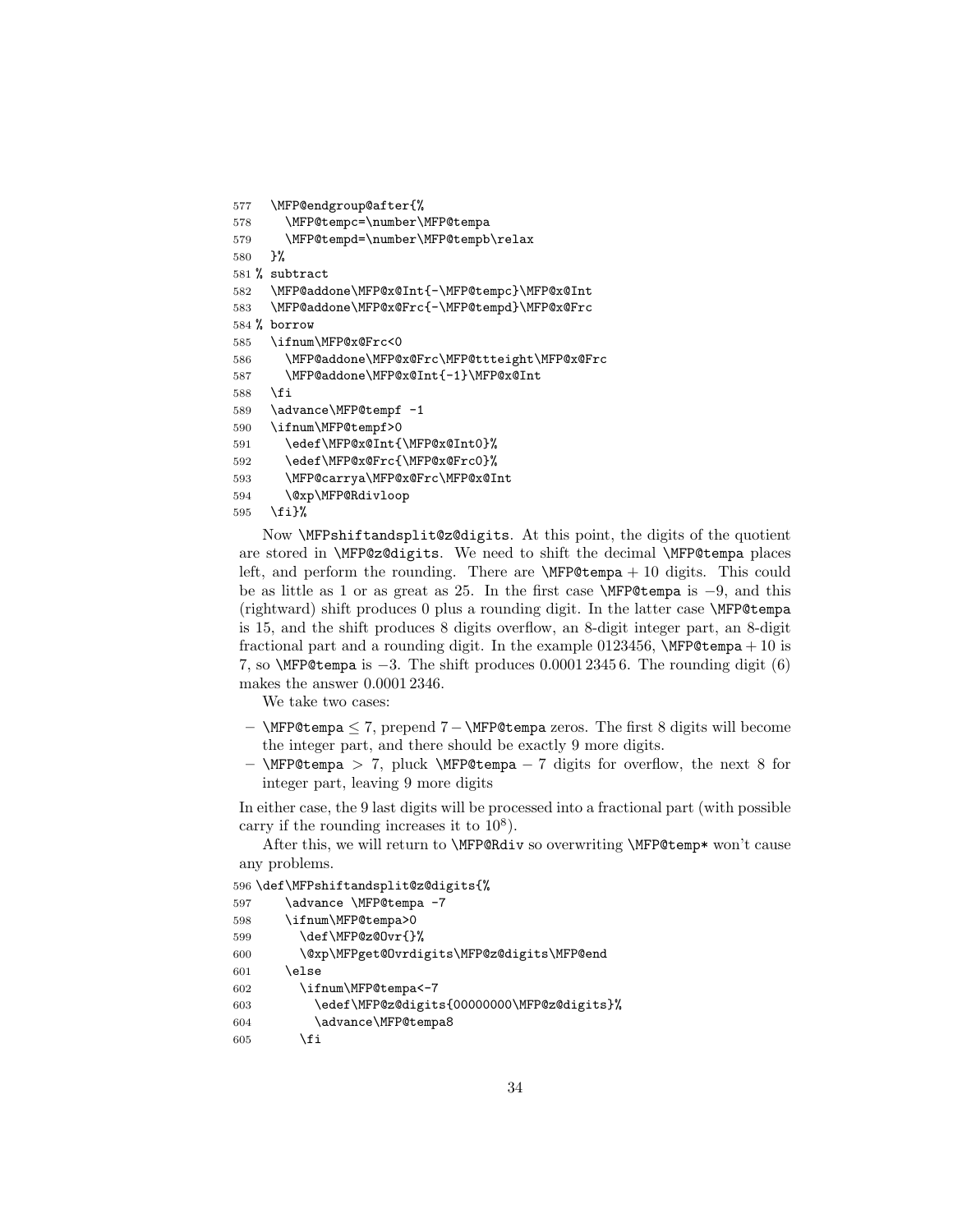```
606 \ifnum\MFP@tempa<-3
607 \edef\MFP@z@digits{0000\MFP@z@digits}%
608 \advance\MFP@tempa4
609 \fi
610 \edef\MFP@z@digits{%
611 \ifcase-\MFP@tempa\or
612 0\or
613 00\or
614 000\or
615 0000\else
616 00000%
617 \fi \MFP@z@digits}%
618 \@xp\MFPget@Intdigits\MFP@z@digits\MFP@end
619 \{f_i\}%
```
The macro \MFPget@Ovrdigits is a loop that loads the first \MFP@tempa digits of what follows into \MFP@z@Ovr. It does this one digit (#1) at a time. Once the counter reaches 0, we call the macro that processes the integer part digits.

```
620 \def\MFPget@Ovrdigits#1{%
621 \edef\MFP@z@Ovr{\MFP@z@Ovr#1}%
622 \advance\MFP@tempa -1
623 \ifnum\MFP@tempa>0
624 \@xp\MFPget@Ovrdigits
625 \else
626 \@xp\MFPget@Intdigits
627 \fi}%
```
The macro \MFPget@Intdigits should have exactly 17 digits following it. It puts eight of them in \MFP@z@Int, then calls \MFPget@Frcdigits to read the fractional part. That requires exactly nine digits follow it, putting eight in \MFP@z@Frc and the last in \MFP@z@Und. Still, to allow a graceful exit should there be more, we gobble the rest of the digits.

```
628 \def\MFPget@Intdigits#1#2#3#4#5#6#7#8{%
629 \def\MFP@z@Int{\number#1#2#3#4#5#6#7#8}%
630 \MFPget@Frcdigits}%
631 \def\MFPget@Frcdigits#1#2#3#4#5#6#7#8#9{%
632 \def\MFP@z@Frc{#1#2#3#4#5#6#7#8}%
633 \def\MFP@z@Und{#9}\gobbleto@MFP@end}%
```
The max amd min operations simply run the compare operation and use and use the resultant booleans to copy x or y to z.

```
634 \def\MFP@Rmax{%
635 \MFP@Rcmp \ifMFP@neg \MFP@Rcopy yz\else\MFP@Rcopy xz\fi}%
636 \def\MFP@Rmin{%
637 \MFP@Rcmp \ifMFP@pos \MFP@Rcopy yz\else\MFP@Rcopy xz\fi}%
```
## 3.5 Commands to format for printing

\MFPtruncate This first runs the parsing command so the fractional part has exactly eight digits. These become the arguments of \MFP@@Rtrunc, which just keeps the right number.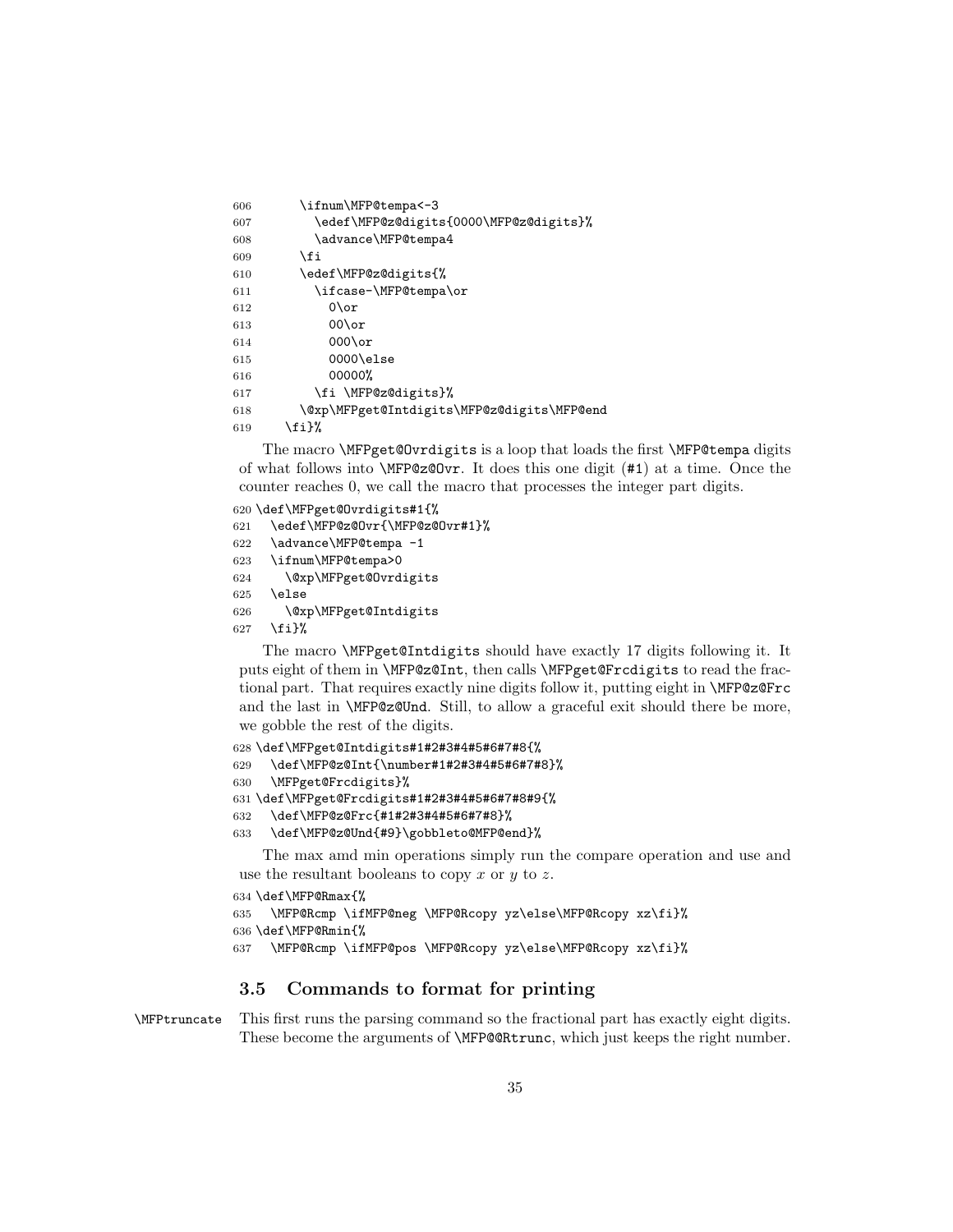For negative truncations we prepend zeros to the integer part so it too is exactly eight digits. These become the arguments of \MFP@@iRtrunc, which substitutes 0 for the last -\MFP@tempa of them.

The macro to store the result in follows #2. It is read and defined by either \MFP@Rtrunc or \MFP@iRtrunc.

```
638 \def\MFPtruncate#1#2{%
```

```
639 \begingroup
640 \MFP@tempa#1\relax
641 \MFPparse@x{#2}%
642 \ifnum\MFP@tempa<1
643 \@xp\MFP@iRtrunc
644 \else
645 \@xp\MFP@Rtrunc
646 \fi}%
647 \def\MFP@Rtrunc#1{%
648 \edef\MFP@x@Frc{\@xp\MFP@@Rtrunc\MFP@x@Frc\MFP@end}%
649 \ifnum\MFP@x@Int=0
650 \ifnum\MFP@x@Frc=0
651 \def\MFP@x@Sgn{0}%
652 \fi
653 \fi
654 \MFP@endgroup@after{%
655 \MFP@afterdef#1{\MFP@x@Sign\MFP@x@Int.\MFP@x@Frc}}}%
656 \def\MFP@@Rtrunc#1#2#3#4#5#6#7#8#9\MFP@end{%
657 \ifcase\MFP@tempa\or
658 #1\or
659 #1#2\or
660 #1#2#3\or
661 #1#2#3#4\or
662 #1#2#3#4#5\or
663 #1#2#3#4#5#6\or
664 #1#2#3#4#5#6#7\else
665 #1#2#3#4#5#6#7#8\fi}%
666 \def\MFP@iRtrunc#1{%
667 \makeMFP@eightdigits\MFP@x@Int
668 \edef\MFP@x@Val{\number\MFP@x@Sign\@xp\MFP@@iRtrunc\MFP@x@Int\MFP@end}%
669 \MFP@endgroup@after{\MFP@afterdef#1{\MFP@x@Val}}}%
670 \def\MFP@@iRtrunc#1#2#3#4#5#6#7#8#9\MFP@end{%
671 \ifcase-\MFP@tempa
672 #1#2#3#4#5#6#7#8\or
673 #1#2#3#4#5#6#70\or
674 #1#2#3#4#5#600\or
675 #1#2#3#4#5000\or
676 #1#2#3#40000\or
677 #1#2#300000\or
678 #1#2000000\or
679 #10000000\else
680 00000000\fi}%
```
\MFPround For rounding we simply add the appropriate fraction and truncate. The macro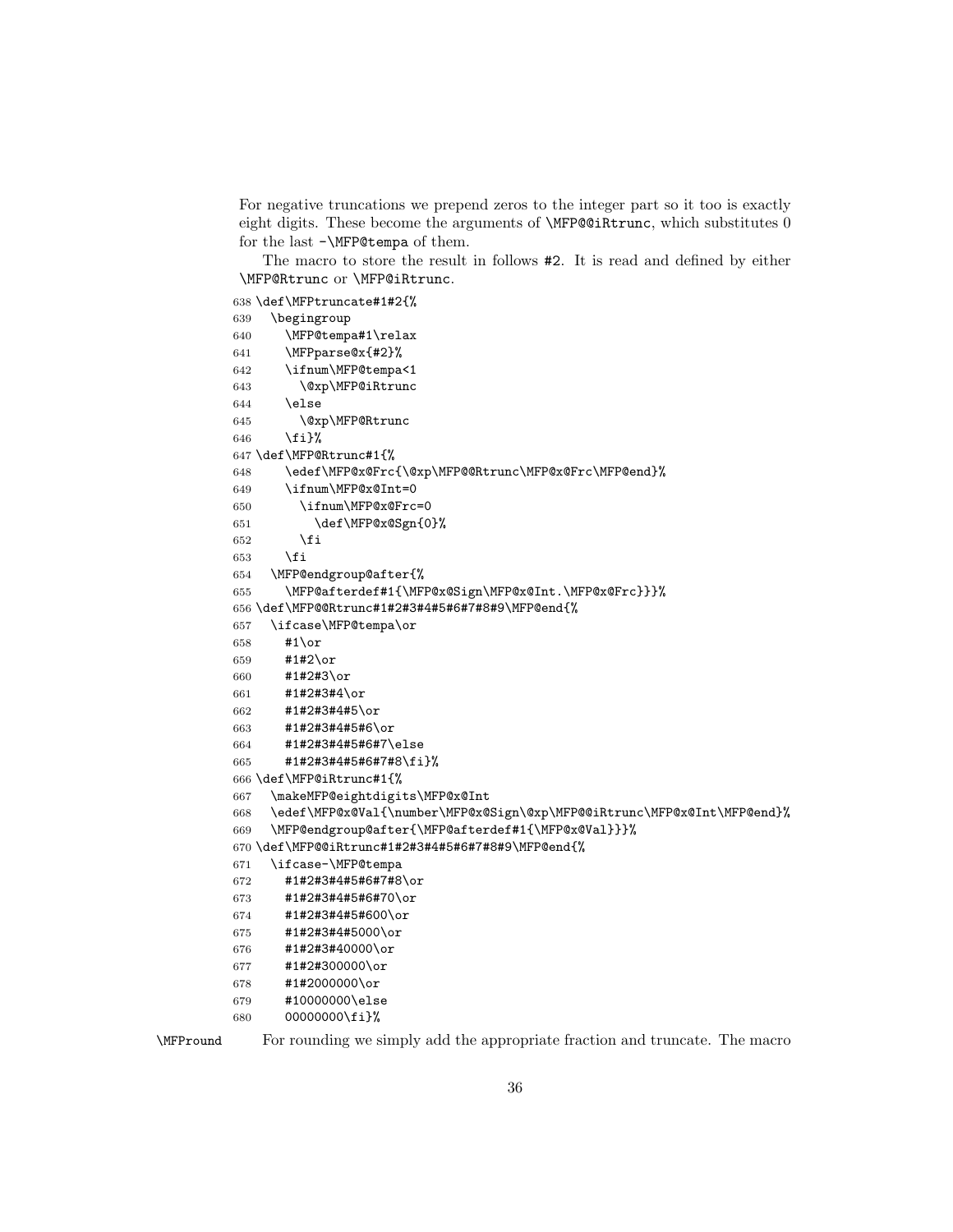in which to store the result will follow #2, and be picked up by the \MFPtruncate command.

```
681 \def\MFPround#1#2{%
         682 \begingroup
         683 \MFP@tempa#1\relax
         684 \ifnum 0>\MFP@tempa
         685 \edef\MFP@y@Tmp{%
         686 \ifcase-\MFP@tempa\or
         687 5\or
         688 50\or
         689 500\or
         690 5000\or
         691 50000\or
         692 500000\or
         693 5000000\else
         694 50000000\fi
         695 }%
         696 \else
         697 \edef\MFP@y@Tmp{%
         698 \ifcase\MFP@tempa
         699 .5\or
         700 .05\or
         701 .005\or
         702 .0005\or
         703 .00005\or
         704 .000005\or
         705 .0000005\or
         706 .00000005\else
         707 0\fi
         708 }%
         709 \fi
         710 \MFPchk{#2}\ifMFP@neg\edef\MFP@y@Tmp{-\MFP@y@Tmp}\fi
         711 \MFPadd{#2}\MFP@y@Tmp\MFP@z@Tmp
         712 \MFP@endgroup@after{\MFP@afterdef\MFP@z@Tmp{\MFP@z@Tmp}}%
         713 \MFPtruncate{#1}\MFP@z@Tmp}%
\MFPstrip Stripping zeros from the right end of the fractional part. The star form differs
         only in the handling of a zero fractional part. So we check whether it is zero and
         when it is, we either append '.0' or nothing. The rest of the code grabs a digit at
         a time and stops when the rest are zero.
         714 \def\MFPstrip{%
         715 \@ifstar{\MFP@strip{}}{\MFP@strip{.0}}}%
         716 \def\MFP@strip#1#2#3{%
         717 \MFPparse@x{#2}%
         718 \ifnum \MFP@x@Frc=0
         719 \edef#3{\MFP@x@Sign\MFP@x@Int#1}%
         720 \else
         721 \edef#3{\MFP@x@Sign\MFP@x@Int.\@xp\MFP@@strip\MFP@x@Frc\MFP@end}%
         722 \fi}%
         723 \def\MFP@@strip#1#2\MFP@end{%
```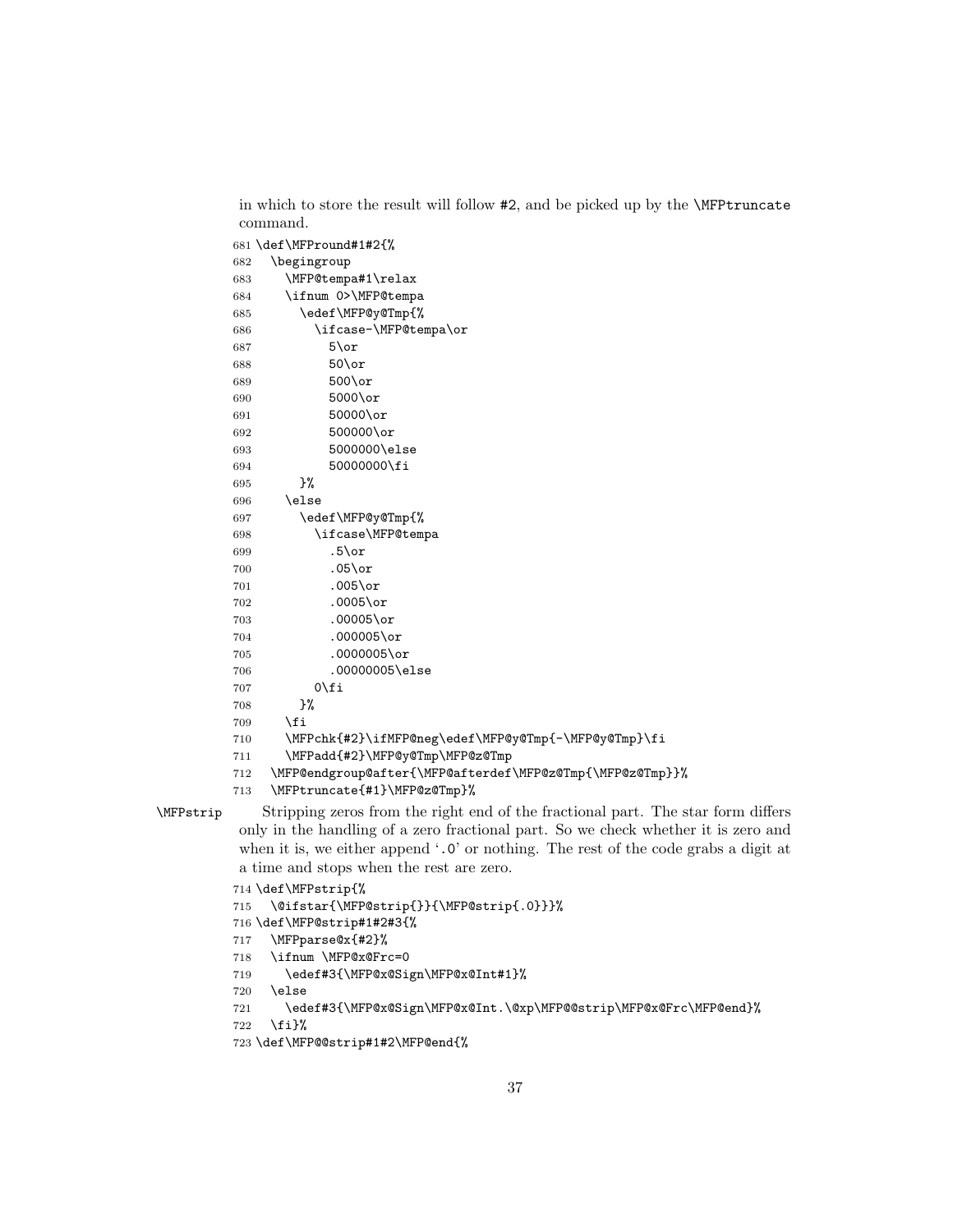```
724 #1%
725 \ifnum 0#2>0
726 \@xp\MFP@@strip
727 \else
728 \@xp\gobbleto@MFP@end
729 \fi#2\MFP@end}%
```
#### 3.6 Miscellaneous

Here is the code that allows definitions to survive after \stopMFPprogram. The \Global variants are easiest.

```
730 \def\MFP@Global#1{\toks@\@xp{#1}\xdef#1{\the\toks@}}%
731 \def\MFP@GlobalStack{\MFP@Global\MFP@Rstack}%
```
The \Export command adds the command and its definition to a macro that is executed after the closing group of the program.

```
732 \def\MFP@Export#1{%
```

```
733 \begingroup
```

```
734 \toks@\@xp{\MFPprogram@returns}%
```

```
735 \MFP@endgroup@after{%
```
736 \MFP@afterdef\MFPprogram@returns{\the\toks@ \MFP@afterdef#1{#1}}%

```
737 }}%
```

```
738 \def\MFP@ExportStack{\MFP@Export\MFP@Rstack}%
```
The various operations \MFP@R... together make up a "microcode" in terms of which the stack language and the operand language are both defined. As a language in its own right, it lacks only convenient ways to move numbers around, as well as a few extra registers for saving intermediate results. In this language, numbers are represented by a three part data structure, consisting of a signum, an integer part and a fractional part.

Here we define extra commands to remedy this lack, starting with a way to load a number (or rather, a three part data structure representing a number) directly into a register. Here  $#1$  is a register name (we always us a single letter) and the remaining arguments are the signum, the integer part and the fractional part (automatically normalized to 8 digits). The "register" is just a set of three macros created from the name given.

We make loading a number into a register a little more general than strictly needed, allowing the parts to be specified as anything TEX recognizes as a number and allowing any register name. This generality might reduce efficiency but it simplifies code. Because register  $z$  is by far the most common one to load, we make more efficient version of it.

```
739 \def\MFP@Rload #1#2#3#4{%
```

```
740 \@xp\edef\csname MFP@#1@Sgn\endcsname{\number#2}%
```

```
741 \@xp\edef\csname MFP@#1@Int\endcsname{\number#3}%
```

```
742 \@xp\edef\csname MFP@#1@Frc\endcsname{\number#4}%
```

```
743 \@xp\makeMFP@eightdigits\csname MFP@#1@Frc\endcsname}%
```

```
744 \def\MFP@Rcopy#1#2{%
```

```
745 \MFP@Rload #2{\csname MFP@#1@Sgn\endcsname}%
```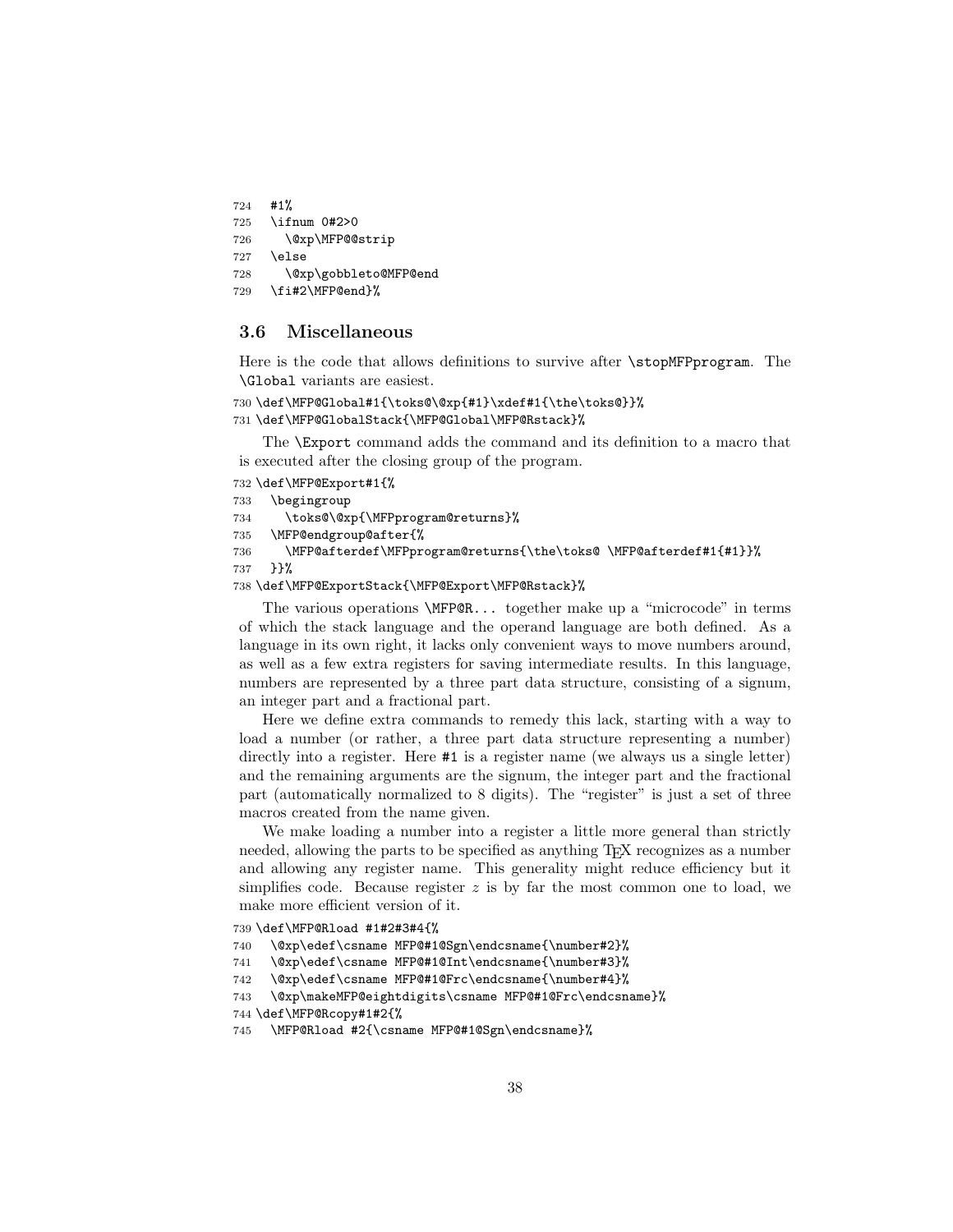```
746 {\csname MFP@#1@Int\endcsname}%
       747 {\csname MFP@#1@Frc\endcsname}}%
       748 \def\MFP@Rloadz#1#2#3{%
       749 \edef\MFP@z@Sgn{\number#1}%
       750 \edef\MFP@z@Int{\number#2}%
       751 \edef\MFP@z@Frc{\number#3}%
       752 \makeMFP@eightdigits\MFP@z@Frc}%
\text{MFPpi} These are some miscellaneous constants. The 8-digit approximation to \pi, is
 \MFPe \MFPpi and the constant mathematicians call e is \MFPe. Finally, the golden ratio
\MFPphi (often called \phi) is obtained by \MFPphi.
```

```
753 \def\MFPpi{3.14159265}%
754 \def\MFPe{2.71828183}%
755 \def\MFPphi{1.61803399}%
Load (conditionally) mfpextra.tex.
756 \MFP@loadextra
757 \MFP@finish
```
758  $\langle$ /sty $\rangle$ 

## 4 Extras

The extras consist so far of sine, cosine, angle, logarithm, powers, square root, and random number. For completeness, here is the table of user-level commands available.

| Command                                                   | operation                                                                                    |
|-----------------------------------------------------------|----------------------------------------------------------------------------------------------|
| $\MFP\sin{\langle num \rangle}$ macro                     | Stores $sin(\langle num \rangle)$ in $\text{trace}, \text{where } \langle num \rangle$ is an |
|                                                           | angle in degrees.                                                                            |
| $\MFPcos({num})\$                                         | Stores $cos(\langle num \rangle)$ in $\text{macro, where } \langle num \rangle$ is an        |
|                                                           | angle in degrees.                                                                            |
| $\MFPangle({x}) {\{(y)\}}\n$ macro                        | Stores in $\text{t}$ hacro the polar angle coordinate $\theta$ of                            |
|                                                           | the point $(x, y)$ , where $-180 < \theta \le 180$ .                                         |
| $\MFPrad\{\langle num \rangle\}$ macro                    | The angle $\langle num \rangle$ in degrees is converted to radi-                             |
|                                                           | ans, and result is stored in \macro.                                                         |
| $\MFPdeg({num})\$                                         | The angle $\langle num \rangle$ in radians is converted to de-                               |
|                                                           | grees, and result is stored in \macro.                                                       |
| $\MFPlog({num})\$ macro                                   | Stores $\log(\langle num \rangle)$ in $\text{base 10 logarithm}$ .                           |
| $\MFPln({num})\$ acro                                     | Stores $\ln(\langle num \rangle)$ in $\text{normal logarithm}$ .                             |
| $\MFPexp({num})\text{macro}$                              | Stores $\exp(\langle num \rangle)$ (i.e., $e^x$ ) in $\text{macro.}$                         |
| $\MFPsqrt{\langle num \rangle}$ macro                     | Stores the square root of $\langle num \rangle$ in $\text{macro.}$                           |
| $\MFPrand{num}\max$                                       | Stores a random real number between 0 amd                                                    |
|                                                           | $\langle num \rangle$ in <b>\macro</b> . If $\langle num \rangle$ is negative, so is the     |
|                                                           | result.                                                                                      |
| $\MFPpow{\langle num \rangle}{\langle int \rangle}$ macro | Stores the $\langle int \rangle$ power of $\langle num \rangle$ in $\langle m \rangle$ . The |
|                                                           | second operand must be an integer (positive or                                               |
|                                                           | negative).                                                                                   |

Operand versions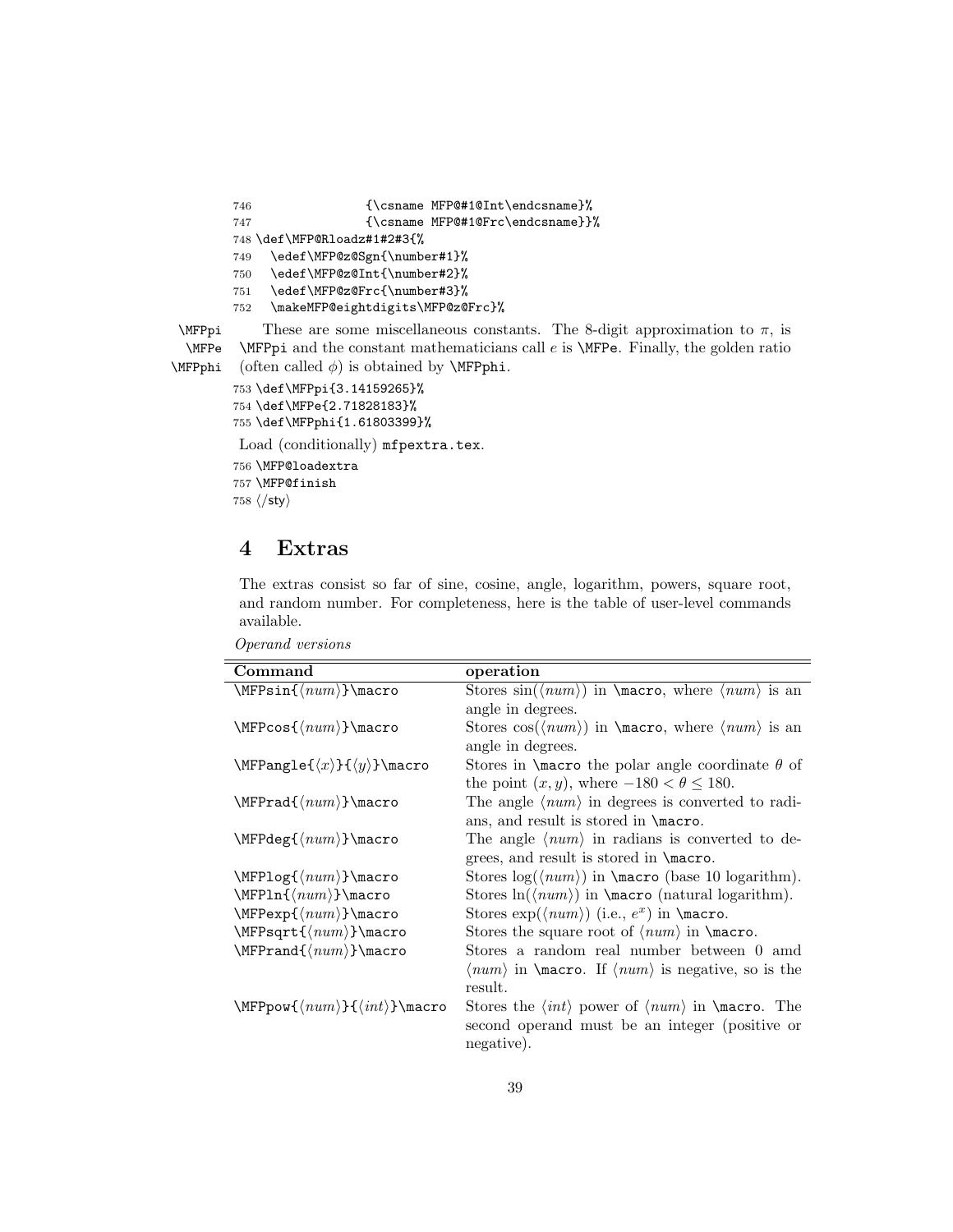In addition, there is \MFPsetseed for setting the internal random number seed. It takes one argument, the seed value, which must be an integer greater than or equal to 1 and less than or equal to  $2^{31} - 2 = 2147483646$ . If the seed is set to zero or a negative number then the first use of the random number generator will replace it with a seed value based on the current time and date. The randum number seed is a global value.

There are actually three random number generators and they can be selected with the commands \MFPrandgenA, \MFPrandgenB, or \MFPrandgenC. The first uses the code and multiplier value from the well-known macro file random.tex. It is the default. The other two use different multipliers which are alleged to have better statistical behavior. If any of these commands is used inside a group, that generator is in force during that group only.

Stack versions

| Command      | operation                                                             |  |
|--------------|-----------------------------------------------------------------------|--|
| <b>\Rsin</b> | The number is interpreted as degrees, and its sine is computed.       |  |
| \Rcos        | The number is interpreted as degrees, and its cosine is computed.     |  |
| \Rangle      | The top two numbers are interpreted as coordinates of a point $P$     |  |
|              | in the order they were pushed. The polar angle coordinate $\theta$ of |  |
|              | P, with $-180 < \theta \le 180$ is computed.                          |  |
| \Rrad        | The number of degrees is converted to radians.                        |  |
| \Rdeg        | The number of radians is converted to degrees.                        |  |
| \Rlog        | Computes the base-10 logarithm.                                       |  |
| \R1n         | Computes the natural logarithm.                                       |  |
| \Rexp        | Computes the exponential of the number (i.e., $e^x$ ).                |  |
| \Rsqrt       | Computes the square root of the number.                               |  |
| \Rrand       | Returns a random real number between 0 and the number, keep-          |  |
|              | ing the sign.                                                         |  |
| \Rpow        | Computes $x^y$ . The last number pushed $(y)$ must be an integer.     |  |

The user could easily convert between radians and degrees using multiplication and/or division. One could similarly convert between natural logarithms and base ten logarithms. The commands **\Rdeg, \Rrad, \Rlog** and **\Rln** (and their **\MFP...** counterparts) aim for more accurate results.

#### 4.1 Loading the extras

\Rsin We start mfpextra with the hook \MFP@Rextra that \startMFPprogram will call to \Rcos \Rangle \Rrad \Rdeg make available the extra operations defined here. If minifp.sty has been loaded, this macro is **\@empty**, otherwise it should be undefined. If it is undefined we load minifp.sty. If it is then not \@empty we assume mfpextra.tex was previously loaded and end input here.

\Rlog 759 (\*extra)

```
\Rln
760 % check if mfpextra already loaded:
 \Rexp
761 \expandafter\ifx\csname MFP@xfinish\endcsname\relax
\Rsqrt
762 \else \expandafter\endinput\fi
\Rrand
\Rpow
```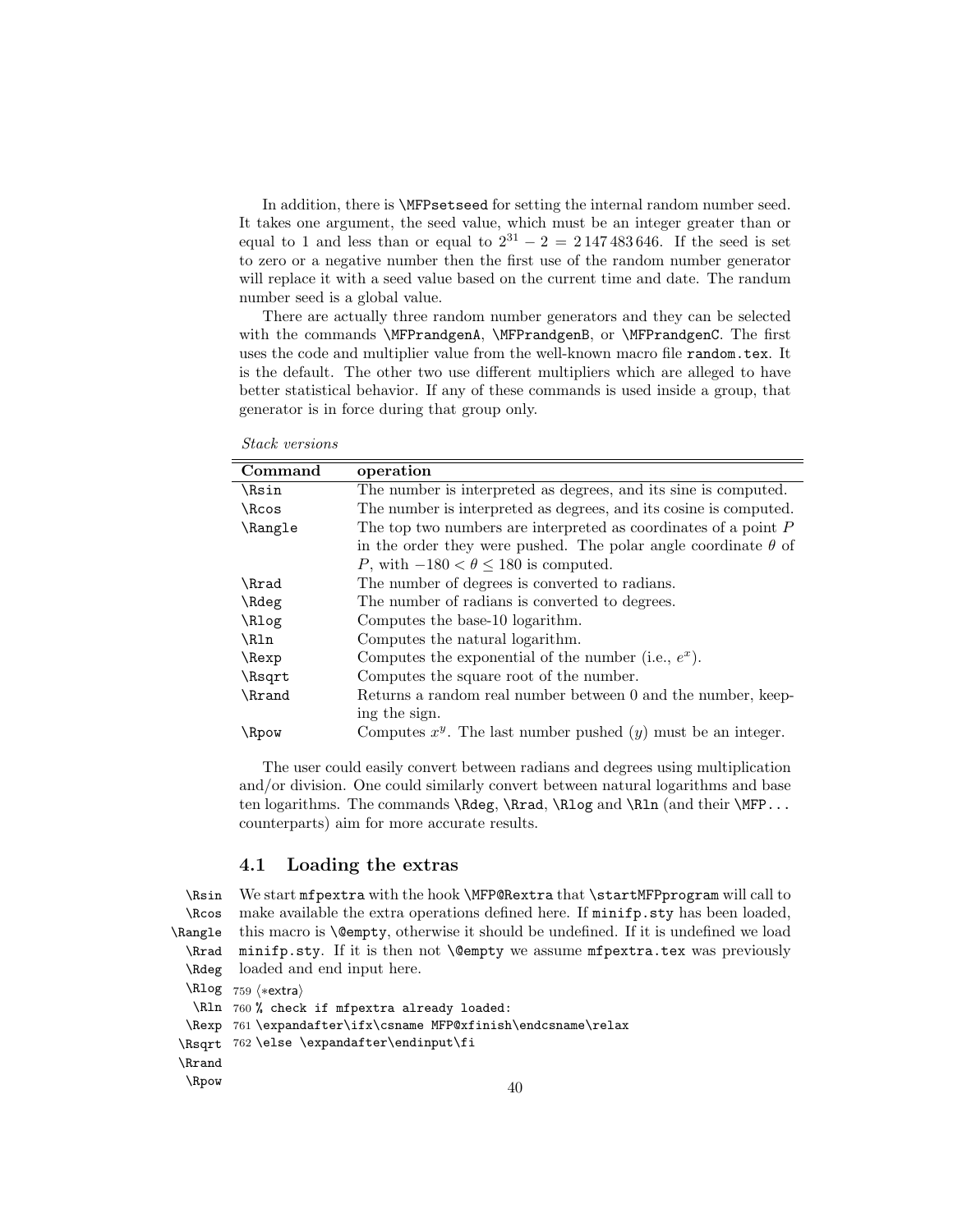```
763 \expandafter\edef\csname MFP@xfinish\endcsname{%
         764 \catcode64=\the\catcode64 \space
         765 \catcode46=\the\catcode46 \space
         766 \catcode60=\the\catcode60 \space
         767 \catcode62=\the\catcode62 \space}%
         768 \catcode64=11 % @
         769 \catcode46=12 % . (period)
         770 \catcode60=12 % <
         771 \catcode62=12 % >
         772 \ifx\MFP@Rextra\UndEfInEd \input minifp.sty \fi
         773 \ifx\MFP@Rextra\@empty
         774 \else
         775 \immediate\write16{mfpextra.tex: already loaded.^^J}%
         776 \MFP@xfinish
         777 \expandafter\endinput
         778 \fi
         779 \immediate\write16{%
         780 mfpextra.tex: extra operations for the MiniFP package.^^J}%
         781 \def\MFP@Rextra{%
         782 \def\Rcos {\MFP@stack@Unary\MFP@Rcos }%
         783 \def\Rsin {\MFP@stack@Unary\MFP@Rsin }%
         784 \def\Rangle{\MFP@stack@Binary\MFP@Rangle}%
         785 \def\Rrad {\MFP@stack@Unary\MFP@Rrad }%
         786 \def\Rdeg {\MFP@stack@Unary\MFP@Rdeg }%
         787 \def\Rlog {\MFP@stack@Unary\MFP@Rlog }%
         788 \def\Rln {\MFP@stack@Unary\MFP@Rln }%
         789 \def\Rexp {\MFP@stack@Unary\MFP@Rexp }%
         790 \def\Rsqrt {\MFP@stack@Unary\MFP@Rsqrt}%
         791 \def\Rrand {\MFP@stack@Unary\MFP@Rrand}%
         792 \def\Rpow {\MFP@stack@Binary\MFP@Rpow}}%
 \MFPsin Then the wrappers for the operand versions.
 \MFPcos 793 \def\MFPcos
 \MFPrad 794 \def\MFPsin
 \MFPdeg
795 \def\MFPangle {\MFP@op@Binary\MFP@Rangle}%
 \MFPlog 796 \def\MFPrad
 \MFPln 797 \def\MFPdeg
\MFPexp 798 \def\MFPlog
\MFPsqrt 799 \def\MFPln
\MFPrand
\MFPpow
                           793 \def\MFPcos {\MFP@op@Unary\MFP@Rcos }%
                           794 \def\MFPsin {\MFP@op@Unary\MFP@Rsin }%
                           {\MFP@op@Unary\MFP@Rrad }%
                           797 \def\MFPdeg {\MFP@op@Unary\MFP@Rdeg }%
                           798 \def\MFPlog {\MFP@op@Unary\MFP@Rlog }%
                           799 \def\MFPln {\MFP@op@Unary\MFP@Rln }%
         800 \def\MFPexp {\MFP@op@Unary\MFP@Rexp }%
         801 \def\MFPsqrt {\MFP@op@Unary\MFP@Rsqrt}%
         802 \def\MFPrand {\MFP@op@Unary\MFP@Rrand}%
         803 \def\MFPpow {\MFP@op@Binary\MFP@Rpow}%
```
#### 4.2 Error messages

These extra commands come with a few possible new warnings and errors.

\LogOfZeroInt Trying to take the logarithm of zero will result in an error message. If one \LogOfZeroFrac allows TEX to continue, the returned value will be negative, with an integer part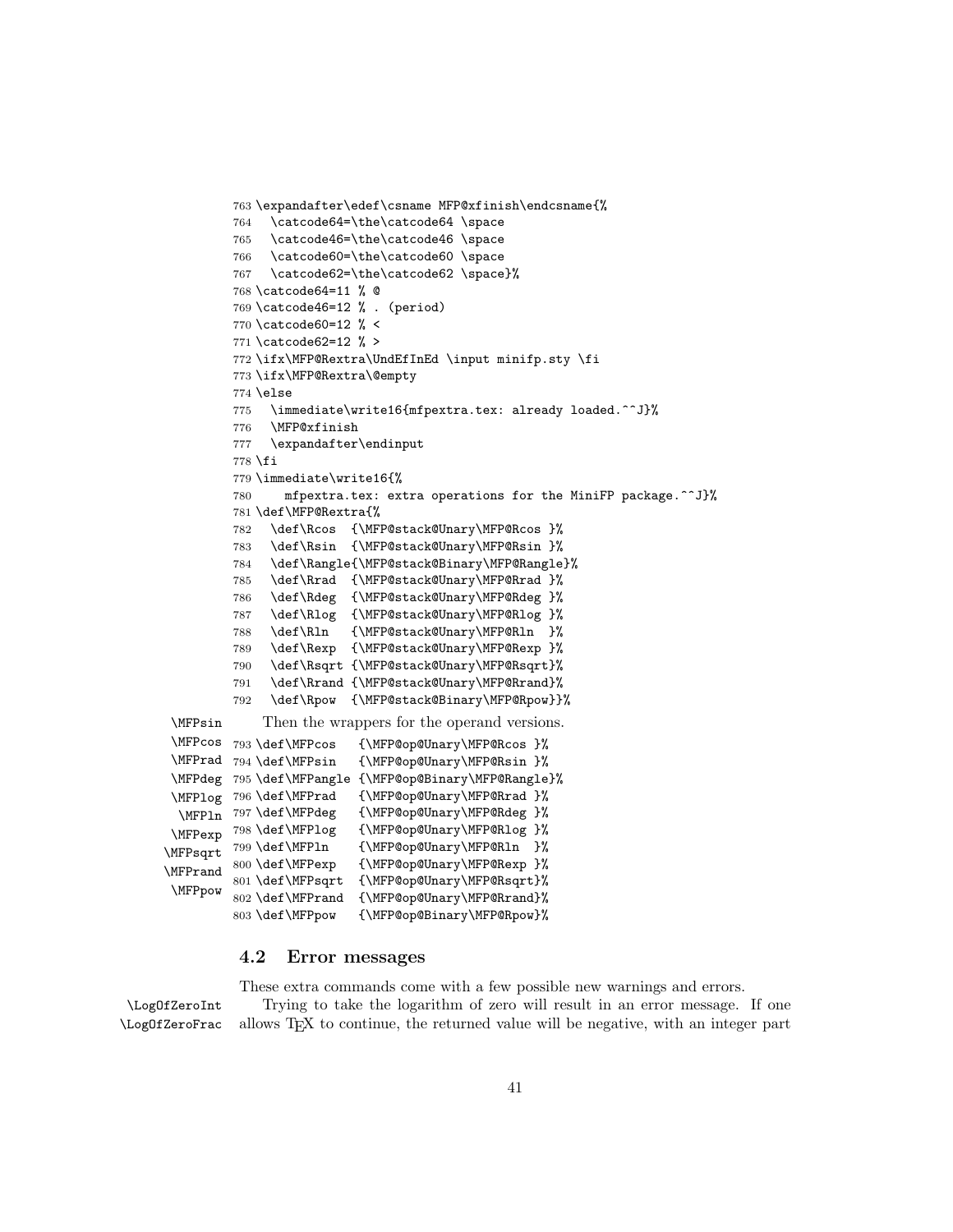whose absolute value is equal to the contents of  $\LogOfZeroInt$  and a fractional part equal to the contents of \LogOfZeroFrac. The defaults are both 99999999.

Trying to take the logarithm of a negative number will produce the warning

```
MFP warning: Log of a negative number is complex.
             Only the real part will be computed.
```
The log of the absolute value is returned.

Trying to take the square root of a negative number has similar behavior. It produces a warning and returns 0.

Trying to take the exponential of a number larger than about 18.42 will cause an error and the number returned has integer part 99999999 and fractional part 99999999.

Trying to take a negative power of 0 produces an error and returns the same

```
value as trying to divide 1 by 0.
    Messages for errors related to impossible powers and logarithms.
804 \def\MFP@logofzero@err{%
805 \MFP@errmsg{logarithm of zero}%
806 {You tried to take the logarithm of zero. What were you %
807 thinking? If you ^^Jcontinue, the value %
808 assigned will be -\LogOfZeroInt.\LogOfZeroFrac.}}%
809 \def\LogOfZeroInt {\MaxRealInt}%
810 \def\LogOfZeroFrac{\MaxRealFrac}%
811 \def\MFP@expoverflow@err{%
812 \MFP@errmsg{Power too large}%
813 {The power you tried to calculate is too large for %
814 8 digits. If you continue, \hat{\phantom{a}} of the value assigned will be %
815 \MaxRealInt.\MaxRealFrac.}}%
816 \def\MFP@badpower@err{%
817 \MFP@errmsg{negative power of zero}%
818 {You tried to take a negative power of zero. What were you
819 thinking? If you ^^Jcontinue, the value assigned will be %
820 \xOverZeroInt.\xOverZeroFrac.}}%
    A debugging utility, \MFPshowreg displays the contents of a register.
821 \def\MFPshowreg #1{%
822 \ifMFPdebug
823 \begingroup
```

```
824 \edef\theregister{%
825 #1 = \expandafter \MFP@Sign
826 \csname MFP@#1@Sgn\endcsname %
827 \csname MFP@#1@Int\endcsname.%
828 \csname MFP@#1@Frc\endcsname}%
829 \show\theregister
830 \endgroup
```

```
831 \fi}%
```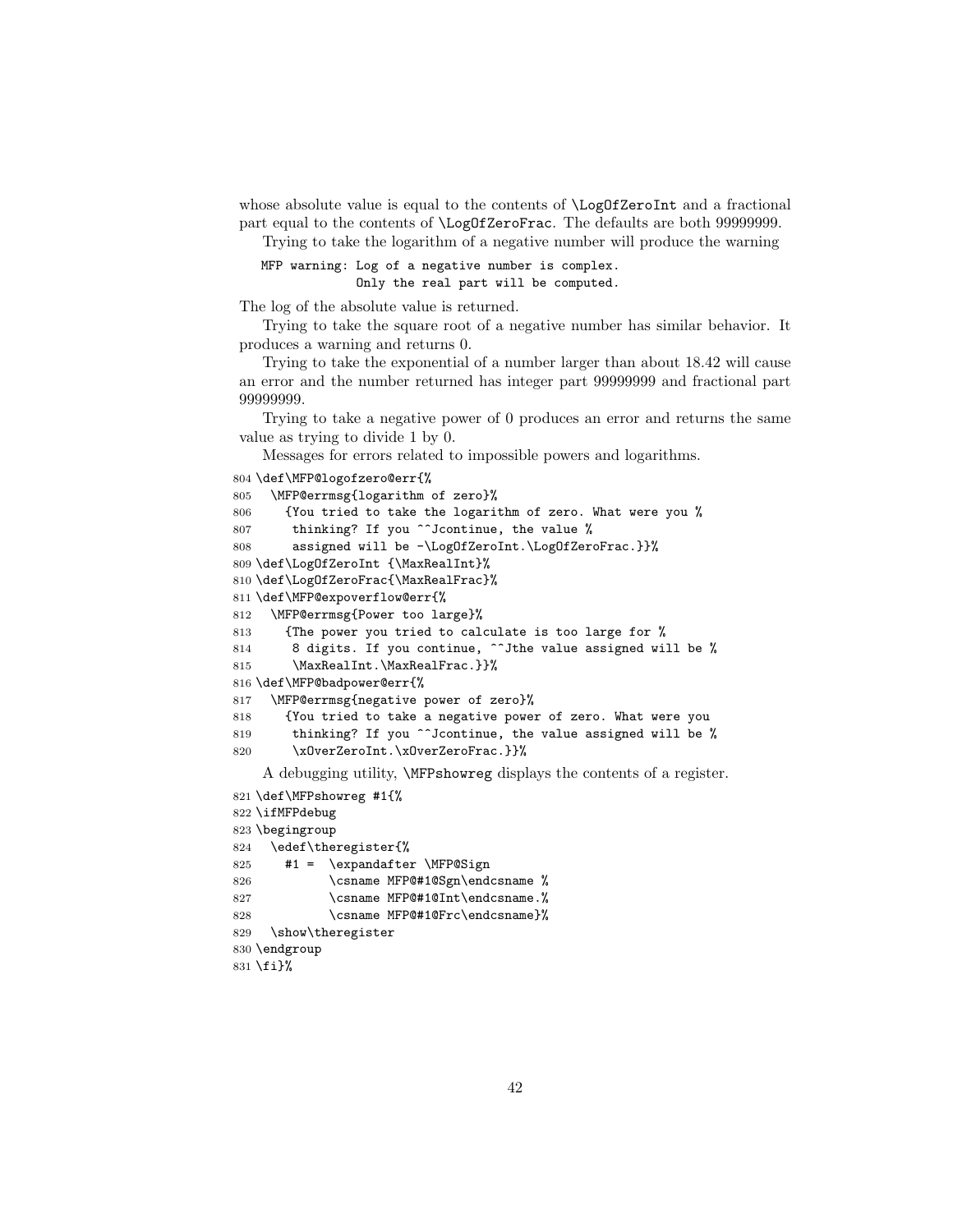#### 4.3 Sine and Cosine

For iterated code, the most common register to copy is  $z$  and the most common place to copy it is to  $x$  or  $y$  so we make single commands to do those.

```
832 \def\MFP@Rcopyz#1{\MFP@Rload {#1}\MFP@z@Sgn\MFP@z@Int\MFP@z@Frc}%
833 \def\MFP@Rcopyzx{\MFP@Rcopyz x}%
834 \def\MFP@Rcopyzy{\MFP@Rcopyz y}%
```
Our code assumes the number  $x$  is an angle in degrees. To get sine and cosine of numbers as radians, simply convert your radians to degrees using \MFPdeg or \Rdeg. Then find the sine or cosine of the result. For example, if \X holds the angle in in radians and you want the result to be stored in  $\S$ :

#### \MFPdeg\X\Y \MFPsin\Y\S

For unit conversions such as radian to degree we try to be more accurate than a multiplication by an eight-digit conversion factor allows. If  $x$  is large and the factor is off by  $0.5 \times 10^{-8}$ , then the result can be significantly off. But if we are able to give the conversion factor 16 digits precision, then only the imprecision of x will significantly affect the result.

We express the conversion factor as an integer part and two eight-digit fractional parts. We multiply x by the integer and first fractional part  $(#1 \text{ and } #2)$  with a normal \MFP@Rmul, but we save the underflow digits and undo the rounding that occured at the 8th digit. Together these give us an essentially exact result. Then we multiply x by the second fractional part  $(43)$  and add the saved underflow to the result. Finally, we round and add the result to the first product. Argument #3, as well as the underflow digits, represent numbers less than 10<sup>−</sup><sup>8</sup> , so we effectively scale them up by  $10^8$ , round the result to an integer and scale that back down.

The registers  $w$  and  $v$  are used to save intermediate results. The "DP" in \MFP@DPmul refers to the fact that we are multiplying by a "double precision" real. The conversion factors are required to be positive.

```
835 \def\MFP@DPmul#1#2#3{%
836 \ifnum\MFP@x@Sgn=0
837 \MFP@Rzero
838 \else
839 \MFP@Rcopy xv%
840 \MFP@Rload y1{#1}{#2}\MFP@Rmul
841 \edef\MFP@w@Und{\MFP@z@Und}%
842 \ifnum\MFP@z@Frc@iii>4999
843 \MFP@tempa\MFP@z@Frc \advance\MFP@tempa-1
844 \edef\MFP@z@Frc{\number\MFP@tempa}%
845 \makeMFP@eightdigits\MFP@z@Frc
846 \fi
847 \MFP@Rcopyz w%
848 \MFP@Rcopy vx\MFP@Rload y10{#3}\MFP@Rmul
849 \MFP@Rcopyzx\MFP@Rload y\MFP@v@Sgn 0{\MFP@w@Und}\MFP@Radd
850 \MFP@tempa\MFP@z@Int\relax
851 \ifnum\MFP@z@Frc<50000000 \else \advance\MFP@tempa 1 \fi
852 \ifnum\MFP@tempa<\MFP@ttteight\relax
853 \MFP@Rload x{\ifnum\MFP@tempa>0 \MFP@z@Sgn\else0\fi}0\MFP@tempa
```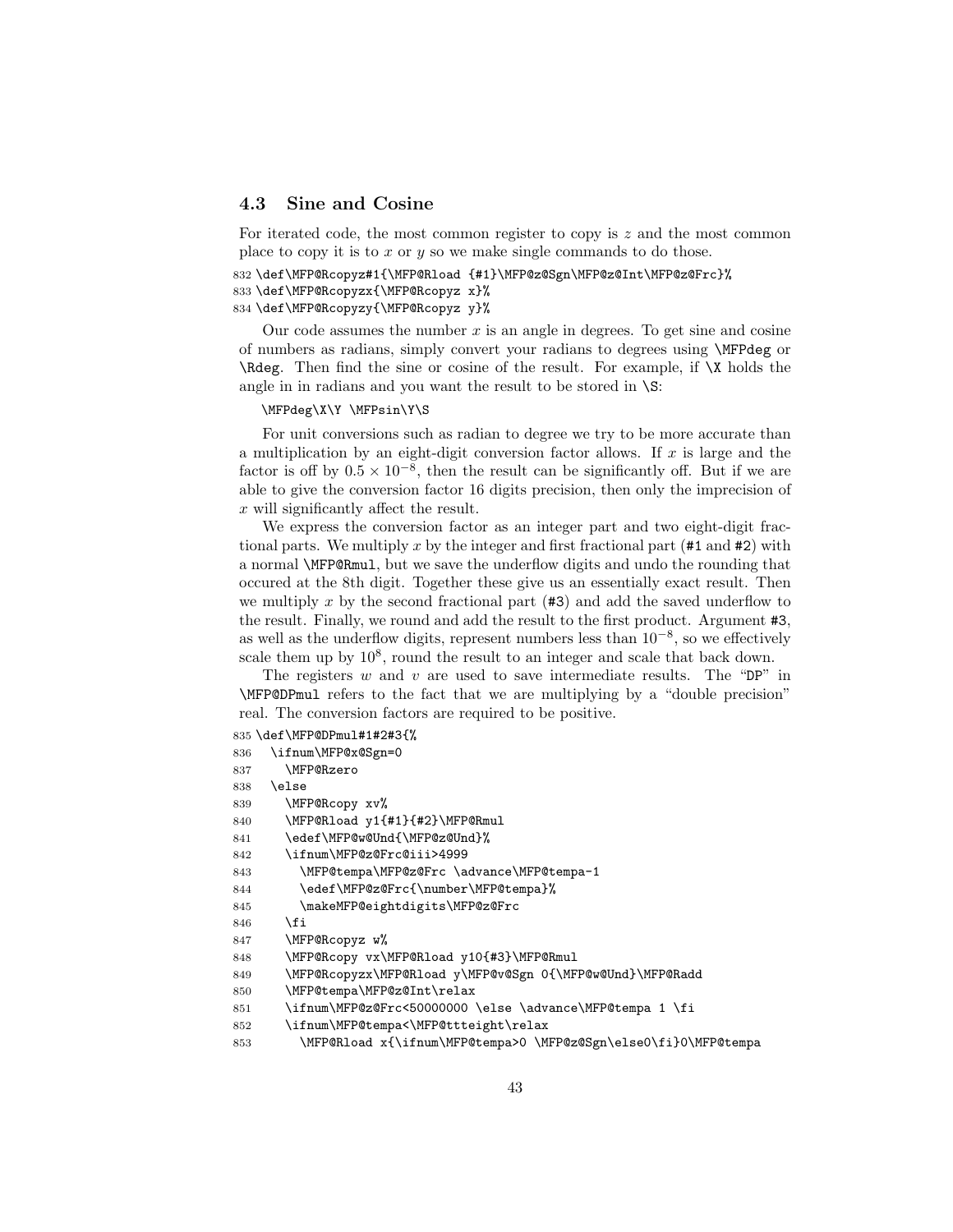854 \else 855 \MFP@Rload x\MFP@z@Sgn10% 856 \fi 857 \MFP@Rcopy wy\MFP@Radd 858 \fi}%

Conversion factors:

- radians to degrees: 57.2957795130823209
- degrees to radians: 0.0174532925199433
- natural log to common log: 0.4342944819032518
- common log to natural log: 2.3025850929940457

Note that the comparatively large size of the first number means that the  $\pm 0.5 \cdot 10^{-8}$  imprecision that x implicitly carries will be multiplied to approximately  $\pm 29.6 \cdot 10^{-8}$  in the result. The only way around this would be to operate with higher precision internally. We do that in the code for computing angles.

```
859 \def\MFP@Rdeg{\MFP@DPmul{57}{29577951}{30823209}}%
860 \def\MFP@Rrad{\MFP@DPmul{0}{01745329}{25199433}}%
861 \def\MFP@RbaseX{\MFP@DPmul{0}{43429448}{19032518}}%
862 \def\MFP@RbaseE{\MFP@DPmul{2}{30258509}{29940457}}%
```
There are very few angles that are expressible in eight digits whose sine or cosine can be expressed exactly in eight digits. For these, we do obtain an exact result. Other values produce inexact results. It would be nice if we could at least obtain these correctly rounded to eight decimals, but unfortunately our methods will often produce a result off by 1 in the eighth decimal from the correctly rounded value. Anything that involves the addition of two or more rounded results can have this problem. The only way to get correctly rounded results is to carry out all operations internally to additional places. Even then, there will be the occasional .4999 . . . that should round to 0 but rounds to 1 instead.

For the cosine, just compute  $sin(90 - x)$ .

863 \def\MFP@Rcos{%

```
864 \MFP@Rcopy xy\MFP@Rload x1{90}0\MFP@Rsub
```
865 \MFP@Rcopyzx\MFP@Rsin}%

Reduce  $|x|$  by subtracting 180 from the integer part until it is less than 180. Of course,  $\sin x = \text{sgn}(x) \sin(|x|)$  so we only need to compute  $\sin(|x|)$ . The sign will be that of  $x$ ; each reduction by 180 changes the sign, but the reduction code keeps track of that. If  $x$  is 0 after the reduction, return zero.

```
866 \def\MFP@Rsin{%
```
- 867 \MFP@tempa\MFP@x@Int
- 868 \MFP@tempb\MFP@x@Frc
- 869 \MFP@tempc\MFP@x@Sgn\relax
- 870 \MFP@reduce@angle
- 871 \ifnum\MFP@tempa>0 \MFP@@Rsin
- 872 \else\ifnum\MFP@tempb>0 \MFP@@Rsin
- 873 \else \MFP@Rzero
- $874$  \fi\fi}%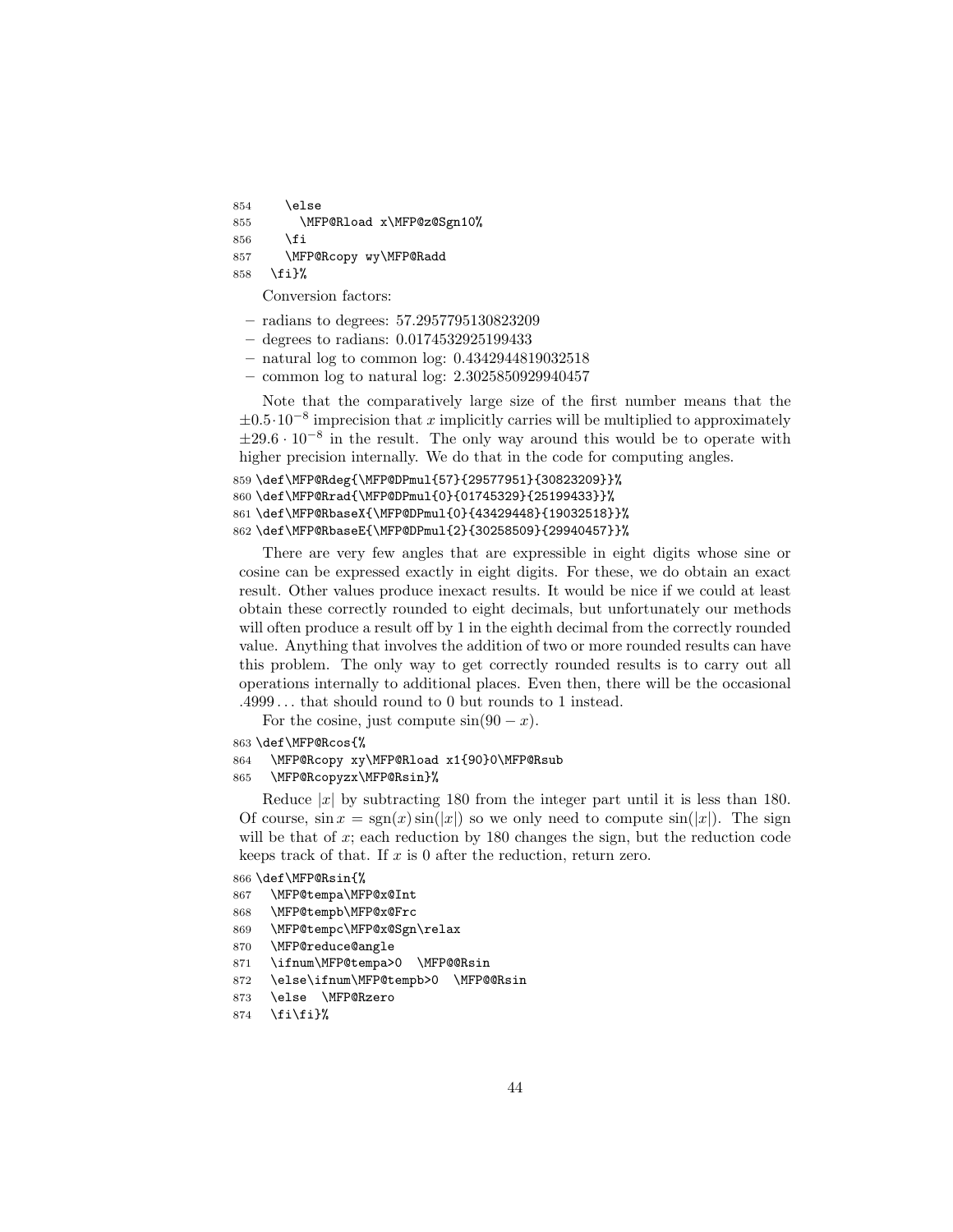This following reduces |x| to the case  $0 \leq |x| < 180$ . It assumes the integer part is in count register \MFP@tempa, the sign in \MFP@tempc.

875 \def\MFP@reduce@angle{%

876 \ifnum\MFP@tempa<180 877 \else

878 \advance\MFP@tempa-180

879 \MFP@tempc-\MFP@tempc

880 \@xp\MFP@reduce@angle

881 \fi}%

At this point,  $|x|$  is represented by **\MFP@tempa** (integer part) and **\MFP@tempb** (fractional part). Also, we already know the sign stored in \MFP@tempc. Moreover 0 < \MFP@tempa < 180. We now reduce to  $0 < |x| \le 90$  using  $\sin(x) = \sin(180 |x|$ , and return 1 if equal to 90.

The calculation of  $180 - x$  is optimized, taking advantage of the fact that both x and the result are known to be positive. If the fractional part is positive, we borrow 1 by reducing 180 to 179.

882 \def\MFP@@Rsin{%

```
883 \ifnum\MFP@tempa<90
884 \else
885 \MFP@tempa -\MFP@tempa
886 \ifnum\MFP@tempb>0
887 \MFP@tempb -\MFP@tempb
888 \advance\MFP@tempb \MFP@ttteight\relax
889 \advance\MFP@tempa 179
890 \else \advance\MFP@tempa 180
891 \fi
892 \fi
893 \ifnum\MFP@tempa=90
894 \MFP@Rloadz \MFP@tempc10%
895 \else
```
We would need to convert x to radians (multiply by  $\pi/180$ ) to use the standard power series, but instead we will incorporate the conversion factor into the power series coefficients.

We will, however, try to increase accuracy by reducing the size of  $x$  and correspondingly increasing the appropriate factors. Since the number of significant figures of a product is limited by the least number of significant figures of the two factors, the bottleneck on accuracy is that of the smaller term: all our numbers have eight digits so if a number is small, the number of nonzero digits is small.

Dividing by 100 seems a good choice (so our units are "hectodegrees"). This makes  $0 < x < .9$  and the integer part ( $\MFP@tempa$ ) will be henceforth ignored.

The addition of 50 is for rounding purposes. After that, our computations amount to concatenating the top six digits of \MFP@tempb to the digits of  $\MFP@tempa$ . This will produce the integer form of the fractional part of  $x/100$ (the integer part of  $x/100$  is zero).

Division by 100 can turn a number into 0. This is one place we can lose accuracy (up to  $\pm 1$  in the last digit of the result). In compensation, the rest of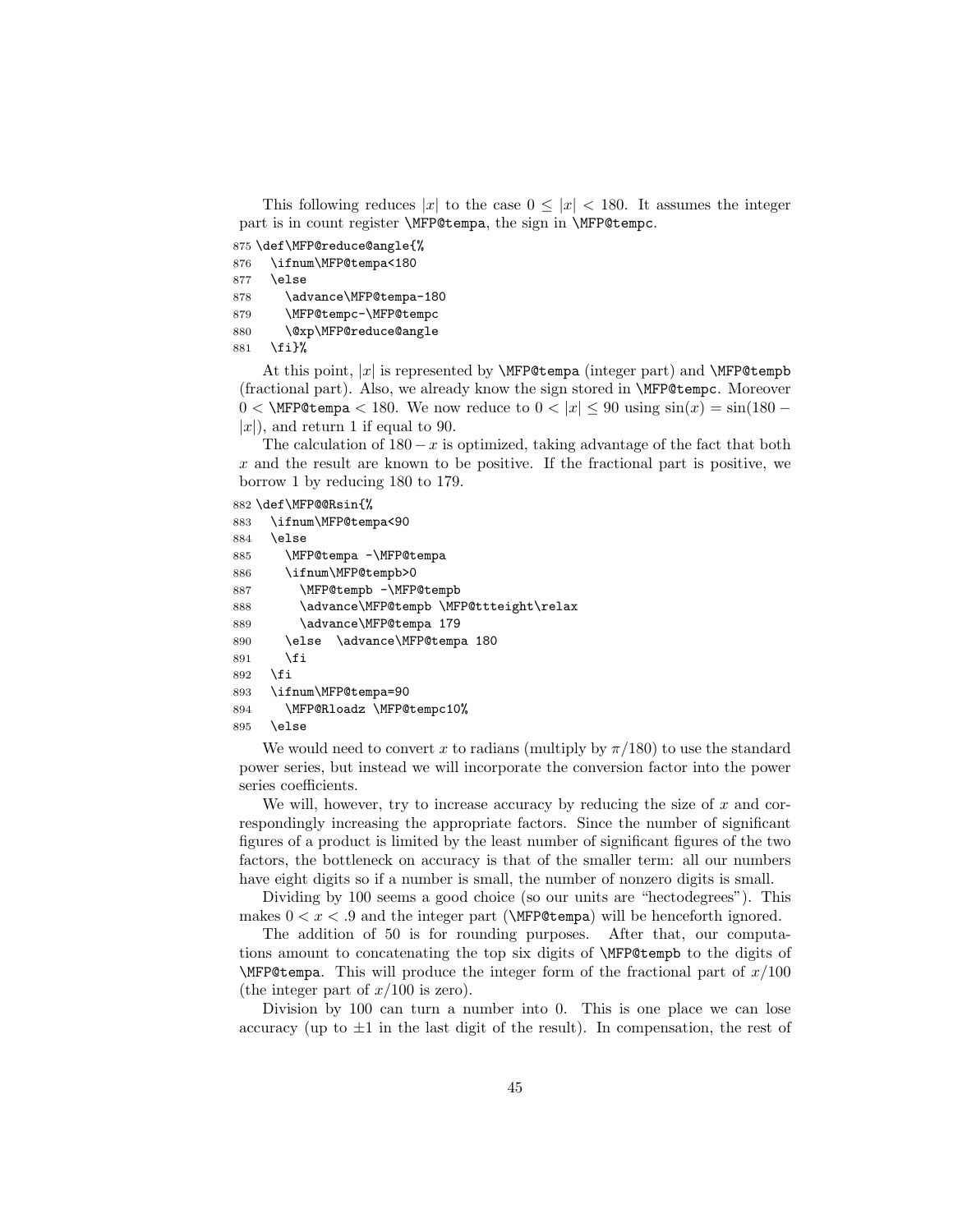the calculations become very much more accurate.

- 896 \advance\MFP@tempb 50 \divide\MFP@tempb 100
- 897 \multiply\MFP@tempa 1000000 \advance\MFP@tempb\MFP@tempa
- 898 \ifnum\MFP@tempb=0
- 899 \MFP@Rzero
- 900 \else

We save some multiplications by working with  $t = x^2$ . As we don't need the original  $x$  anymore, we simply replace it with the newly reduced value. We also save this reduced  $x$  in another register,  $s$ , as we will need it again at the end, and our intermediate calculations do not preserve the x register. Then we square  $x$  and, if that square is 0 we can skip all the power series and simply return  $x$ converted to radians. If  $x^2$  is not zero, we save it in temporary register t and call our power series. When this program is finished, all that remains is the final multiplication by a conversion factor (\MFP@DPmul).

```
901 \MFP@Rload s\MFP@tempc0\MFP@tempb
902 \MFP@Rcopy sx%
903 \MFP@Rsq
904 \ifnum \MFP@z@Frc>0
905 \MFP@Rcopyz t\MFP@Rsin@prog
906 \else
907 \MFP@Rcopy sx%
908 \fi
909 \MFP@DPmul 1{74532925}{19943296}%
910 \fi
911 \fi}%
```
\MFP@Rsin@prog is the power series computation. The power series need only go to the  $x^{13}$  term as the next is less than  $10^{-9}$  and in our 8-place computations is indistingushable from 0. Our series is:

$$
rx(1 - r^2t/3! + r^4t^2/5! - r^6t^3/7! + r^8t^4/9! - r^{10}t^5/11! + r^{12}t^6/13!)
$$

where  $r$  is the factor that converts  $x$  to radian measure (hectodegrees to radians). When x is so small as to produce  $t = 0$  we have skipped all this.

We minimize any multiplications of tiny numbers by computing this as

 $rx(1 - ft(1 - et(1 - dt(1 - ct(1 - bt(1 - at)))))).$ 

In this format, additional terms might actually make a difference, because at is not particularly small. However, the more computations we have, the more errors accumulate. Therefore we take the fewest that produce acceptable accuracy.

Now  $r = 1.7453292519943296$  and  $a, b, etc.,$  have formulas:

$$
a = r^2/13/12
$$
,  $b = r^2/11/10$ ,  $c = r^2/9/8$ ,  
\n $d = r^2/7/6$ ,  $e = r^2/5/4$ ,  $f = r^2/3/2$ .

An alternative method would be to accumulate a sum, computing each term from the previous one (e.g., if  $u = t^3/7!$  is the fourth term, the next one is  $u * t * (1/(8 *$ 9))). This is a bit more complicated to code and requires moving values around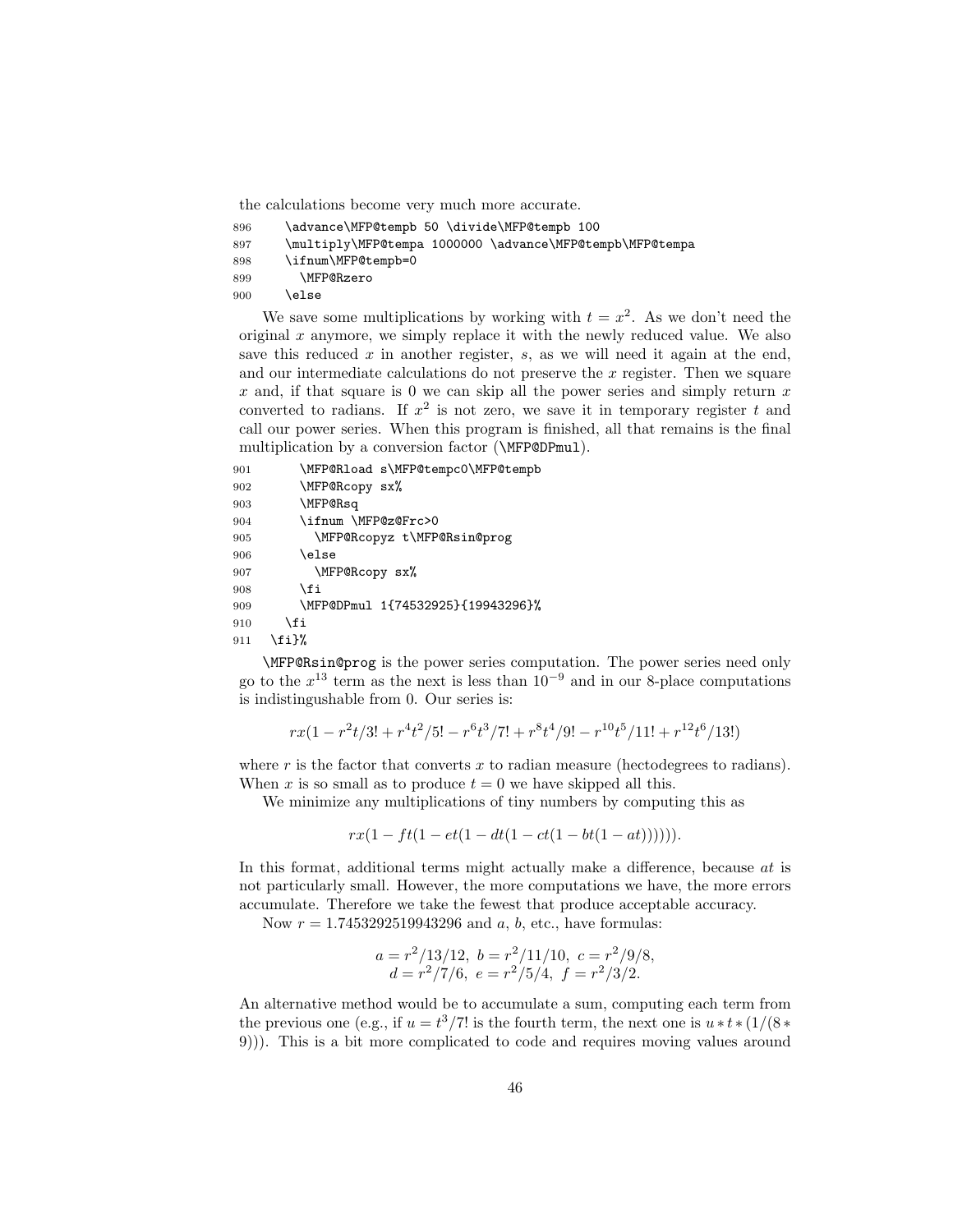more. It would have the advantage that we can stop whenever a term evaluates to zero, making computation faster for small values of  $x$ . I have not determined whether it would compromise accuracy.

We avoid divisions by precomputing the coefficients  $a, b, c$ , etc. Note that without the reduction in x, the value of a for example would be  $0.00000195$ , with only three significant figures of accuracy. Now we can have seven, and the accuracy is more-or-less determined by that of the reduced x.

> $a = 0.01952676, b = 0.02769249, c = 0.04230797,$  $d = 0.07252796, e = 0.15230871, f = 0.50769570.$

It is important to note that the following operations step all over the  $\M{FP@temp}x$ \count registers, so we have made sure that we no longer need them.

The  $\text{MFP@flipz}$  computes  $1-z$ , where z is the result of the previous operation. Instead of simply subtracting, we optimize based on the fact that  $z$  is known to be nonnegative and not larger than 1.

The macro  $\M{FP@com@iter'flipz'}$  the previous result then multiplies by t and the indicated coefficient. (The name of this macro stands for "common iterated" code; it is reused for some other power series.)

For extra efficiency, the power series uses a "small" version of multiplication \MFP@Rsmul, used only when the factors are sure to lie in [0, 1]. This does not take into account the sign of  $x$ , whence the ending  $\text{def.}$ 

```
912 \def\MFP@Rsin@prog{%
```

```
913 \MFP@Rcopy tx\MFP@Rload y10{01952676}\MFP@Rsmul%
```
914 \MFP@com@iter{02769249}\MFP@com@iter{04230797}\MFP@com@iter{07252796}%

915 \MFP@com@iter{15230871}\MFP@com@iter{50769570}\MFP@flipz \MFP@Rcopyzx

```
916 \MFP@Rcopy sy\MFP@Rsmul\MFP@Rcopyzx\edef\MFP@x@Sgn{\MFP@s@Sgn}}%
```

```
917 \def\MFP@flipz{%
```

```
918 \ifnum\MFP@z@Sgn=0
```

```
919 \MFP@Rloadz 110%
```
920 \else

```
921 \MFP@tempa\MFP@ttteight
```
922 \advance\MFP@tempa-\MFP@z@Frc\relax

```
923 \MFP@Rloadz{\ifcase\MFP@tempa 0\else1\fi}0\MFP@tempa
```

```
924 \fi}%
```

```
925 \def\MFP@com@iter#1{\MFP@flipz
```
926 \MFP@Rcopyzx\MFP@Rcopy ty\MFP@Rsmul

```
927 \MFP@Rcopyzx\MFP@Rload y10{#1}\MFP@Rsmul}%
```
As to the accuracy of these computations, we can certainly lose accuracy at each step. In principle, if x is known to 10 significant figures ( $x \ge 10$  degrees), then even though we lose two figures with division by 100, the accuracy bottleneck is the fact that our coefficients have only seven figures. Now we have 17 multiplications, and while products are said to have the same number of significant figures as the factors, in the worse case we can accumulate inaccuracy of about  $.5 \times 10^{-8}$ per multiplication. So we are not guaranteed an accuracy of more than about ±10<sup>−</sup><sup>7</sup> . Numerical tests, however, show that it isn't that bad, probably because the direction of inaccuracies usually varies randomly, and inaccuracies in one direction compensate for those going the other way. I have not seen a case where the result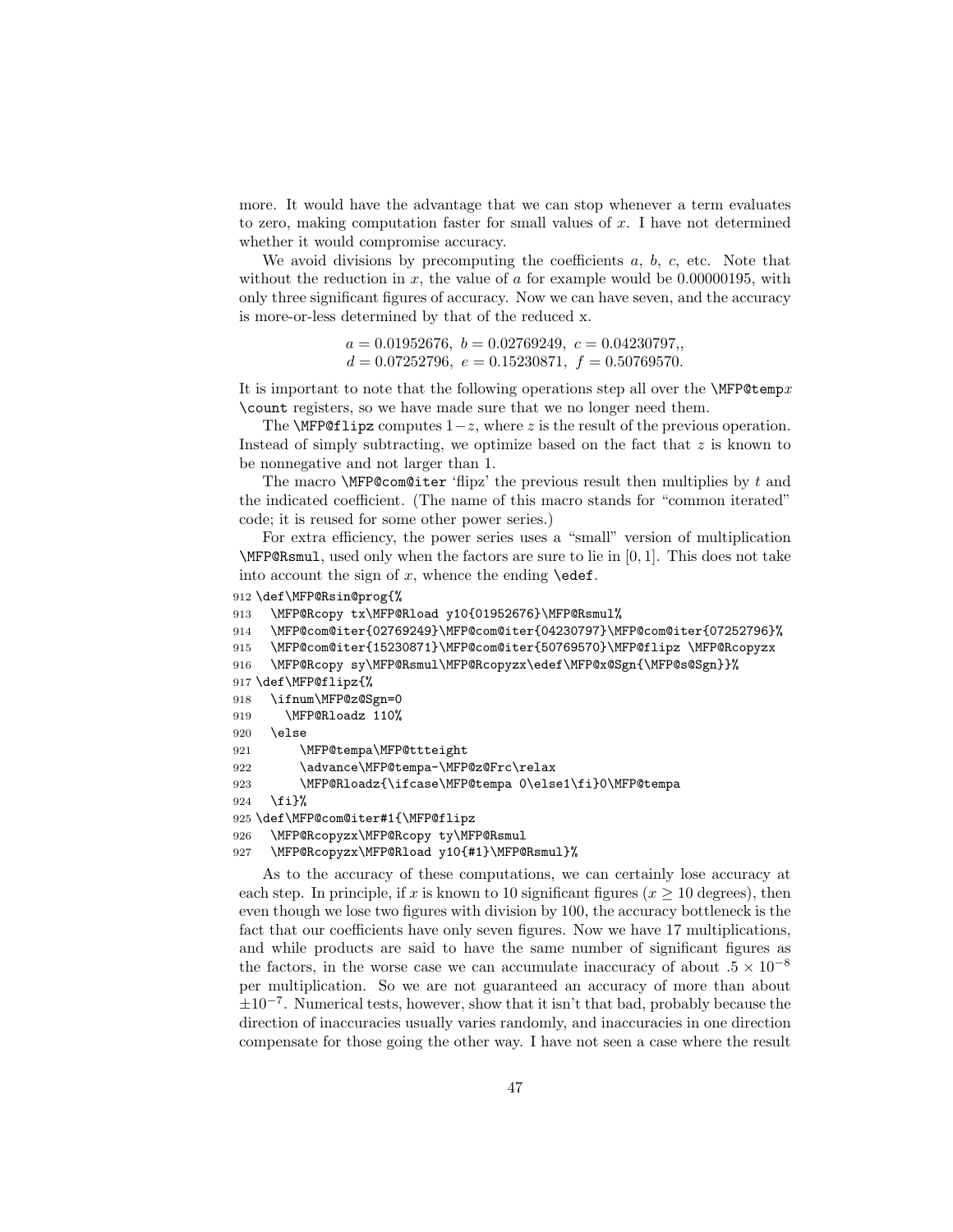is off by more than 1 in the last decimal place (i.e.,  $\pm 1.5 \times 10^{-8}$ ). In the case where we can know the result exactly,  $x = 30$ , we get an exact answer, even though we don't single it out (as we do 0, 90 and 180).

The following is the "small" version of \MFP@Rmul. Limited to non-negative numbers less than or equal to 1. Theoretically all the numbers are strictly between 0 and 1, but in practice a multiplication could round to 0 and then, after subtraction, a 1 could occur. We handle those easy cases separately, so that in \MFP@@Rsmul we don't have to worry about the integer parts at all.

Also, since these are completely internal, we don't even define the overflow and underflow macros.

\def\MFP@Rsmul{%

```
929 \ifnum \MFP@x@Sgn=0 \MFP@Rzero
930 \else\ifnum \MFP@y@Sgn=0 \MFP@Rzero
931 \else\ifnum\MFP@x@Int>0 \MFP@Rcopy yz%
932 \else\ifnum\MFP@y@Int>0 \MFP@Rcopy xz%
933 \else \MFP@@Rsmul
934 \fi\fi\fi\fi}%
935 \def\MFP@@Rsmul{%
936 \MFP@split\MFP@x@Frc\MFP@x@Frc@i\MFP@x@Frc@ii
937 \MFP@split\MFP@y@Frc\MFP@y@Frc@i\MFP@y@Frc@ii
938 \def\MFP@z@Frc@i {0}\def\MFP@z@Frc@ii {0}%
939 \def\MFP@z@Frc@iii{0}\def\MFP@z@Frc@iv {0}%
940 \MFP@tempb\MFP@y@Frc@ii\relax
941 \MFP@multiplyone\MFP@x@Frc@ii\MFP@z@Frc@iv
942 \MFP@multiplyone\MFP@x@Frc@i\MFP@z@Frc@iii
943 \MFP@tempb\MFP@y@Frc@i\relax
944 \MFP@multiplyone\MFP@x@Frc@ii\MFP@z@Frc@iii
945 \MFP@multiplyone\MFP@x@Frc@i\MFP@z@Frc@ii
946 \MFP@carrym\MFP@z@Frc@iv\MFP@z@Frc@iii
947 \MFP@carrym\MFP@z@Frc@iii\MFP@z@Frc@ii
948 \ifnum\MFP@z@Frc@iii<5000 \else
949 \MFP@tempb\MFP@z@Frc@ii
950 \advance\MFP@tempb1
951 \edef\MFP@z@Frc@ii{\number\MFP@tempb}\fi
952 \MFP@carrym\MFP@z@Frc@ii\MFP@z@Frc@i
953 \makeMFP@fourdigits\MFP@z@Frc@ii
954 \makeMFP@fourdigits\MFP@z@Frc@i
955 \def\MFP@z@Int{0}%
956 \edef\MFP@z@Frc{\MFP@z@Frc@i\MFP@z@Frc@ii}%
957 \edef\MFP@z@Sgn{\ifnum\MFP@z@Frc=0 0\else 1\fi}}%
```
#### 4.4 Polar angle

Instead of supplying the arcsine and arccosine functions, we supply the more general angle function. This is a binary operation that accepts the two coordinates of a point and computes its angle in polar coordinates. One then has, for example, a point and computes its angle in polar coordinates. O<br>arctan  $x = \text{angle}(1, x)$  and arccos  $x = \text{angle}(x, \sqrt{1-x^2})$ .

We start, as usual, with a few reductions. When the  $y$ -part is 0, we immediately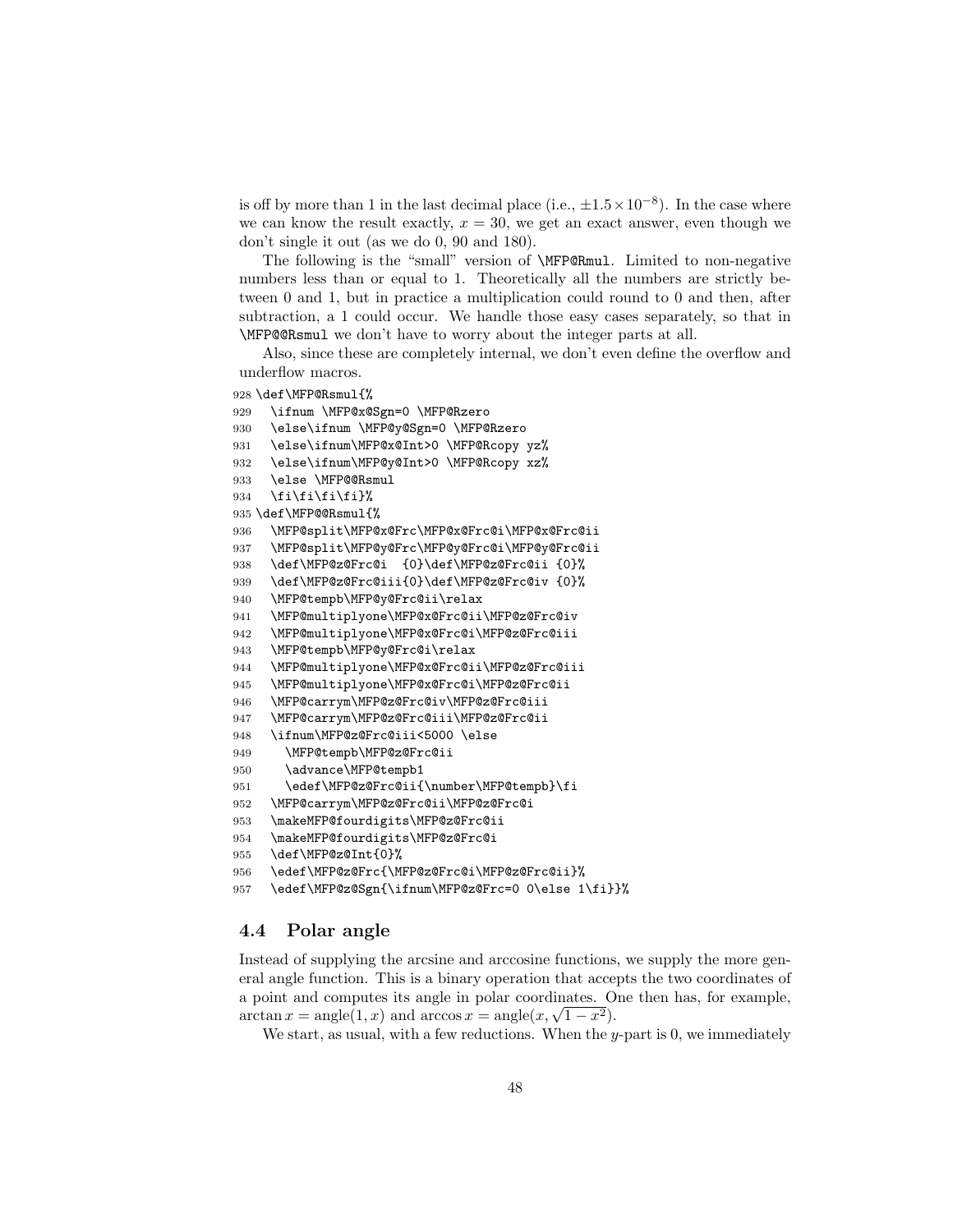return 0 or 180. If the y-part is negative, we compute the angle for  $(x, |y|)$  and negate it. If the x-part is negative, we compute the angle for  $|x|$  and subtract it from 180. Finally, reduced to both coordinates positive, if  $y > x$  we compute the angle of  $(y, x)$  and subtract that from 90. Ultimately, we apply a power series formula for angle( $1, y/x$ ) and get convergence when the argument is less than 1, but convergence is poor unless the argument is less than 1/2. When that is not the case, conceptually, we rotate the picture clockwise by the arctangent of /2, compute the angle of the new point and then add a precomputed value of  $arctan(1/2)$ .

```
958 \def\MFP@Rangle{%
959 \ifcase\MFP@y@Sgn\relax
960 \ifcase\MFP@x@Sgn\relax
961 \MFP@warn{Point (0,0) has no angle. Returning 0 anyway}%
962 \MFP@Rzero
963 \overline{\phantom{a}}964 \MFP@Rzero
965 \else
966 \MFP@Rloadz 1{180}0%
967 \fi
968 \@xp\@gobble
969 \or
970 \def\MFP@angle@Sgn{1}\@xp\@firstofone
971 \else
972 \def\MFP@y@Sgn{1}%
973 \def\MFP@angle@Sgn{-1}\@xp\@firstofone
974 \fi
975 {\ifcase\MFP@x@Sgn\relax
976 \MFP@Rloadz1{90}0%
977 \or \MFP@@Rangle
978 \else
979 \def\MFP@x@Sgn{1}\MFP@@Rangle
980 \MFP@Rcopyzy\MFP@Rload x1{180}0\MFP@Rsub
981 \fi
982 \let\MFP@z@Sgn\MFP@angle@Sgn}}%
983 \def\MFP@@Rangle{%
984 \MFP@Rcmp
985 \ifMFP@neg
986 \MFP@Rcopy xw\MFP@Rcopy yx\MFP@Rcopy wy%
987 \MFP@@@Rangle
988 \MFP@Rload x1{90}0\MFP@Rcopyzy\MFP@Rsub
989 \else
990 \MFP@@@Rangle
991 \fi}%
```
Precisely what we do when we are finally in the case  $0 \lt y \lt x$  is perform a couple of reductions. Ultimately we want to compute the arctan of  $z = y/x$ . We once again use a power series but, for fast convergence, we require  $z$  to be considerably less than 1. For reasons we discuss later, we won't be able to use the more efficient \MFP@Rsmul so we want to keep the number of iterations of our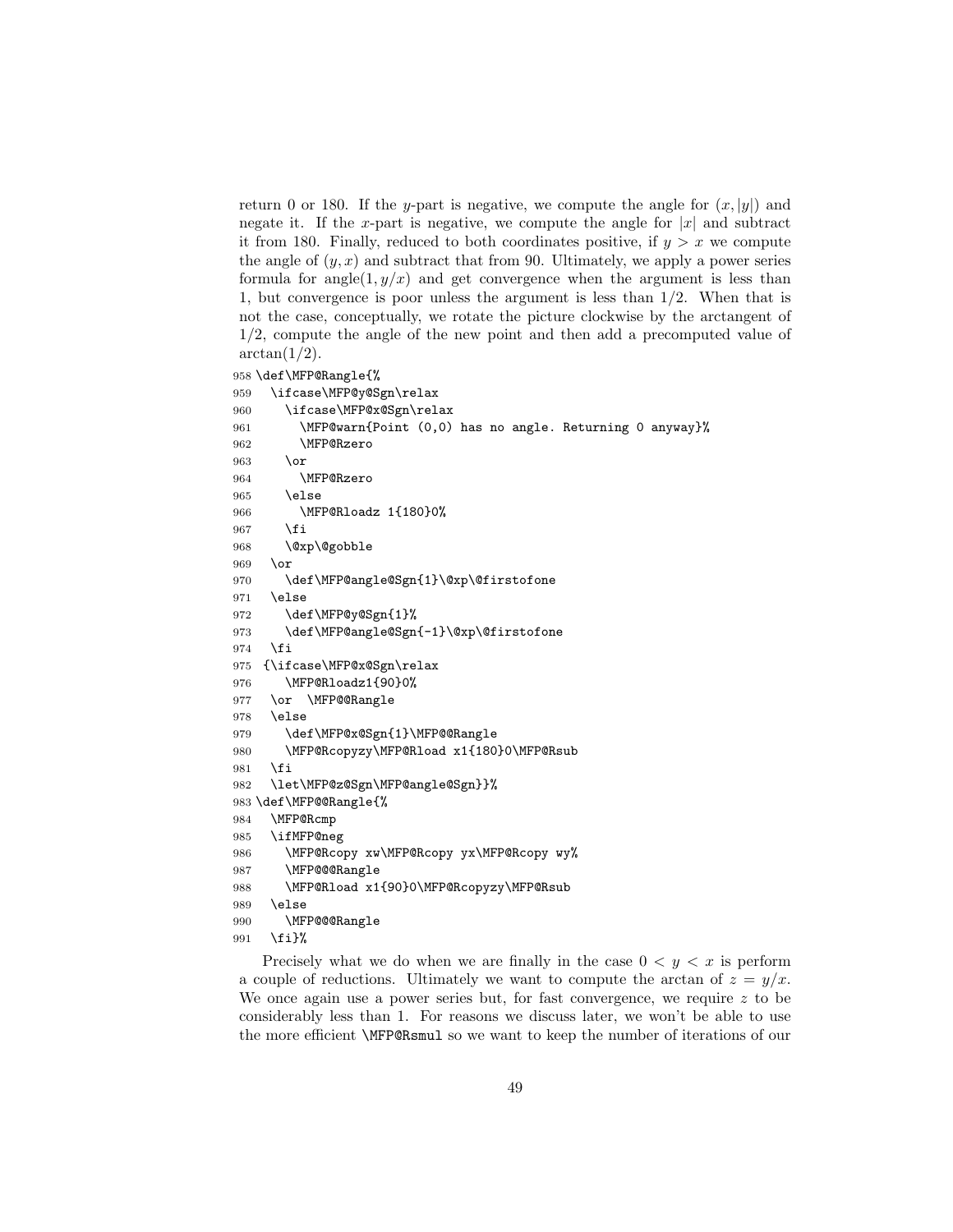power series calculations low.

So we start with two iterations of the algorithm used by Knuth: if  $y/x > 1/2$  we transform the pair  $(x, y)$  to a new one whose angle has been reduced by  $\arctan(1/2)$ . The new pair is  $(x', y') = (2x + y, 2y - x)$ . If we still have  $y/x > 1/4$ , we perform  $(x'', y'') = (4x + y, 4y - x)$ , which then satisfies  $y''/x'' \le 1/4$ . When either of these transformations is performed, we add the corresponding angle to the "angle-so-far" in register a.

We could continue this iteration 32 times to get (theoretically) the angle in degrees to  $\pm 10^{-8}$ . That seems a bit long, plus the accumulation of errors over 32 iterations could (in the worst case) produce less than  $\pm 10^{-7}$  accuracy.

To get the accuracy we need, we work in "scaled reals". That is, we get 10 effective decimal places of accuracy by letting an x in the range  $0 < x < 100$  stand for  $0 < x/100 < 1$ .

Our initial reductions can increase  $x$  by a factor of about 13. Moreover, we ultimately need to scale y by 100 when we convert to scaled computations. Thus, if we make sure x is less than 1 000 000, we will prevent overflow in both cases.

```
992 \def\MFP@Rquad{\MFP@Rdbl\MFP@Rcopyzx\MFP@Rdbl}%
```

```
993 \def\MFP@@@Rangle{%
994 \MFP@Rcopy xs\MFP@Rcopy yt%
995 \ifnum\MFP@x@Int<1000000
996 \else
997 \MFP@RdivC \MFP@Rcopyz s%
998 \MFP@Rcopy tx\MFP@RdivC \MFP@Rcopyz t%
999 \fi
1000 \ifnum\MFP@t@Sgn=0 \MFP@Rzero
1001 \else
1002 \MFP@Rcopy tx\MFP@Rdbl\MFP@Rcopyzx\MFP@Rcopy sy\MFP@Rcmp
1003 \ifMFP@pos
1004 \MFP@Rsub\MFP@Rcopyz u\MFP@Rcopy sx\MFP@Rdbl
1005 \MFP@Rcopyzx\MFP@Rcopy ty\MFP@Radd
1006 \MFP@Rcopyz s\MFP@Rcopy ut%
1007 \MFP@Rload a1{2656}{50511771}%
1008 \else
1009 \MFP@Rload a000%
1010 \fi
1011 \MFP@Rcopy tx\MFP@Rquad\MFP@Rcopyzx\MFP@Rcopy sy\MFP@Rcmp
1012 \ifMFP@pos
1013 \MFP@Rsub\MFP@Rcopyz u\MFP@Rcopy sx\MFP@Rquad
1014 \MFP@Rcopyzx\MFP@Rcopy ty\MFP@Radd
1015 \MFP@Rcopyz s\MFP@Rcopy ut%
1016 \MFP@Rcopy ax\MFP@Rload y1{1403}{62434679}%
1017 \MFP@Radd\MFP@Rcopy za%
1018 \fi
1019 \MFP@Rcopy tx\MFP@RmulC
1020 \MFP@Rcopyzx\MFP@Rcopy sy\MFP@Rdiv
1021 \MFP@Rcopyzx\MFP@Ratanc
1022 \MFP@Rcopyzx\MFP@Rdeg
1023 \MFP@Rcopyzx\MFP@Rcopy ay\MFP@Radd
```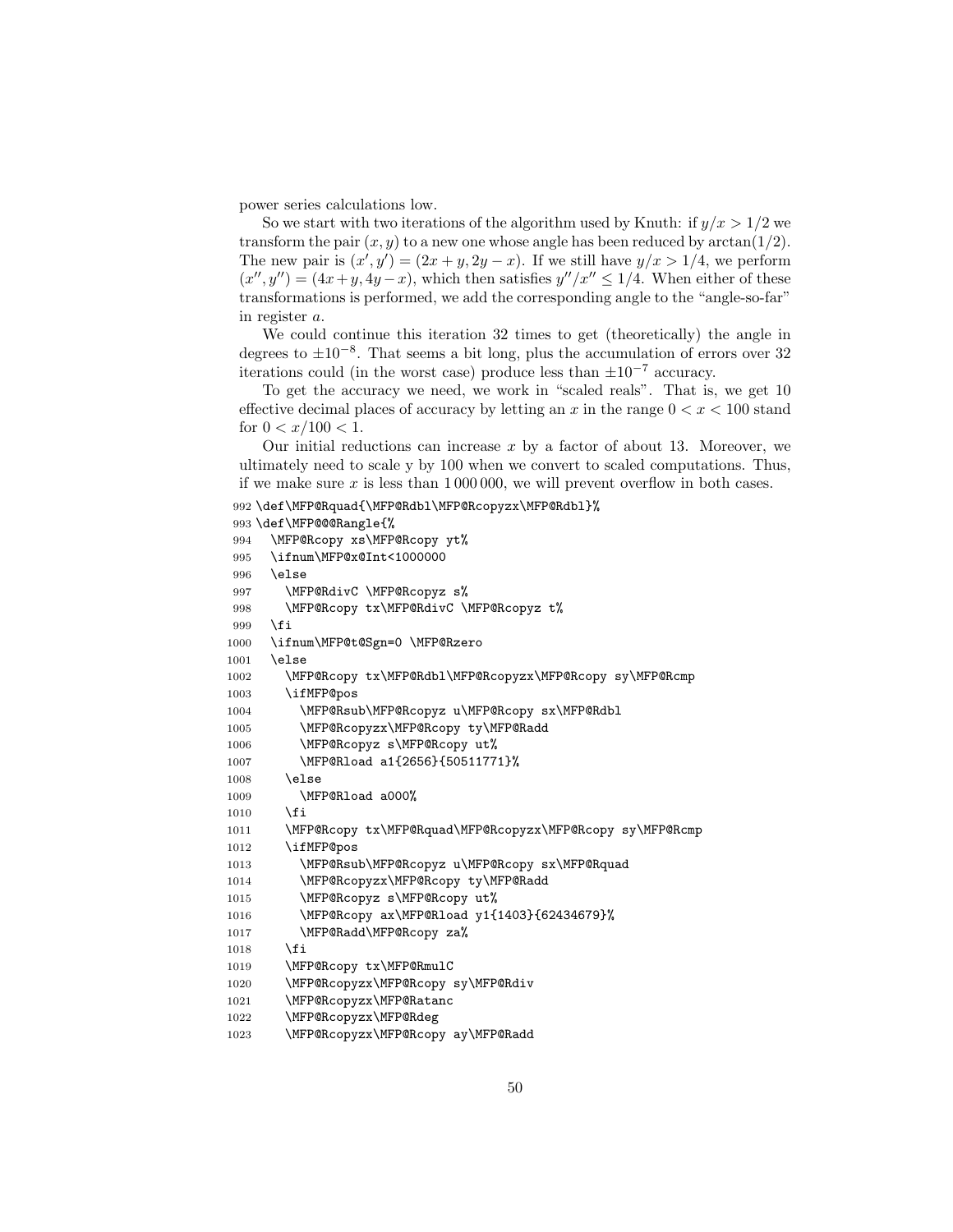#### 1024 \MFP@Rcopyzx\MFP@RdivC 1025 \fi}%

Here are fast multiplication and division by 100. We need these because we are going to compute the arctangent in radians to ten decimal places. We do this by computing with scaled reals in which, for example, 0.5 is represented by 50.0. When we do this, multiplication requires a division by 100:  $.5 \times .5 = .25$  would be computed as  $(50 \times 50)/100 = 25$ .

```
1026 \def\MFP@twoofmany#1#2#3\MFP@end{#1#2}%
1027 \def\MFP@gobbletwo#1#2{}%
1028 \def\MFP@RmulC{%
1029 \edef\MFP@z@Int{\MFP@x@Int\@xp\MFP@twoofmany\MFP@x@Frc\MFP@end}%
1030 \edef\MFP@z@Frc{\@xp\MFP@gobbletwo\MFP@x@Frc00}%
1031 \edef\MFP@z@Sgn{\MFP@x@Sgn}}%
1032 \def\MFP@RdivC{%
1033 \makeMFP@eightdigits\MFP@x@Int
1034 \makeMFP@eightdigits\MFP@x@Frc
1035 \@XP\MFP@@RdivC\@xp\MFP@x@Int\MFP@x@Frc\MFP@end}%
1036 \def\MFP@@RdivC#1#2#3#4#5#6{%
1037 \edef\MFP@z@Int{\number#1#2#3#4#5#6}%
1038 \MFP@@@RdivC}%
1039 \def\MFP@@@RdivC#1#2#3#4#5#6#7#8#9\MFP@end{%
1040 \MFP@tempa#1#2#3#4#5#6#7#8\relax
1041 \ifnum#9>49 \advance\MFP@tempa1 \fi
1042 \edef\MFP@z@Frc{\number\MFP@tempa}%
1043 \makeMFP@eightdigits\MFP@z@Frc
1044 \edef\MFP@z@Sgn{\MFP@x@Sgn}%
1045 \ifnum\MFP@tempa=0
1046 \ifnum\MFP@z@Int=0 \def\MFP@z@Sgn{0}\fi
1047 \fi}%
```
Finally, we compute the arctan of a scaled real producing a result as a scaled number (i..e., as "centiradians"—100 times the number of radians) using a power series. Since that number could be around 0.25 (represented by 25.0), we have to sum to at least its 15th power  $(4^{-15}/15 \approx .6 \times 10^{-10})$  and the next term in the series is effectively 0). Fortunately, the power series has only odd terms, so there are only eight terms we actually need to calculate. The calculation proceeds much like the one for the sine, starting with the sum

$$
x\left(1-\frac{u}{3}+\frac{u^2}{5}-\frac{u^3}{7}+\cdots-\frac{u^7}{15}\right),\right
$$

where  $u = x^2$ .

We start with the common iterated code. It assumes a scaled value in  $x$  to be multiplied by the saved (scaled) value of  $x^2$  (in register u) and by a coefficient (supplied in separate integer and fractional parts). It ends with the new value in x.

```
1048 \def\MFP@scaledmul{\MFP@Rmul\MFP@Rcopyzx\MFP@RdivC}%
1049 \def\MFP@atan@iter#1#2{%
```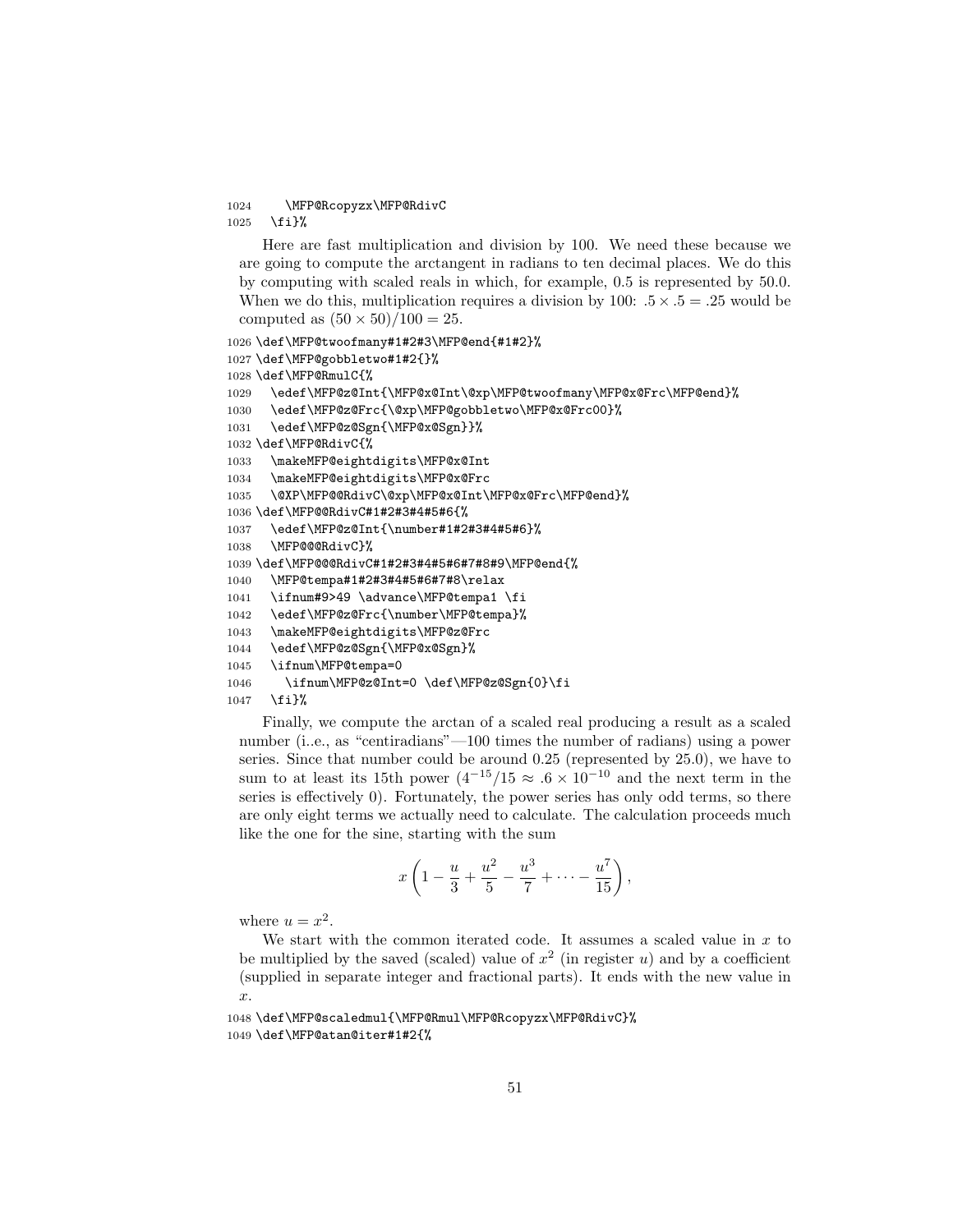```
1050 \MFP@Rcopy uy\MFP@scaledmul
1051 \MFP@Rcopyzx\MFP@Rload y1{#1}{#2}\MFP@scaledmul
1052 \MFP@Rcopyzy\MFP@Rload x1{100}{00000000}%
1053 \MFP@Rsub\MFP@Rcopyzx}%
1054 \def\MFP@Ratanc{%
1055 \MFP@Rcopy xs\MFP@Rcopy xy\MFP@scaledmul
1056 \ifnum \MFP@z@Sgn=0
1057 \MFP@Rcopy sz%
1058 \else
1059 \MFP@Rcopyz u\MFP@Rcopyzx
1060 \MFP@Rload y1{86}{66666667}\MFP@scaledmul
1061 \MFP@Rcopyzy\MFP@Rload x1{100}{00000000}\MFP@Rsub\MFP@Rcopyzx
1062 \MFP@atan@iter{84}{61538462}\MFP@atan@iter{81}{81818182}%
1063 \MFP@atan@iter{77}{77777778}\MFP@atan@iter{71}{42857143}%
1064 \MFP@atan@iter{60}{00000000}\MFP@atan@iter{33}{33333333}%
1065 \MFP@Rcopy sy\MFP@scaledmul
1066 \fi}%
```
#### 4.5 Logarithms

Now for logarithms. We are going to compute both common logarithms (base 10) and natural logarithms (base  $e$ ). The first step of the calculation is be essentially trivial and works with base 10: to get the integer part of the log for numbers with positive integer part, count the digits in the integer part and subtract 1. For numbers less than one, count the number of zeros at the beginning of the fractional part and add 1 (subtract this from the result of the second part). This reduces the problem to numbers  $1 \leq x \leq 10$ . A few divisions (when necessary) reduce to the case where  $x = 1 + u$  with u small enough that the power series for  $log(1 + u)$  can be computed accurately in an acceptable number of of terms. Then we proceed as in the code for sine.

The power series produces a logarithm in base  $e$  so we ultimately get the answer in two parts, with the parts calculated for different bases. The last step for the common log is to multiply the second part by a conversion factor and add the first to it. For natural log, convert the first and add the second. Which one is to be returned is passed as a boolean.

We keep the value-so-far in register  $s$  and the modified x-value in register  $t$ .

```
1067 \newif\ifMFP@natural
1068 \def\MFP@Rlog{\MFP@naturalfalse\MFP@Rlog@}%
1069 \def\MFP@Rln{\MFP@naturaltrue\MFP@Rlog@}%
1070 \def\MFP@Rlog@{%
1071 \ifnum\MFP@x@Sgn=0
1072 \MFP@logofzero@err
1073 \MFP@Rloadz{-1}\LogOfZeroInt\LogOfZeroFrac
1074 \else
1075 \ifnum \MFP@x@Sgn<0
1076 \MFP@warn{The logarithm of a negative number is complex.
1077 \MFP@msgbreak Only the real part will be computed}%
1078 \def\MFP@x@Sgn{1}%
```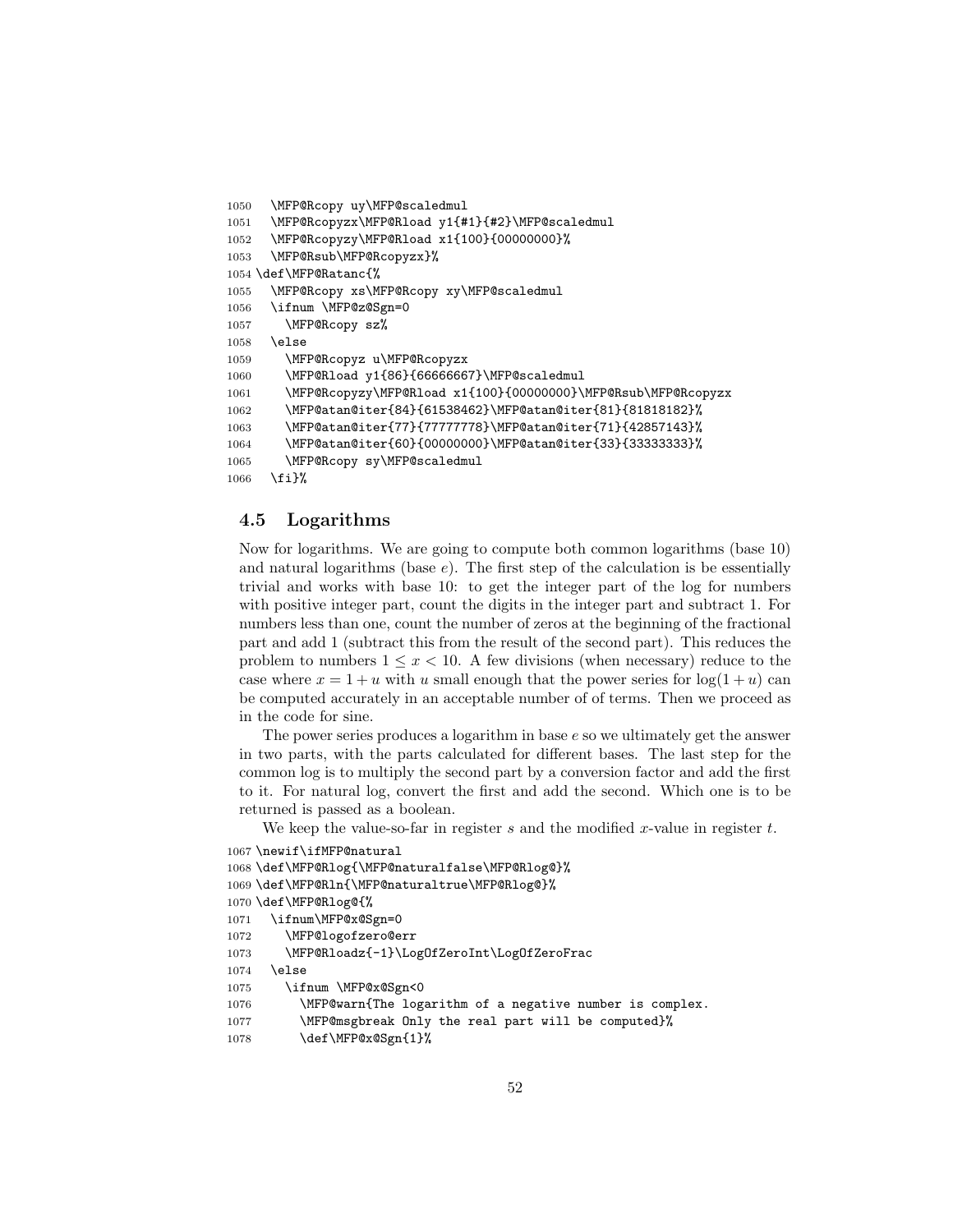$1079$  \fi 1080 \MFP@Rload s000%

If the integer part is 0, the fractional part is not. Save the number of places that will be shifted in \MFP@tempa. We use \number to strip the leading zeros and (essentially) we count the number of digits that remain. Then we shift left, putting the first digit into the integer part of s and the rest into the fractional part.

```
1081 \ifnum \MFP@x@Int=0
1082 \edef\MFP@x@Tmp{\number\MFP@x@Frc}%
1083 \MFP@tempa=\MFP@numshiftL\MFP@x@Tmp\relax
1084 \def\MFP@s@Sgn{-1}%
1085 \edef\MFP@t@Int{\@xp\MFP@oneofmany\MFP@x@Tmp\MFP@end}%
1086 \edef\MFP@t@Frc{\@xp\@gobble\MFP@x@Tmp0}%
1087 \MFP@padtoeight\MFP@t@Frc
1088 \else
```
When the integer part is not 0, we get the number of digits to shift again in \MFP@tempa. It will be one less than the number of integer digits.

```
1089 \MFP@tempa\MFP@numshiftR\MFP@x@Int
1090 \edef\MFP@x@Tmp{\MFP@x@Int\MFP@x@Frc}%
1091 \ifnum\MFP@tempa>0 \def\MFP@s@Sgn{1}\fi
1092 \edef\MFP@t@Int{\@xp\MFP@oneofmany\MFP@x@Tmp\MFP@end}%
1093 \edef\MFP@x@Tmp{\@xp\@gobble\MFP@x@Tmp}%
1094 \edef\MFP@t@Frc{\@xp\MFP@eightofmany\MFP@x@Tmp\MFP@end}%
1095 \fi
```
Now the integer part of  $\log_{10} x$  is known. We save it in s. Also set the sign of the reduced argument (positive). Then call  $\MFP@Rlog@reduce$ , which reduces x to less than 1.161 while possibly increasing s. For the natural log, we convert the value in s.

If the reduced  $x$  is 1, return the value in  $s$ , otherwise call the power series program (discarding the integer part of  $t$ , which should be a 1). Finally, convert the returned result if necessary and add register s to it.

```
1096 \edef\MFP@s@Int{\number\MFP@tempa}%
1097 \def\MFP@t@Sgn{1}%
1098 \MFP@Rlog@reduce
1099 \ifMFP@natural \MFP@Rcopy sx\MFP@RbaseE \MFP@Rcopy zs\fi
1100 \ifnum\MFP@t@Frc=0
1101 \MFP@Rcopy sz%
1102 \else
1103 \def\MFP@t@Int{0}\MFP@Rlog@prog
1104 \ifMFP@natural\else \MFP@Rcopyzx \MFP@RbaseX \fi
1105 \MFP@Rcopy sy\MFP@Rcopyzx\MFP@Radd
1106 \fi
1107 \fi}%
```
We determine the size of a right shift by lining up the digits in the integer part, followed by the possible numbers, and picking out the ninth argument. Similarly,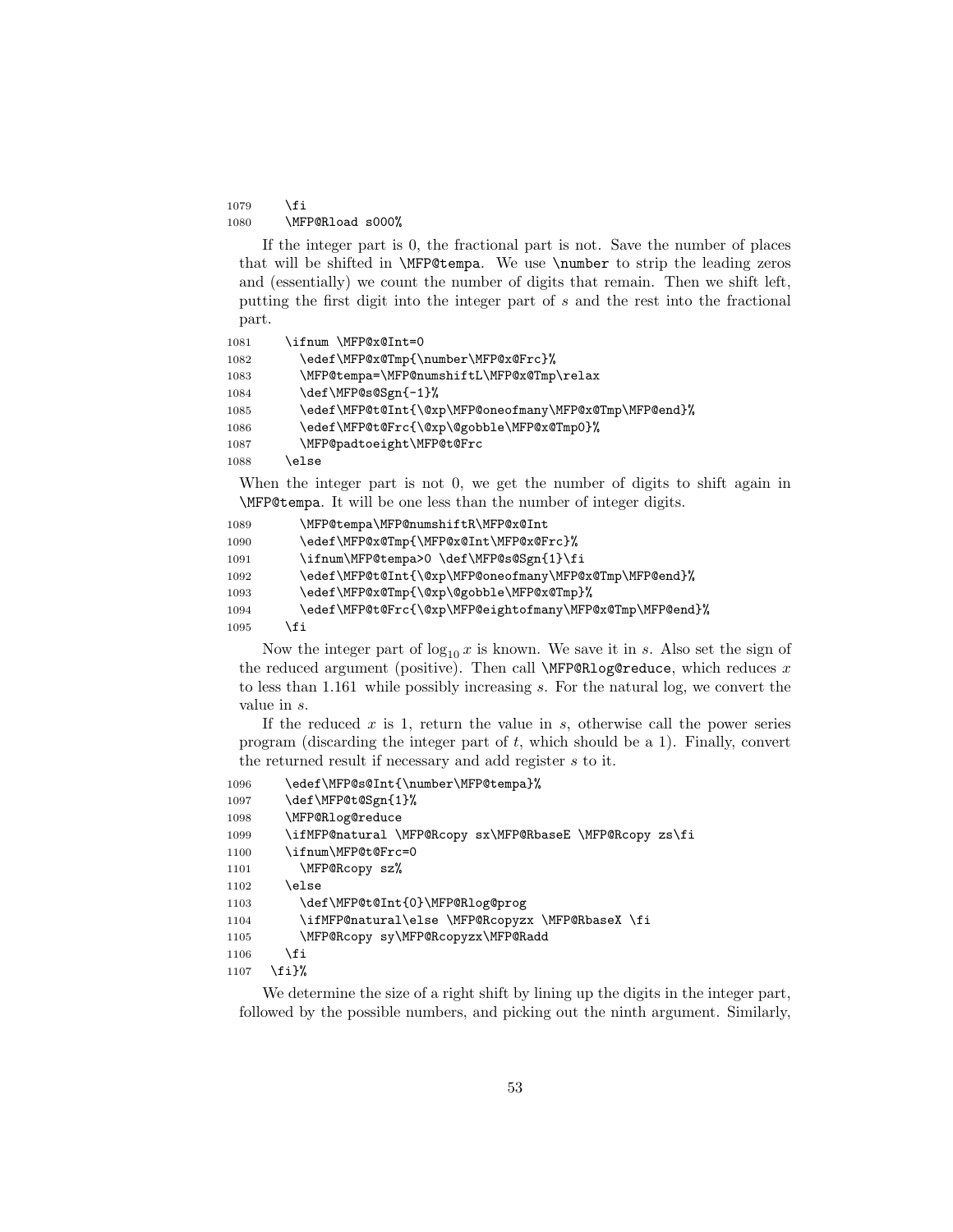to get a left shift we line up the digits of the fractional part (minus the leading zeros) followed by the possible numbers, and again picking the ninth.

```
1108 \def\MFP@numshiftR#1{\@xp\MFP@ninthofmany#176543210\MFP@end}%
1109 \def\MFP@numshiftL#1{\@xp\MFP@ninthofmany#112345678\MFP@end}%
```
In \MFP@Rlog@reduce we divide by the square root of 10 if the number is significantly larger than that (adding .5 to value-so-far). We repeat with the 4th, 8th and 16th roots. It seems that this could be where errors can accumulate, so the divisions are done with double precision multiplication and  $x$  is scaled by 100. the divisions are done with double precision multiplication and x is scaled by 100.<br>Our check whether  $x > \sqrt{10}$  is rather rough: comparing the first three digits only, but even in the worst case, the final x is less than 1.1605, so at most 0.161 is fed to the power series.

```
1110 \def\MFP@Rlog@reduce{%
```

```
1111 \MFP@Rcopy tx\MFP@RmulC\MFP@Rcopyz t%
1112 \MFP@reduceonce {316}{31622776}{60168379}{50000000}%
1113 \MFP@reduceonce {177}{56234132}{51903491}{25000000}%
1114 \MFP@reduceonce {133}{74989420}{93324558}{12500000}%
1115 \MFP@reduceonce {115}{86596432}{33600654}{06250000}%
1116 \MFP@Rcopy tx\MFP@RdivC\MFP@Rcopyz t}%
1117 \def\MFP@reduceonce#1#2#3#4{%
1118 \ifnum\MFP@t@Int>#1\relax
1119 \MFP@Rcopy tx%
1120 \MFP@DPmul 0{#2}{#3}\MFP@Rcopyz t%
1121 \MFP@Rcopy sx\MFP@Rload y10{#4}\MFP@Radd
1122 \MFP@Rcopyz s%
```
1123 \fi}%

Now we have a value for t of the form  $1 + u$  with  $0 \le u < 0.161$ . We will use the formula

$$
\ln(1+u) = \sum_{n=1}^{\infty} (-1)^{n-1} \frac{u^n}{n}.
$$

We only need to carry it far enough to assure that the remaining terms would be zero in our finite resolution arithmetic, that is  $(.161)^k/k < .5 \times 10^{-8}$ . This is satisfied by  $k = 10$ . So we carry the sum to 9 places.

Again, we compute this by

$$
u(1-au(1-bu(1-cu(1-du(1-eu(1-fu(1-gu(1-hu)))))))))
$$

where  $a = 1/2$ ,  $b = 2/3, \ldots$ ,  $g = 7/8$ , and  $h = 8/9$  This arrangement allows us to reuse \MFP@com@iter.

1124 \def\MFP@Rlog@prog{%

```
1125 \MFP@Rcopy tx\MFP@Rload y10{88888889}\MFP@Rsmul
```
1126 \MFP@com@iter{87500000}\MFP@com@iter{85714286}\MFP@com@iter{83333333}%

```
1127 \MFP@com@iter{80000000}\MFP@com@iter{75000000}\MFP@com@iter{66666667}%
```

```
1128 \MFP@com@iter{50000000}\MFP@flipz\MFP@Rcopyzx\MFP@Rcopy ty\MFP@Rsmul}%
```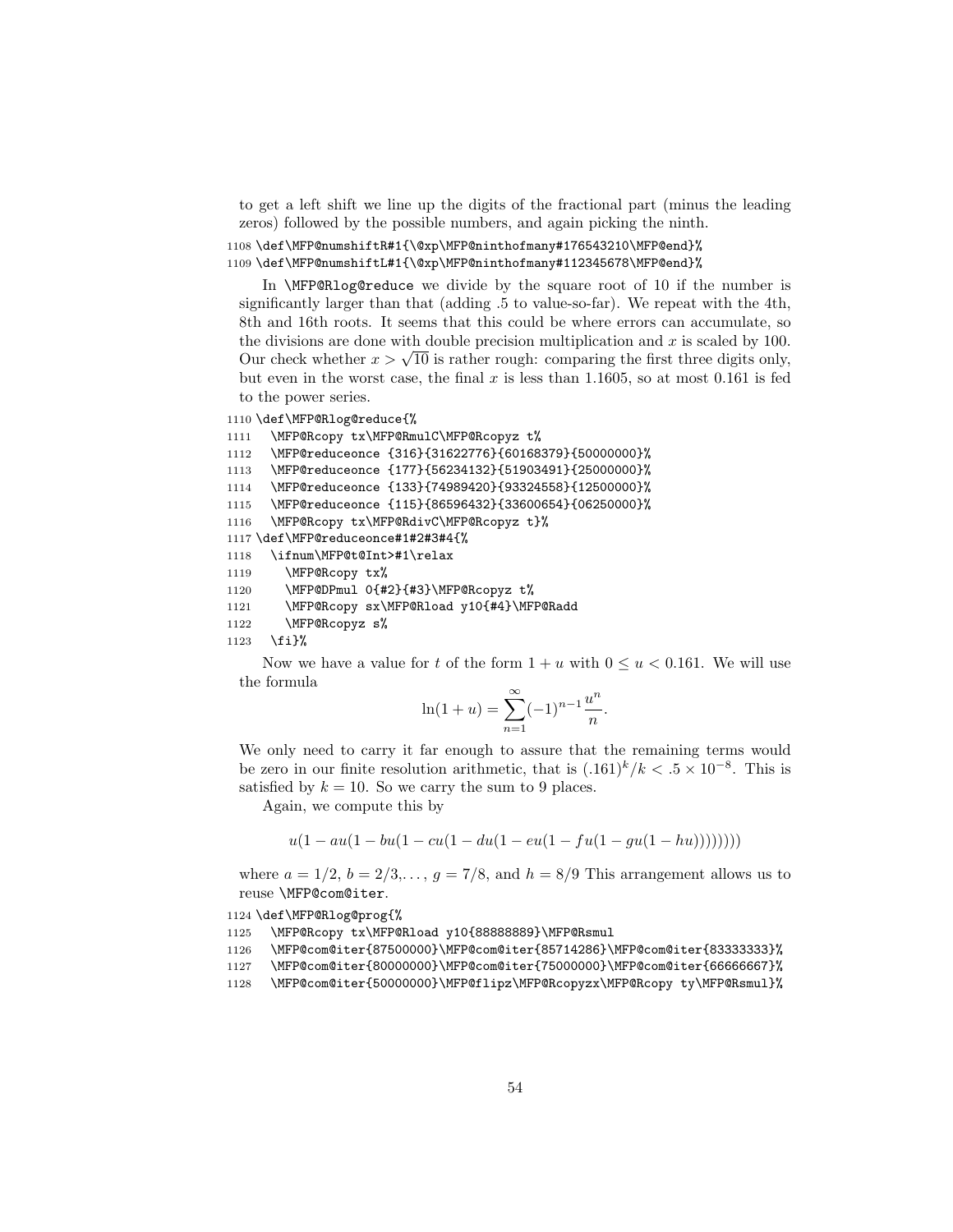## 4.6 Powers

With the exponential function we immediately return 1 if  $x = 0$ . We call two separate handlers for positive and negative  $x$ . This is because the issues are different between positive and negative exponents.

```
1129 \def\MFP@Rexp{%
1130 \ifcase\MFP@x@Sgn\relax
1131 \MFP@Rloadz 110%
1132 \or
1133 \MFP@Rexp@pos
1134 \else
1135 \def\MFP@x@Sgn{1}%
1136 \MFP@Rexp@neg
1137 \fi}%
```
One issue for positive exponents is overflow, so we issue an error message for that case. The largest mumber that will not produce overflow is 18.42068074 so we first compare to that; if larger, issue the error message and return .99999999.

We compute the integer power first, using an **\ifcase**. Because there are only 19 cases to consider a table lookup is faster than multiplications.

Then, we examine the first digit d after the decimal and compute  $e^{0.d}$ , again by cases. This is multiplied by the integer power previously found. What remains is the rest of the fractional part of x, which is strictly less than 0.1. The exponential of this is computed using the first several terms of the power series for  $e^x$ .

```
1138 \def\MFP@Rexp@pos{%
1139 \MFP@Rload y1{18}{42068074}\MFP@Rcmp
1140 \ifMFP@pos
1141 \MFP@expoverflow@err
1142 \MFP@Rloadz 1\MaxRealInt\MaxRealFrac
1143 \else
1144 \MFP@tempa\MFP@x@Int
1145 \edef\MFP@powerof@e{%
1146 1\ifcase\MFP@tempa
1147 10\or
1148 2{71828183}\or
1149 7{38905610}\or
1150 {20}{08553692}\or
1151 {54}{59815003}\or
1152 {148}{41315910}\or
1153 {403}{42879349}\or
1154 {1096}{63315843}\or
1155 {2980}{95798704}\or
1156 {8103}{08392758}\or
1157 {22026}{46579481}\or
1158 {59874}{14171520}\or
1159 {162754}{79141900}\or
1160 {442413}{39200892}\or
1161 {1202604}{28416478}\or
```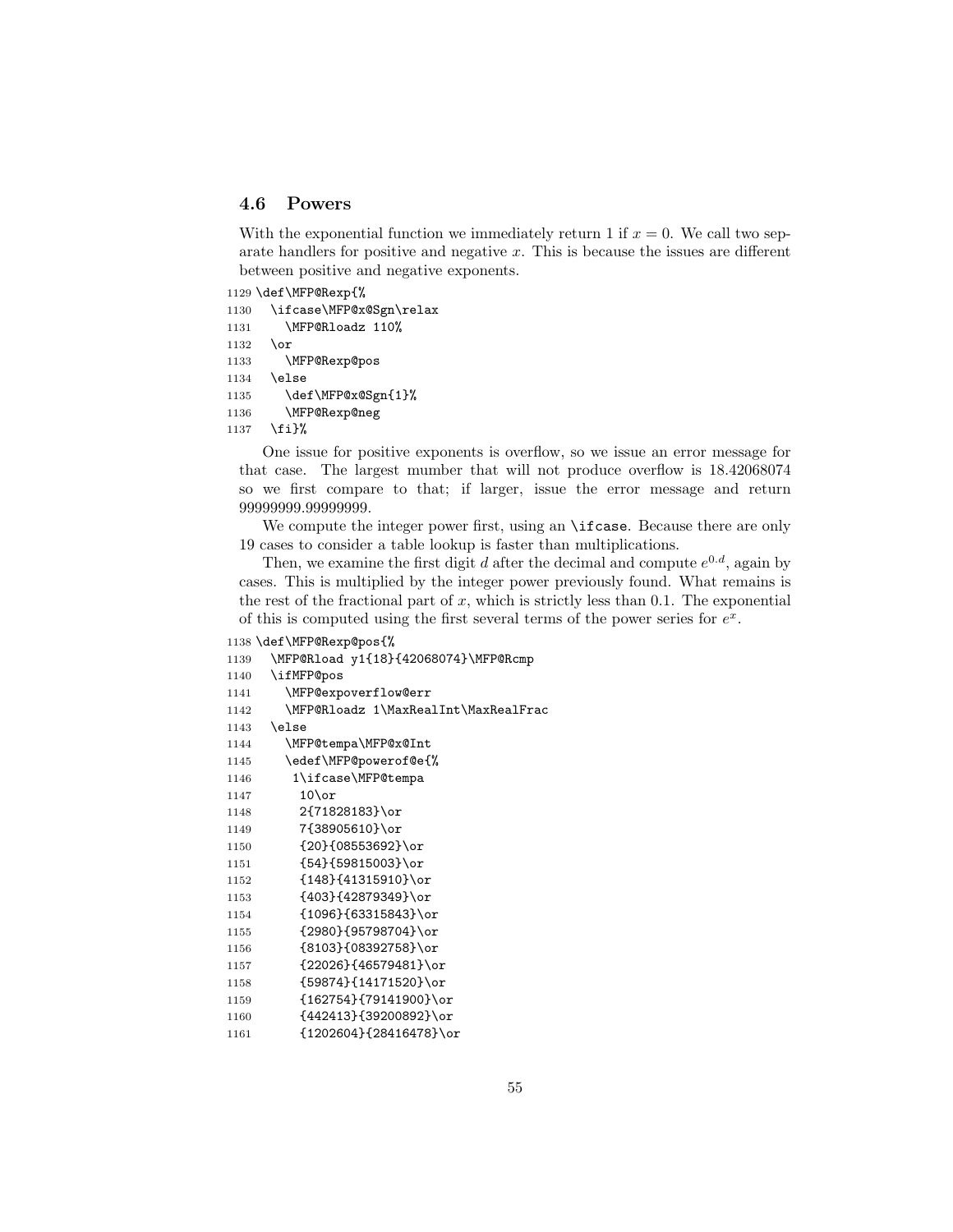```
1162 {3269017}{37247211}\or
1163 {8886110}{52050787}\or
1164 {24154952}{75357530}\or
1165 {65659969}{13733051}\else
1166 {\MaxRealInt}{\MaxRealFrac}\fi}%
1167 \@xp\MFP@Rloadz\MFP@powerof@e
1168 \ifnum\MFP@x@Frc=0
1169 \else
1170 \MFP@Rcopyz s%
1171 \MFP@tempa=\@xp\MFP@oneofmany\MFP@x@Frc\MFP@end
1172 \edef\MFP@powerof@e{%
1173 y1\ifcase\MFP@tempa
1174 10\or
1175 1{10517092}\or
1176 1{22140276}\or
1177 1{34985881}\or
1178 1{49182470}\or
1179 1{64872127}\or
1180 1{82211880}\or
1181 2{01375271}\or
1182 2{22554093}\or
1183 2{45960311}\else
1184 10\fi}%
1185 \edef\MFP@t@Frc{0\@xp\@gobble\MFP@x@Frc}%
1186 \MFP@Rcopy sx\@xp\MFP@Rload\MFP@powerof@e\MFP@Rmul
1187 \ifnum\MFP@t@Frc=0
1188 \else
1189 \MFP@Rcopyz s\MFP@Rload t10\MFP@t@Frc
1190 \MFP@Rexp@pos@prog
1191 \MFP@Rcopy sx\MFP@Rcopyzy\MFP@Rmul
1192 \fi
1193 \overrightarrow{fi}1194 \fi}%
```
Since the  $x$  value is now less than 0.1, we can get eight places of accuracy with only six terms of the power series. We can also arrange to use the more efficient \MFP@Rsmul for multiplication.

We organize the computation thusly

$$
1 + (x + x/2(x + x/3(x + x/4(x + x/5(x + x/6))))
$$

We start by loading x (now in register t) into register z, then repeatedly run  $\MFP@Rexp@iter$  feeding it the successive values of  $1/n$ . This iterator first multiplies the most recent result (the z register) by  $1/n$ , then that by x and then adds x to that. The final step is to add 1.

```
1195 \def\MFP@Rexp@pos@prog{%
1196 \MFP@Rcopy tz\MFP@Rexp@iter{14285714}\MFP@Rexp@iter{16666667}%
1197 \MFP@Rexp@iter{20000000}\MFP@Rexp@iter{25000000}%
1198 \MFP@Rexp@iter{33333333}\MFP@Rexp@iter{50000000}\MFP@Rcopyzx
```

```
1199 \MFP@Rincr}%
```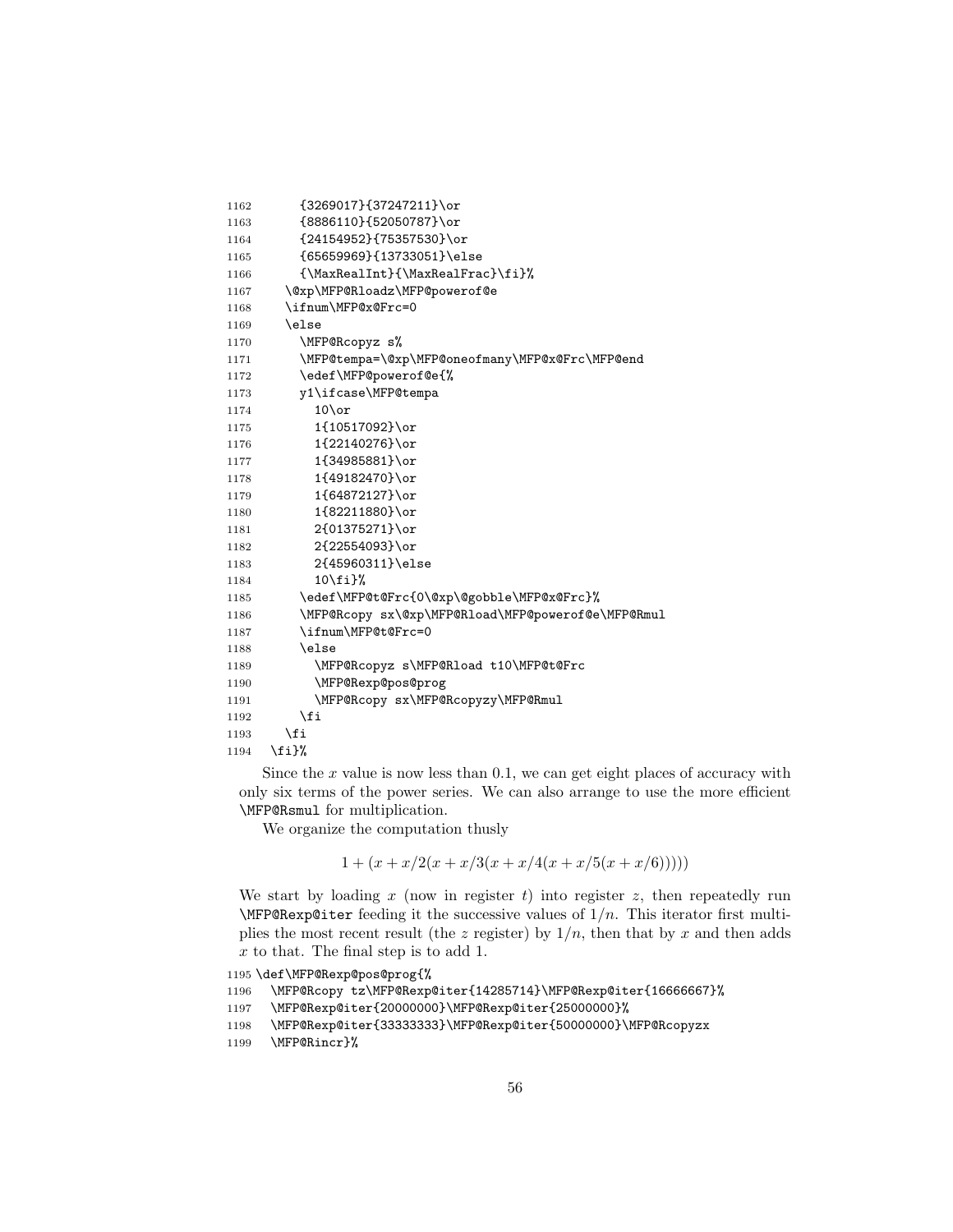```
1200 \def\MFP@Rexp@iter#1{%
```

```
1201 \MFP@Rcopyzx\MFP@Rload y10{#1}\MFP@Rsmul
```

```
1202 \MFP@Rcopyzx\MFP@Rcopy ty\MFP@Rsmul
```

```
1203 \MFP@Rcopyzx\MFP@Rcopy ty\MFP@Radd}%
```
It is impossible to get accuracy to the last digit when  $e^x$  is large. This is because an absolute error in x converts to a relative error in  $e^x$ , That is, knowing x only to  $10^{-8}$  means  $e^x$  is off by (about)  $e^x \cdot 10^{-8}$ . Roughly speaking, this means only about 8 places of  $e^x$  are accurate, so if (for example) the integer part of  $e^x$  has six places then only two places after the decimal are significant.

The first issue with negative exponents is that it doesn't take much to produce a value of  $e^{-x}$  that rounds to 0. Any  $x > 19.11382792$ . So we start by comparing to that value and simply return zero if  $x$  is larger.

We perform exactly the same reductions as for positive exponents, handling the integer part and the first decimal separately. Then we call the power series program (not the same).

\def\MFP@Rexp@neg{%

```
1205 \MFP@Rload y1{19}{11382792}%
1206 \MFP@Rcmp
1207 \ifMFP@pos
1208 \MFP@Rloadz 000%
1209 \else
1210 \MFP@tempa\MFP@x@Int
1211 \edef\MFP@powerof@e{%
1212 \ifcase\MFP@tempa
1213 11{0}\or
1214 10{36787944}\or
1215 10{13533528}\or
1216 10{04978707}\or
1217 10{01831564}\or
1218 10{00673795}\or
1219 10{00247875}\or
1220 10{00091188}\or
1221 10{00033546}\or
1222 10{00012341}\or
1223 10{00004540}\or
1224 10{00001670}\or
1225 10{00000614}\or
1226 10{00000226}\or
1227 10{00000083}\or
1228 10{00000031}\or
1229 10{00000011}\or
1230 10{00000004}\or
1231 10{00000002}\or
1232 10{00000001}\else
1233 000\fi}%
1234 \@xp\MFP@Rloadz\MFP@powerof@e
1235 \ifnum\MFP@x@Frc=0
```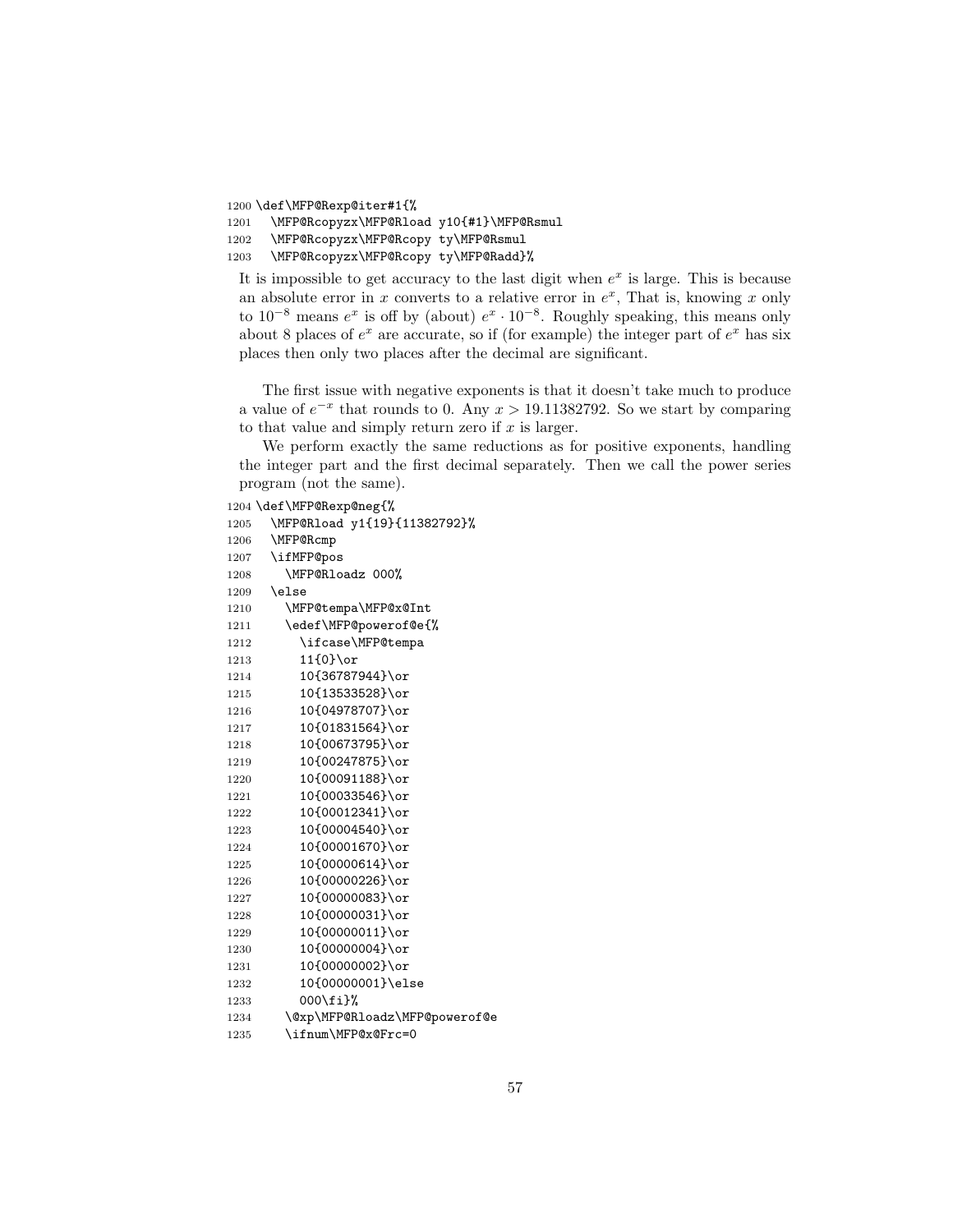```
1236 \else
1237 \MFP@Rcopyz s%
1238 \MFP@tempa=\@xp\MFP@oneofmany\MFP@x@Frc\MFP@end
1239 \edef\MFP@powerof@e{%
1240 y1\ifcase\MFP@tempa
1241 10\or
1242 0{90483742}\or
1243 0{81873075}\or
1244 0{74081822}\or
1245 0{67032005}\or
1246 0{60653066}\or
1247 0{54881164}\or
1248 0{49658530}\or
1249 0{44932896}\or
1250 0{40656966}\else
1251 10\{f_i\}%
1252 \edef\MFP@t@Frc{0\@xp\@gobble\MFP@x@Frc}%
1253 \MFP@Rcopy sx\@xp\MFP@Rload\MFP@powerof@e\MFP@Rmul
1254 \ifnum\MFP@t@Frc=0
1255 \else
1256 \MFP@Rcopyz s\MFP@Rload t10\MFP@t@Frc
1257 \MFP@Rexp@neg@prog
1258 \MFP@Rcopyzx\MFP@Rcopy sy\MFP@Rmul
1259 \setminusfi
1260 \fi
1261 \fi}%
```
Since x is now positive we calculate  $e^{-x}$ . Again we need only up to the 6th power, organized as follows

 $1 - x(1 - x/2(1 - x/3(1 - x/4(1 - x/5(1 - x/6))))))$ 

Since this has exactly the same form as the the power series calculation for log and sin, we can reuse the code in \MFP@com@iter. We end with the final multiplication by x and the subtraction from 1 rather than call  $\MFP@com@iter$  with a useless multiplication by 1.

```
1262 \def\MFP@Rexp@neg@prog{%
1263 \MFP@Rcopy tx\MFP@Rload y10{14285712}\MFP@Rsmul
1264 \MFP@com@iter{16666667}\MFP@com@iter{20000000}%
1265 \MFP@com@iter{25000000}\MFP@com@iter{33333333}%
1266 \MFP@com@iter{50000000}\MFP@flipz\MFP@Rcopyzx
1267 \MFP@Rcopy ty\MFP@Rsmul\MFP@flipz}%
```
The most efficient way to take an integer power of a number  $x$  is to scan the binary code for the exponent. Each digit 1 in this code corresponds to a  $2^k$  power of x, which can be computed by repeatedly squaring x. These *duadic* powers are mutiplied together. We can convert this idea to a simple loop illustrated by this example of finding  $x^{13}$  (13 = 1101 in base 2). Here p holds the current product and q holds the current dyadic power of x, initialized with  $p = 1$  and  $q = x$ :

1. Rightmost digit 1: update  $p \leftarrow pq = x$  and  $q \leftarrow q^2 = x^2$ .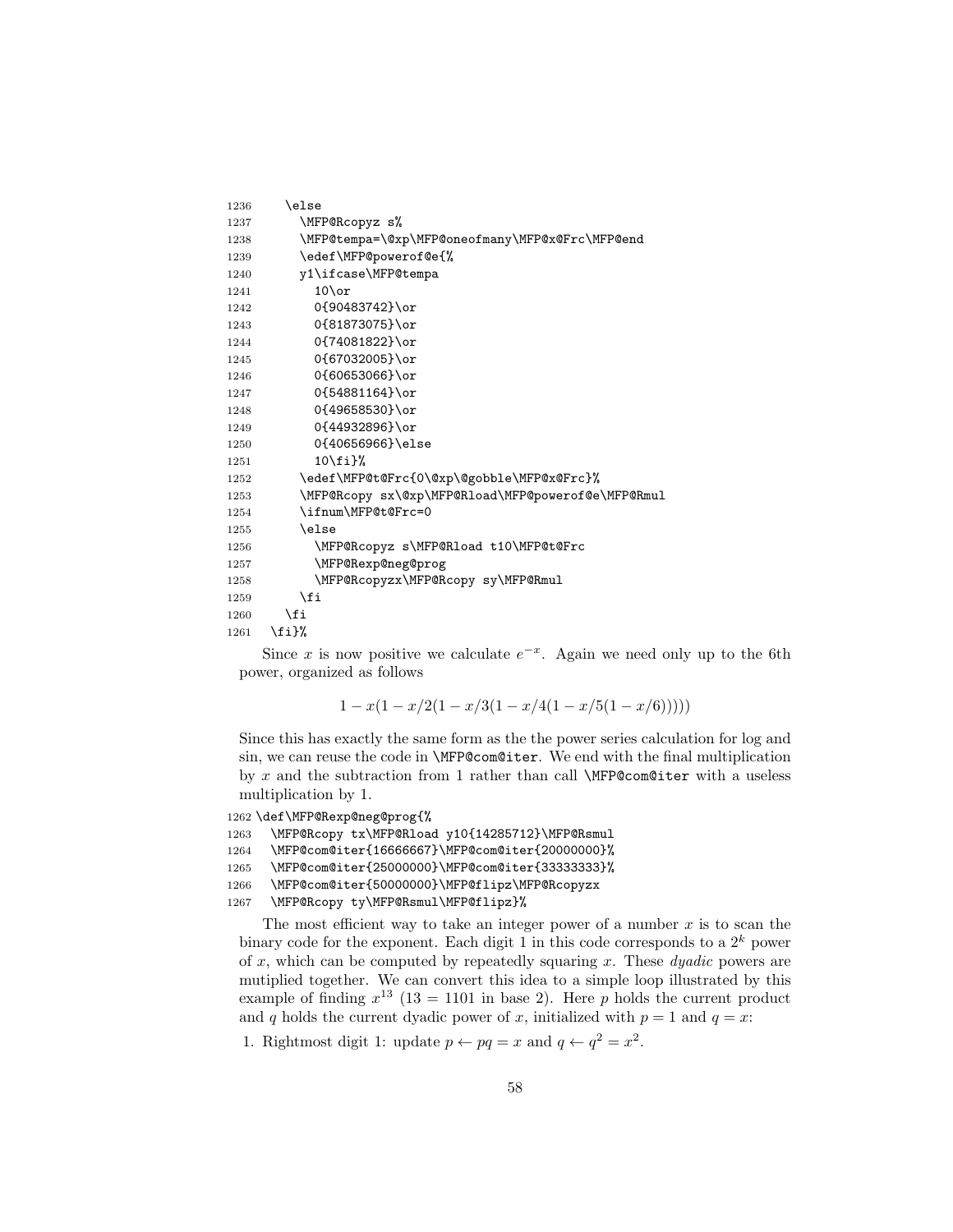- 2. Next digit 0: Just update  $q \leftarrow q^2 = x^4$ .
- 3. Next digit 1: update  $p \leftarrow pq = x^5$  and  $q \leftarrow q^2 = x^8$ .
- 4. Next digit 1: update  $p \leftarrow pq = x^{13}$ , detect that we are at the end and skip the update of  $q$ . Return  $p$ .

Of course, this requires the binary digits of the exponent  $n$ . But the rightmost digit of n is 1 if and only if n is odd, and we can examine each digit in turn if we divide  $n$  by 2 (discarding the remainder) at each stage. We detect the end when n is reduced to 1.

Accuracy is partly a function of the number of multiplications. The above scheme requires at most  $\lfloor \log_2 n \rfloor$  squarings and at most  $\lfloor \log_2 n \rfloor$  multiplications for  $x^n$ , while directly multiplying  $x \cdot x \cdots x$  would require  $n-1$  multiplications.

I have tested with an exponents around 8000, which has 13 binary digits. Each squaring could double the relative error. For that large a power, the base has to be near 1 to avoid overflow or underflow. So the relative error is about  $.5(10)^{-8}$ . Doubling that 12 times would increase it to about .00004, and the result could have as little as 4 or 5 significant figures. In these tests, the results were actually accurate to 5 or 6 significant figures, starting with 8 figures. Raising to this power takes only about 25 times as long as a single multiplication (rather than 7999 times).

For negative powers we can either find the positive power of  $x$  and take its reciprocal or take the reciprocal of  $x$  and find its positive power. We do the second so that overflow can be detected in **\MFP@@Rpow.** 

```
1268 \def\MFP@Rpow{%
```

```
1269 \ifnum\MFP@y@Frc>0
1270 \MFP@warn{The "pow" function requires an integer power.
1271 \MFP@msgbreak The fractional part will be ignored}%
1272 \fi
1273 \MFP@loopctr=\MFP@y@Int\relax
1274 \ifnum\MFP@loopctr=0
1275 \MFP@Rloadz 110%
1276 \else
1277 \ifnum\MFP@x@Sgn=0
1278 \ifnum\MFP@y@Sgn>0
1279 \MFP@Rloadz 000%
1280 \else
1281 \MFP@badpower@err
1282 \MFP@Rloadz 1\xOverZeroInt\xOverZeroFrac
1283 \overrightarrow{fi}1284 \else
1285 \ifnum\MFP@x@Sgn>0
1286 \def\MFP@power@Sgn{1}%
1287 \else
1288 \edef\MFP@power@Sgn{\ifodd\MFP@loopctr -\fi 1}%
1289 \setminusfi
1290 \ifnum\MFP@y@Sgn<0 \MFP@Rinv \MFP@Rcopyzx\fi
1291 \ifnum\MFP@loopctr=1
1292 \MFP@Rloadz \MFP@power@Sgn\MFP@x@Int\MFP@x@Frc
```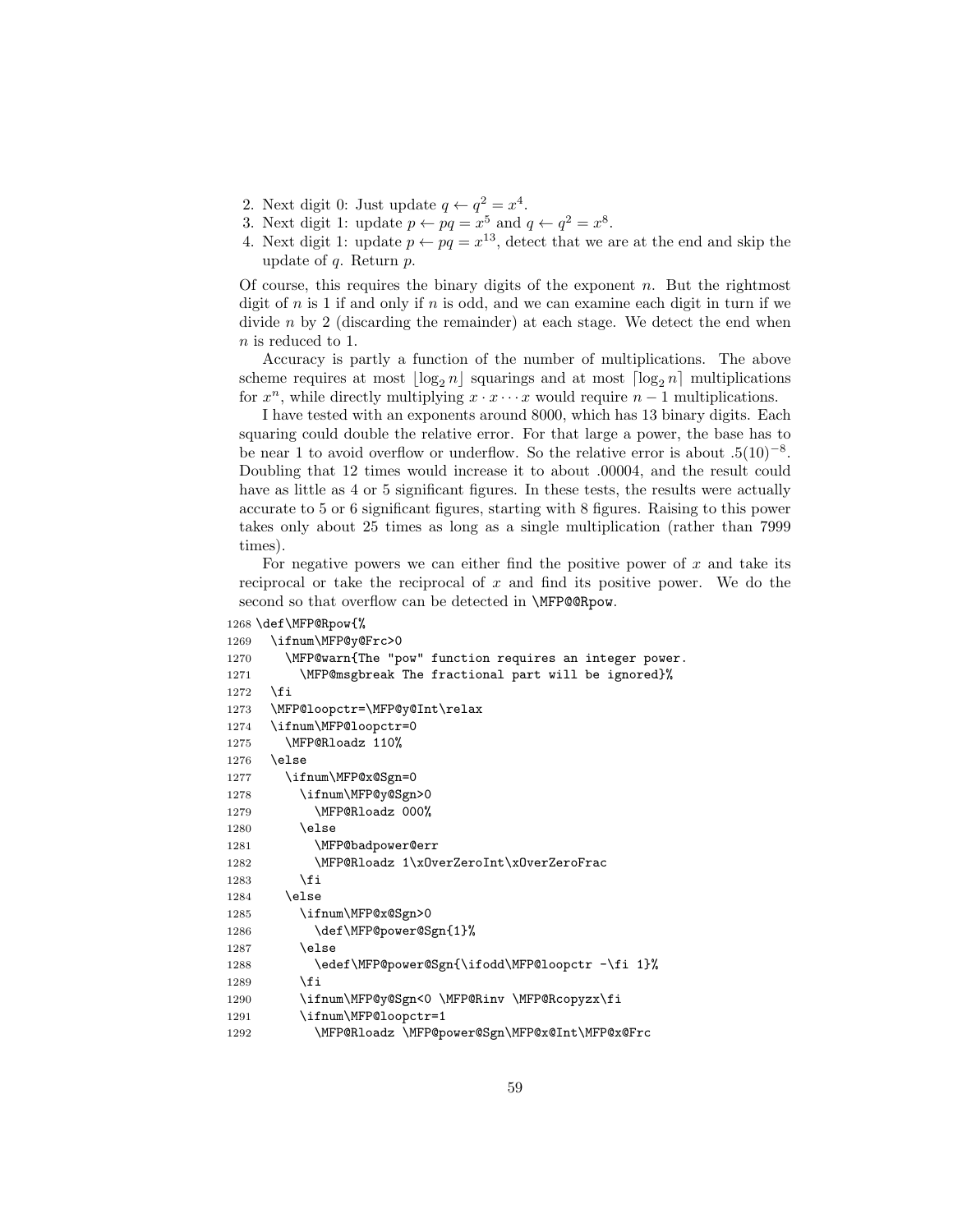```
1293 \else
1294 \MFP@@Rpow
1295 \setminusfi
1296 \fi
1297 \fi}%
```
This implements the algorithm discussed above. We save x in register  $q$ , intialize the starting value of 1 in  $p$  and then run the loop. If the binary digit just read is a 1 (i.e.,  $\iota$  if odd is true), it multiplies p and q. It also saves the last product (copies  $z$  to  $p$ ). This need not be done on the last iteration, but must not be moved out of the \ifodd conditional because intervening computations modify z. If there are more iterations to do (i.e., the **\iffeld** if true), this squares q and reduces the counter. Note that the exponents 0 and 1 do not occur since we have handled them separately.

In case of overflow (either the multiplication or the squaring) we break the loop and return  $\pm\infty$ .

```
1298 \def\MFP@@Rpow{%
1299 \MFP@Rcopy xq%
1300 \MFP@Rload p110%
1301 \MFP@Rpow@loop}%
1302 \def\MFP@Rpow@loop{%
1303 \ifodd\MFP@loopctr
1304 \MFP@Rcopy px\MFP@Rcopy qy\MFP@Rmul
1305 \ifnum \MFP@z@Ovr>0 \MFP@handle@expoverflow
1306 \else
1307 \ifnum\MFP@loopctr>1 \MFP@Rcopyz p\fi
1308 \fi
1309 \fi
1310 \ifnum\MFP@loopctr>1
1311 \MFP@Rcopy qx\MFP@Rsq
1312 \ifnum \MFP@z@Ovr>0 \MFP@handle@expoverflow
1313 \else
1314 \MFP@Rcopyz q%
1315 \divide\MFP@loopctr 2
1316 \@XP\MFP@Rpow@loop
1317 \fi
1318 \fi}%
1319 \def\MFP@handle@expoverflow{%
1320 \MFP@expoverflow@err
1321 \MFP@loopctr=0
1322 \MFP@Rloadz\MFP@power@Sgn\MaxRealInt\MaxRealFrac}%
```
#### 4.7 The square root

One can combine logarithms and exponentials to get any power: to get  $x^y$ , compute  $e^{y \ln x}$ . This has the disadvantage that it doesn't work if x is negative. Most powers of negative numbers are not defined, but certainly integer powers are. Thus we have defined **\MFPpow** and **\Rpow** for that case.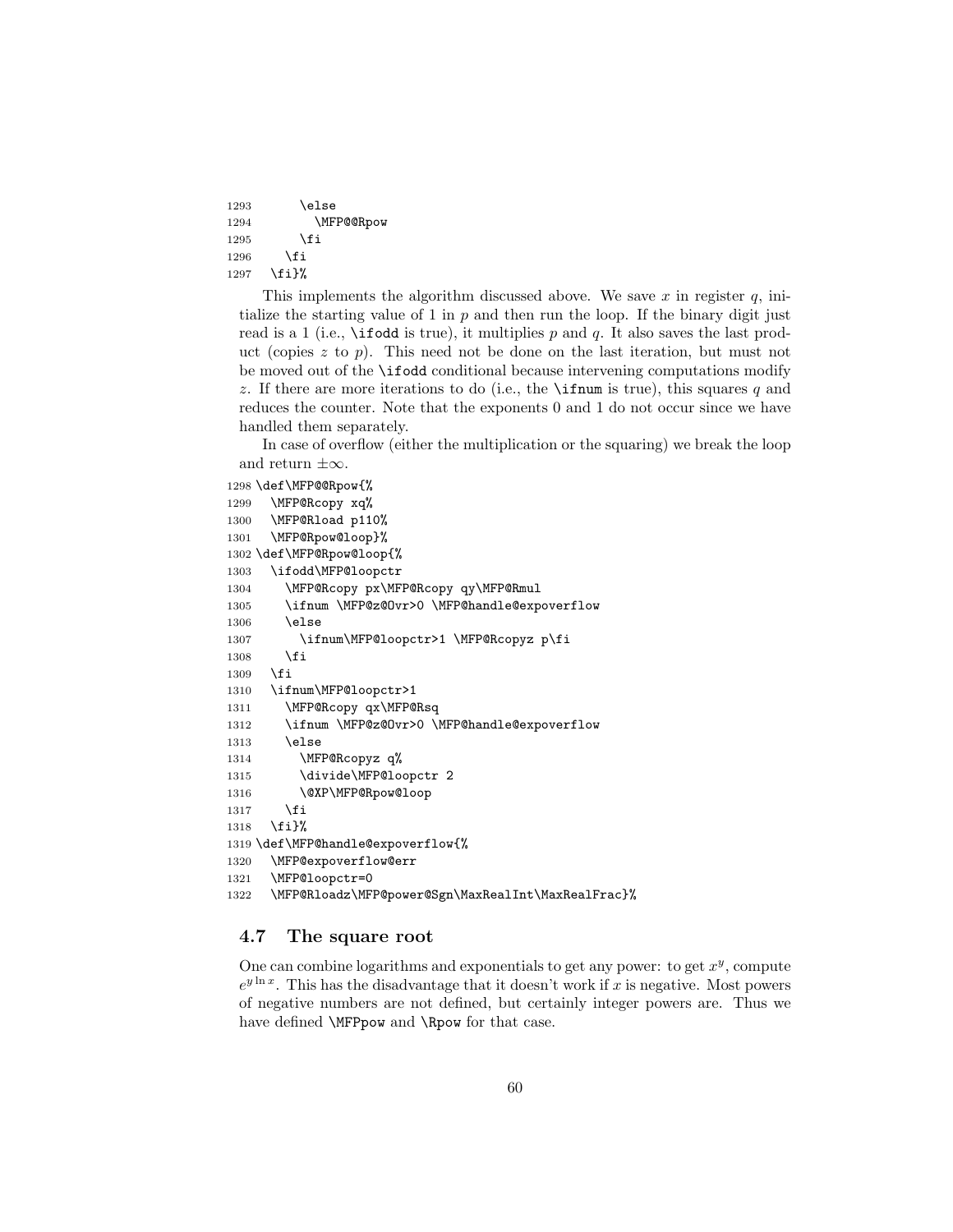If we enforce a positive  $x$ , then  $y$  can have any value. However, the computation of  $e^{.5 \ln x}$  cannot give a result as good as one can get from a special purpose algorithm for the square root. For example, the inaccuracies in computing  $\ln x$ will make  $e^{-5 \ln 9}$  inexact, while the square root function we implement below will will make  $e^{i\omega x}$  inexact, while the square root function we implement below will<br>produce exactly  $\sqrt{9} = 3$ . In fact, if a square root can be expressed exactly within our 8-digit precision, our code will find it.

For the square root we return zero if  $x$  is not positive. If the integer part of  $x$  is 0, we copy the fractional part to the integer part (that is, we multiply by  $10^8$ , remembering to multiply by  $10^{-4}$  later). This makes the square root of such numbers rather more accurate. (To get around some other rare but annoying inaccuracies, we go through a similar process when the integer part of  $x$  is at most 4 digits, multiplying by  $10^4$  before and by  $10^{-2}$  after.)

We then compute the square root using an algorithm that will be exact whenever possible. We perform one additional processing step. To explain it, note that our algorithm actually produces the largest number s with four digits right of the decimal place that satisfies  $s^2 \leq x$ . That is

$$
s^2 \le x < \left(s + 10^{-4}\right)^2
$$

From this it follows that  $x = (s + \epsilon)^2 = s^2 + 2s\epsilon + \epsilon^2$  with  $\epsilon < 10^{-4}$  (and so  $\epsilon^2 < 10^{-8}$ ). We estimate this  $\epsilon$  and add that estimate to s. The estimate we use is obtained by discarding the very small  $\epsilon^2$  and solving for the remaining  $\epsilon$  get

$$
\epsilon \approx \bar{\epsilon} = \frac{x - s^2}{2s}
$$

With this value,  $s + \bar{\epsilon}$  misses the exact square root by at most  $\epsilon^2/(2s) < .5 \cdot 10^{-8}$ , because  $s \geq 1$ . The final result  $s + \bar{\epsilon}$  is equivalent to computing the average of s and  $x/s$ . This, possibly divided by  $10^4$  or  $10^2$  is the returned value.

By tests, with rare exceptions, our computations produces a result correct in all eight decimal places. In the rare exception, the last place is within 1 of the correct value.

```
1323 \def\MFP@Rsqrt{%
1324 \ifcase\MFP@x@Sgn\relax
1325 \MFP@Rzero
1326 \or
1327 \ifnum\MFP@x@Int=0
1328 \def\MFP@sqrt@reduce{2}%
1329 \edef\MFP@x@Int{\number\MFP@x@Frc}%
1330 \edef\MFP@x@Frc{00000000}%
1331 \else\ifnum\MFP@x@Int<10000
1332 \def\MFP@sqrt@reduce{1}%
1333 \edef\MFP@x@Int{\MFP@x@Int\@xp\MFP@fourofmany\MFP@x@Frc\MFP@end}%
1334 \edef\MFP@x@Frc{\@xp\MFP@gobblefour\MFP@x@Frc0000}%
1335 \else
1336 \def\MFP@sqrt@reduce{0}%
1337 \fi\fi
1338 \MFP@Rcopy xt%
```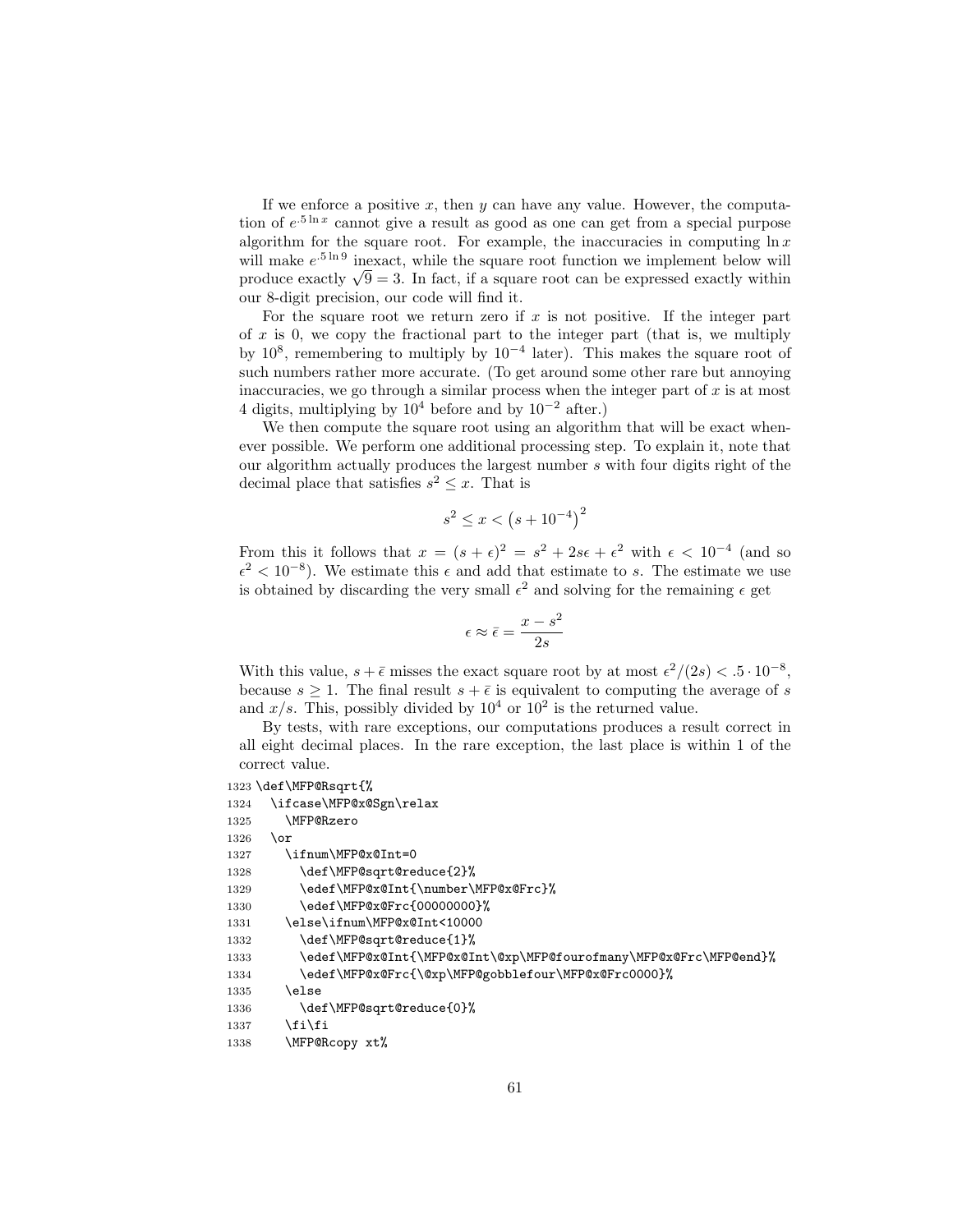```
1339 \MFP@Isqrt
1340 \MFP@Rcopyz s\MFP@Rcopyzy
1341 \MFP@Rcopy tx\MFP@Rdiv
1342 \MFP@Rcopy sx\MFP@Rcopyzy\MFP@Radd
1343 \MFP@Rcopyzx\MFP@Rhalve
1344 \ifcase \MFP@sqrt@reduce\relax
1345 \qquad \text{or}1346 \MFP@Rcopyzx\MFP@Rload y10{01000000}\MFP@Rmul
1347 \or
1348 \MFP@Rcopyzx\MFP@Rload y10{00010000}\MFP@Rmul
1349 \fi
1350 \else
1351 \MFP@warn{Square root of a negative number. Zero will be returned.}%
1352 \MFP@Rzero
1353 \fi}%
1354 \def\MFP@fourofmany#1#2#3#4#5\MFP@end{#1#2#3#4}%
1355 \def\MFP@gobblefour#1#2#3#4{}%
```
There is a rather straightforward pencil and paper algorithm that provides the square root digit by digit, and it produces an exact answer when that is possible. Unfortunately, the decimal version is not easy to code. Fortunately the same algorithm works in any number base and it is rather simple to code the binary version (because we only need to decide at each stage whether the "next digit" is 0 or 1. This produces a square root in binary digits, from which it is easy to compute the number itself. The result is exact if the answer would be a finite number of binary digits. We apply it to the integer  $10^8x$ . While this number is too large for T<sub>E</sub>X to handle as an integer, it is not that hard to convert it to a string of binary digits stored in a macro.

The algorithm simplifies somewhat if we proces a base 4 integer, producing a base 2 result. Also, instead of producing the square root encoded in a string of binary digits, we simply build the numerical result as we discover the binary digits (multiply previous value by two and add the new digit.) Fortunately, the square root of  $10^8x$  (and the temporary scratch registers used in the code) will never exceed T<sub>EX</sub>'s limit for integers.

The macro \MFP@ItoQ implements the conversion to base-4 digits. The two arguments are the integer and fractional part of  $x$ . The result is stored in \MFP@ItoQ@Tmp, which is so far only used by the square root code.

The test \ifodd\MFP@tempb is used to get the binary digits. Combining two of them yields the quadrenary digits. The \ifodd\MFP@tempa tests are there to check whether there will be a remainder after division by 2, which should then be inserted at the front of \MFP@tempb before division by 2. Two divisions by 2 each iteration amounts to division by 4. This is slightly more efficient than dividing by 4 and determining the remainder.

1356 \def\MFP@ItoQ#1#2{%

```
1357 \MFP@tempa#1\relax\MFP@tempb#2\relax
```

```
1358 \def\MFP@ItoQ@Tmp{}\MFP@ItoQ@loop}%
```

```
1359 \def\MFP@ItoQ@loop{%
```

```
1360 \ifodd\MFP@tempb
```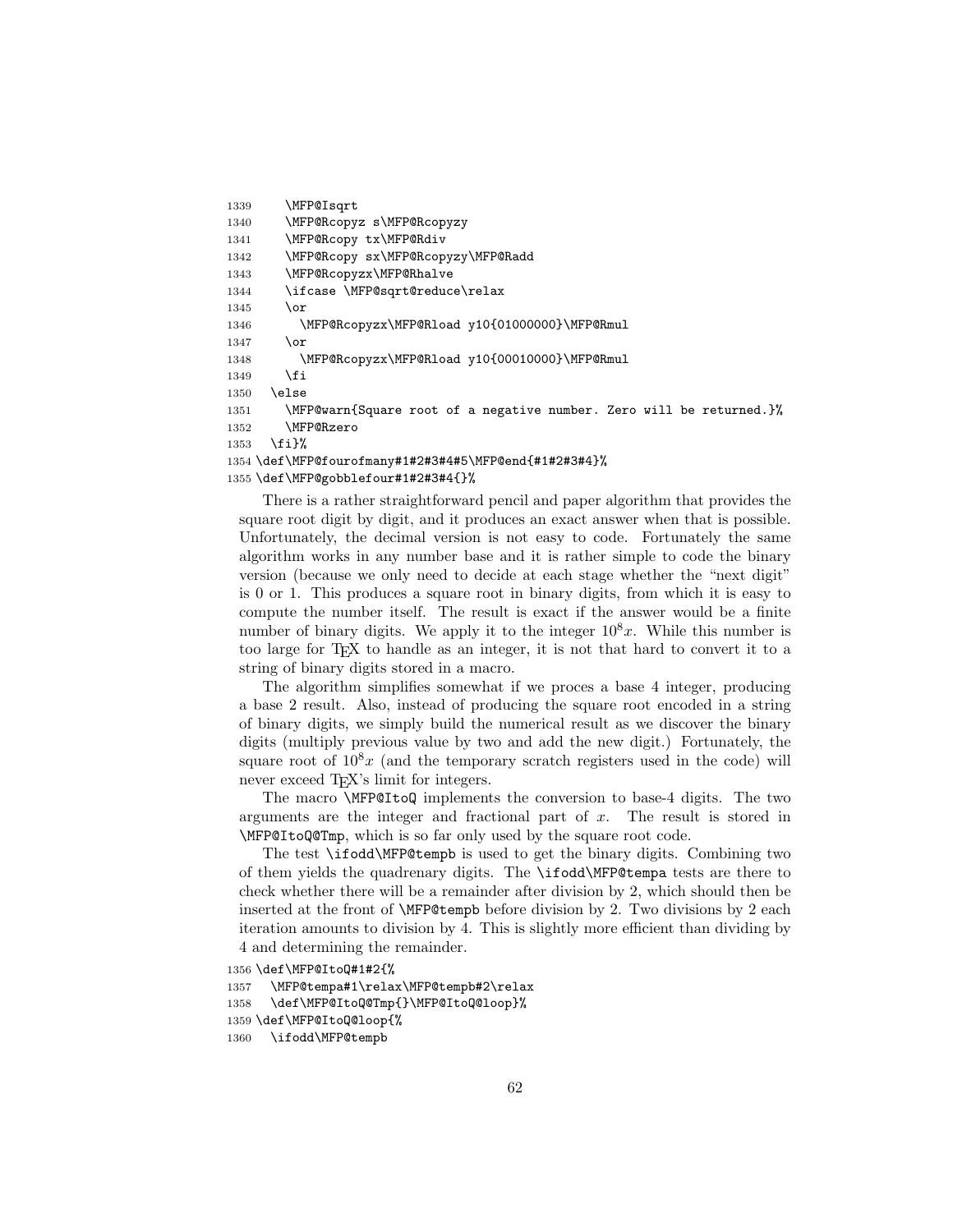```
1361 \ifodd\MFP@tempa \advance\MFP@tempb \MFP@ttteight\relax\fi
```
\divide\MFP@tempa2 \divide\MFP@tempb2

```
1363 \edef\MFP@ItoQ@Tmp{\ifodd\MFP@tempb 3\else 1\fi\MFP@ItoQ@Tmp}%
```
\else

\ifodd\MFP@tempa \advance\MFP@tempb \MFP@ttteight\relax\fi

\divide\MFP@tempa2 \divide\MFP@tempb2

\edef\MFP@ItoQ@Tmp{\ifodd\MFP@tempb 2\else 0\fi\MFP@ItoQ@Tmp}%

\fi

\ifodd\MFP@tempa \advance\MFP@tempb \MFP@ttteight\relax\fi

```
1370 \divide\MFP@tempa 2 \divide\MFP@tempb 2
```
- \ifnum\MFP@tempa>0
- \@xp\MFP@ItoQ@loop
- \else\ifnum\MFP@tempb>0
- \@XP\MFP@ItoQ@loop
- \fi\fi}%

This integer square root *n* is  $10^4$  times the largest number *y* satisfying  $y^2 \leq x$  and having at most four decimal places. The rest of the code after the \MFP@Isqrt@loop is intended to divide n (returned in \MFP@tempc) by  $10^4$  in order to get the number  $y$  itself.

```
1376 \def\MFP@Isqrt{%
1377 \MFP@ItoQ\MFP@x@Int\MFP@x@Frc
1378 \MFP@tempa=0 \MFP@tempb=0 \MFP@tempc=0
1379 \expandafter\MFP@Isqrt@loop\MFP@ItoQ@Tmp\MFP@end
1380 \MFP@tempa=\MFP@tempc
1381 \divide\MFP@tempc\MFP@tttfour
1382 \edef\MFP@z@Int{\number\MFP@tempc}%
1383 \multiply\MFP@tempc \MFP@tttfour
1384 \advance\MFP@tempa -\MFP@tempc
1385 \edef\MFP@z@Frc{\number\MFP@tempa}%
1386 \makeMFP@fourdigits\MFP@z@Frc
1387 \edef\MFP@z@Frc{\MFP@z@Frc0000}%
1388 \def\MFP@z@Sgn{1}}%
```
The following is a loop that essentially performs a base-2 version of the base-10 algorithm that I learned at age 12 from my father (apparently it was taught in eighth or ninth grade in his day, but not in mine). Seeing it written out, I am surprise at how concise and elegant it is!

```
1389 \def\MFP@Isqrt@loop#1{%
1390 \ifx\MFP@end #1%
1391 \else
1392 \multiply\MFP@tempa 2 \multiply\MFP@tempb 4 \multiply\MFP@tempc 2
1393 \advance \MFP@tempb#1\relax
1394 \ifnum\MFP@tempa<\MFP@tempb
1395 \advance\MFP@tempc 1 \advance\MFP@tempa 1
1396 \advance\MFP@tempb -\MFP@tempa
1397 \advance\MFP@tempa 1
1398 \fi
1399 \expandafter\MFP@Isqrt@loop
1400 \fi}%
```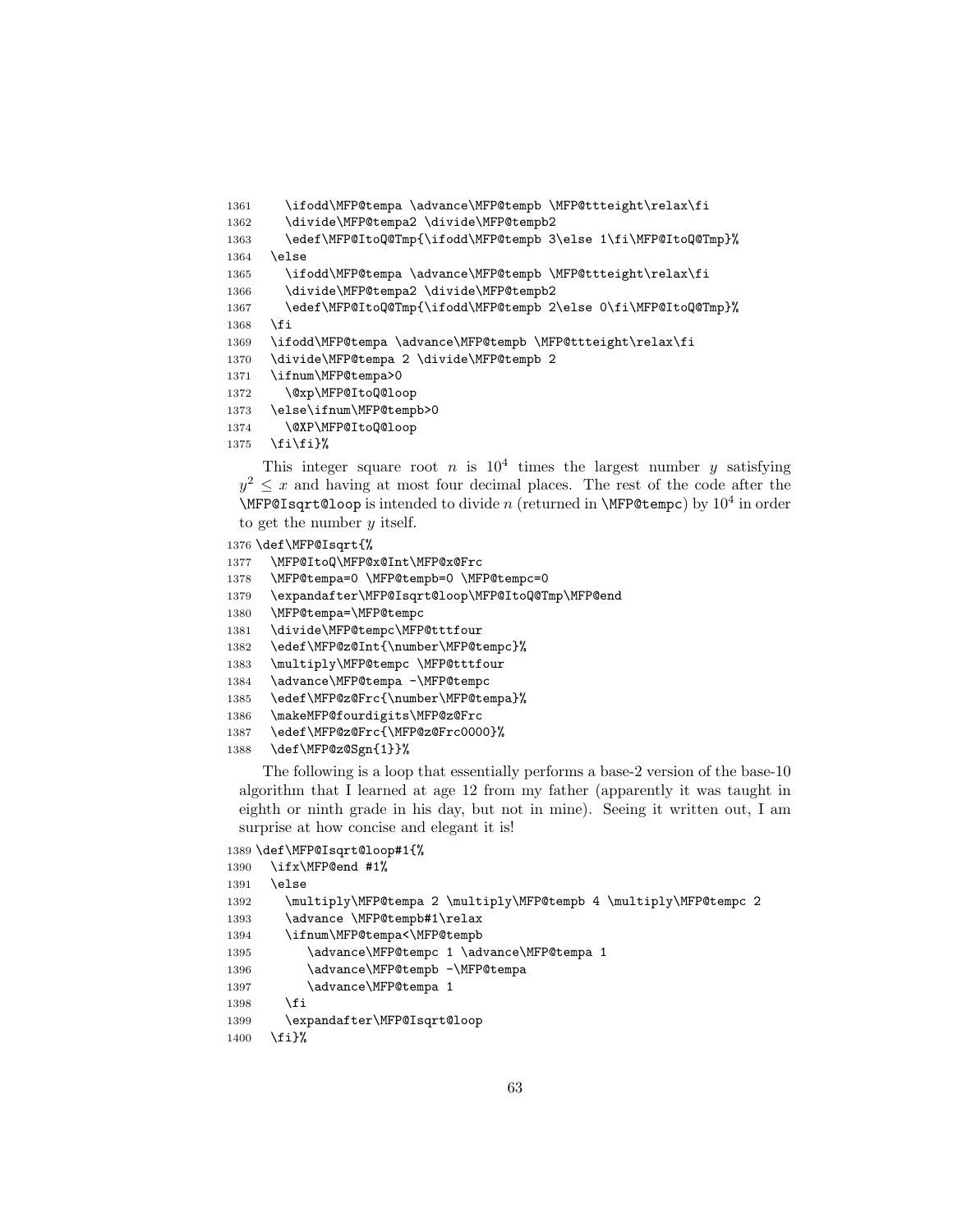#### 4.8 Random numbers

We borrow the code of random.tex to generate a random integer in the range 1 to  $2^{31} - 2$ , inclusive. Mathematically, this works because the modulus  $m = 2^{31} - 1$  is a prime number, and the multiplicative group of nonzero elements of  $\mathbb{Z}_m$  is cyclic. The multiplier chosen (in our cases 16 807, 48 271, or 69 621) has to be a generator of that group.

The first step is the code for **\nextrandom** from random.tex. We could omit this if it is already defined, or we could even input random.tex but, for better control, we define it ourselves with an internal name. This code leaves the next random number in \MFP@randseed. The initial seed is calculated from the time and date if it was not positive

```
1401 \newcount\MFP@randseed % the random number (and starting seed)
1402 \def\MFP@nextrand{\begingroup
```

```
1403 \ifnum\MFP@randseed<1
1404 \global\MFP@randseed\time
1405 \global\multiply\MFP@randseed388 \global\advance\MFP@randseed\year
1406 \global\multiply\MFP@randseed31 \global\advance\MFP@randseed\day
1407 \global\multiply\MFP@randseed97 \global\advance\MFP@randseed\month
1408 \MFP@nextrand \MFP@nextrand \MFP@nextrand
1409 \fi
1410 \MFP@tempa\MFP@randseed
1411 \divide\MFP@tempa \MFP@rand@q % modulus = m*q + r
1412 \MFP@tempb\MFP@tempa
1413 \multiply\MFP@tempa \MFP@rand@q
1414 \global\advance\MFP@randseed-\MFP@tempa % seed mod q
1415 \global\multiply\MFP@randseed \MFP@rand@m
1416 \multiply\MFP@tempb \MFP@rand@r
1417 \global\advance\MFP@randseed-\MFP@tempb
1418 \ifnum\MFP@randseed<\z@ \global\advance\MFP@randseed "7FFFFFFF\relax\fi
1419 \endgroup}%
```
\MFPrandgenB \MFPrandgenC

\MFPrandgenA We have paametrized \MFP@nextrand so that any suitable multiplier can be used. The following commands each select one of the three multipliers that we provide, plus precomputed values for the quotient and remainder. We default to generator "A".

```
1420 \def\MFPrandgenA{\def\MFP@rand@m{16807 }\def\MFP@rand@q{127773 }%
1421 \def\MFP@rand@r{2836 }}%
1422 \def\MFPrandgenB{\def\MFP@rand@m{48271 }\def\MFP@rand@q{44488 }%
1423 \def\MFP@rand@r{3399 }}%
1424 \def\MFPrandgenC{\def\MFP@rand@m{69621 }\def\MFP@rand@q{30845 }%
```

```
1425 \def\MFP@rand@r{23902 }}%
```
1426 \MFPrandgenA

The command **\MFPranr{** $\langle x \rangle$ **}\X** will take a parameter x and define \X to contain a (pseudo)random real number in the interval  $[0, x]$ . Theoretically, the number should lie in  $[0, x)$ , but rounding will make x itself a possible value. Similarly,  $\R$ rand will replace the x on top of the stack with this random value. To get the result, we call \MFP@getrand twice to produce two random integers in the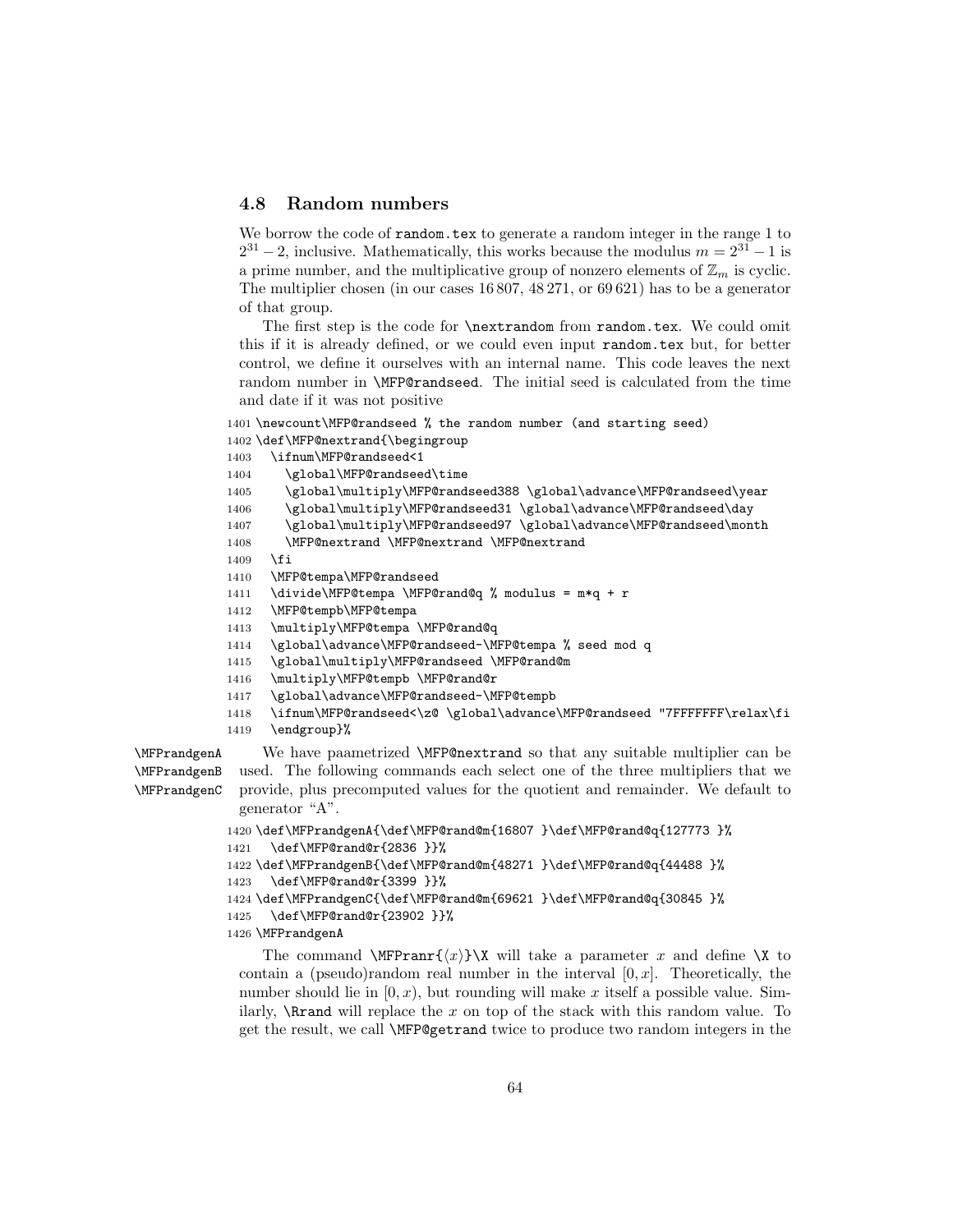range [0, 99999999] and assemble them into a double precision multiplier less than 1. Then we multiply  $x$  by that with our  $\MDP@DPmul$ .

The test at the end of \MFP@getrand fails only about 1 time in 50, so the odds are vanishingly small that more than a few tries are needed.

1427 \def\MFP@getrand{% leaves result in \MFP@tempa

```
1428 \MFP@nextrand
1429 \MFP@tempa\MFP@randseed
1430 \advance\MFP@tempa-1
1431 \divide\MFP@tempa 21 % (2^31-3)= 100000000*21 + r
1432 \ifnum \MFP@ttteight> \MFP@tempa
1433 \else \@xp\MFP@getrand\fi}%
1434 \def\MFP@Rrand{%
1435 \MFP@getrand \edef\MFP@a@Tmp{\number\MFP@tempa}%
1436 \MFP@getrand \edef\MFP@b@Tmp{\number\MFP@tempa}%
1437 \MFP@DPmul0\MFP@a@Tmp\MFP@b@Tmp}%
```
\MFPsetseed Finally, a user-level command to set the seed value.

```
1438 \def\MFPsetseed#1{\global\MFP@randseed #1\relax}%
1439 \MFP@xfinish
1440 \langle/extra\rangle
```
## Index

Numbers refer to the page(s) where the corresponding entry is described.

| $\mathbf{E}$ and $\mathbf{E}$                                                                                                                                                                                                                                                                                                                                                                                                            | \MFPabs $\dots \dots 6, 22$                          | $\text{MFPmin}$ 5, 22                    |
|------------------------------------------------------------------------------------------------------------------------------------------------------------------------------------------------------------------------------------------------------------------------------------------------------------------------------------------------------------------------------------------------------------------------------------------|------------------------------------------------------|------------------------------------------|
| $\Theta$ Stack  12, 16                                                                                                                                                                                                                                                                                                                                                                                                                   | $\MFPadd \ldots \ldots 5, 22$                        | $\N$ FPmpy 5, 22                         |
| $\text{Export} \dots \dots \quad 11, 22$                                                                                                                                                                                                                                                                                                                                                                                                 | $\MFPangle$ 39                                       | $\text{MFPmul} \dots \dots \dots 5, 22$  |
| $\text{ExportStack} \dots 11, 22$                                                                                                                                                                                                                                                                                                                                                                                                        | $\text{MFPceil} \dots \dots \dots \dots \dots \dots$ | $\MFPnoop \ldots 6, 23$                  |
|                                                                                                                                                                                                                                                                                                                                                                                                                                          | $\MFPchk$ 7, 19                                      | \MFPphi  7, 39                           |
| $\mathbf G$                                                                                                                                                                                                                                                                                                                                                                                                                              | $\text{MFPchs} \dots \dots \dots \dots 6, 22$        | \MFPpi 7, 39                             |
| $\Gamma \ldots \ldots \quad 11, 22$                                                                                                                                                                                                                                                                                                                                                                                                      | $\MFPcmp \ldots \ldots \ldots 7, 19$                 | $\text{MFPpow} \dots \dots \dots 39, 41$ |
| $\Gamma$ 11, 22                                                                                                                                                                                                                                                                                                                                                                                                                          | $\NFPcos \ldots 39, 41$                              | $\MFPrad$ 39, 41                         |
|                                                                                                                                                                                                                                                                                                                                                                                                                                          | $\text{MFPdbl} \ldots \ldots \ldots 6, 22$           | $MFPrand \ldots \ldots 39, 41$           |
| $\bf{I}$                                                                                                                                                                                                                                                                                                                                                                                                                                 | $\NFPdecr$ 6, 22                                     | $\MFPrandgenA \ldots 40, 64$             |
| $\Gamma$ = $(19)$                                                                                                                                                                                                                                                                                                                                                                                                                        | $\MFPdeg$ 39, 41                                     | $\MFPrandgenB \ldots 40, 64$             |
| $\left\{\text{IFgt} \dots \dots \dots \quad 7, 19\right\}$                                                                                                                                                                                                                                                                                                                                                                               | $\MFPdiv \ldots \ldots 5, 22$                        | $\MFPrandgenC \ldots 40, 64$             |
| $\Pi$ : 7, 19                                                                                                                                                                                                                                                                                                                                                                                                                            | $\text{MFPe}$ 7, 39                                  | $MFPround \ldots 8, 36$                  |
|                                                                                                                                                                                                                                                                                                                                                                                                                                          | $\NFPexp \ldots \ldots 39, 41$                       | $\NFPsetseed \ldots 40,65$               |
| $\Gamma$ , $\Gamma$ , $\Gamma$ , $\Gamma$ , $\Gamma$ , $\Gamma$ , $\Gamma$ , $\Gamma$ , $\Gamma$ , $\Gamma$ , $\Gamma$ , $\Gamma$ , $\Gamma$ , $\Gamma$ , $\Gamma$ , $\Gamma$ , $\Gamma$ , $\Gamma$ , $\Gamma$ , $\Gamma$ , $\Gamma$ , $\Gamma$ , $\Gamma$ , $\Gamma$ , $\Gamma$ , $\Gamma$ , $\Gamma$ , $\Gamma$ , $\Gamma$ , $\Gamma$ , $\Gamma$ , $\Gamma$ , $\Gamma$ , $\Gamma$ , $\Gamma$ , $\Gamma$ , $\Gamma$ ,<br>$\Gamma$ 7, 19 | $\MFPfloor \ldots \ldots 6, 22$                      | $\MFPsgn \ldots \ldots 6, 22$            |
|                                                                                                                                                                                                                                                                                                                                                                                                                                          | $\NFPfrac \ldots 6, 22$                              | $MFPsin$ 39, 41                          |
| $\mathbf{L}$                                                                                                                                                                                                                                                                                                                                                                                                                             | $\MFP$ halve  6, 22                                  | $MFPsq \ldots \ldots \ldots 6, 22$       |
| \LogOfZeroFrac  41                                                                                                                                                                                                                                                                                                                                                                                                                       | $\text{MFPincr} \ldots \ldots 6, 22$                 | $MFPsqrt \ldots \ldots 39, 41$           |
| $\log 0$ fZeroInt<br>41                                                                                                                                                                                                                                                                                                                                                                                                                  | $\text{MFPint}$ 6, 22                                | $MFPstore$ 6, 22                         |
|                                                                                                                                                                                                                                                                                                                                                                                                                                          | $\NFPinv$ 6, 22                                      | $MFPstrip$ 8, 37                         |
| $\mathbf M$                                                                                                                                                                                                                                                                                                                                                                                                                              | $\text{MFPin} \ldots \ldots \quad 39,41$             | $MFPsub$ 5, 22                           |
| $\text{MaxRealFrac} \dots 16, 42$                                                                                                                                                                                                                                                                                                                                                                                                        | $\MFPlog$ 39, 41                                     | $\M$ FPtruncate  8, 35                   |
| $\text{MaxRealInt} \dots 16, 42$                                                                                                                                                                                                                                                                                                                                                                                                         | $MFPmax$ 5, 22                                       | $\text{MFPzero} \dots \dots \ 6, 22$     |